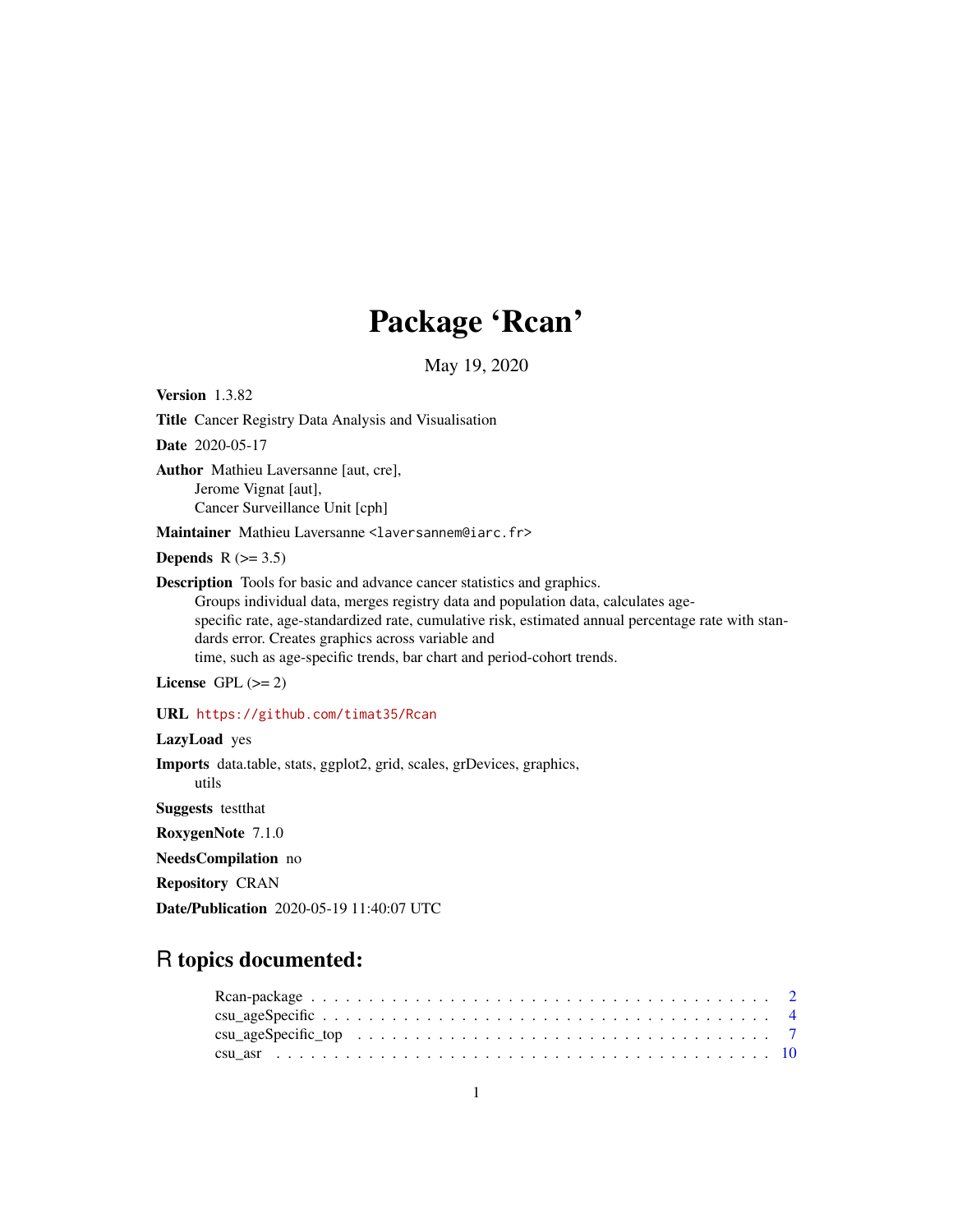# <span id="page-1-0"></span>2 Rcan-package

#### **Index** [45](#page-44-0)

Rcan-package *Cancer Registry Data Analysis and Visualisation*

# Description

Tools for basic and advance cancer statistics and graphics. Groups individual data, merges registry data and population data, calculates age-specific rate, age-standardized rate, cumulative risk, estimated annual percentage rate with standards error. Creates graphics across variable and time, such as age-specific trends, bar chart and period-cohort trends.

#### Author(s)

Mathieu Laversanne [aut, cre], Jerome Vignat [aut], Cancer Surveillance Unit [cph]

Maintainer: Mathieu Laversanne <laversannem@iarc.fr>

#### References

[https://publications.iarc.fr/\\_publications/media/download/3753/609d0d7711047dd76](https://publications.iarc.fr/_publications/media/download/3753/609d0d7711047dd76d7f3dbaa25d7f041fcd013e.pdf)d7f3dbaa25d7f041fcd [pdf](https://publications.iarc.fr/_publications/media/download/3753/609d0d7711047dd76d7f3dbaa25d7f041fcd013e.pdf)

# See Also

```
csu_group_cases csu_merge_cases_pop csu_asr csu_cumrisk csu_eapc csu_ageSpecific
csu_ageSpecific_top csu_bar_top csu_time_trend csu_trendCohortPeriod
```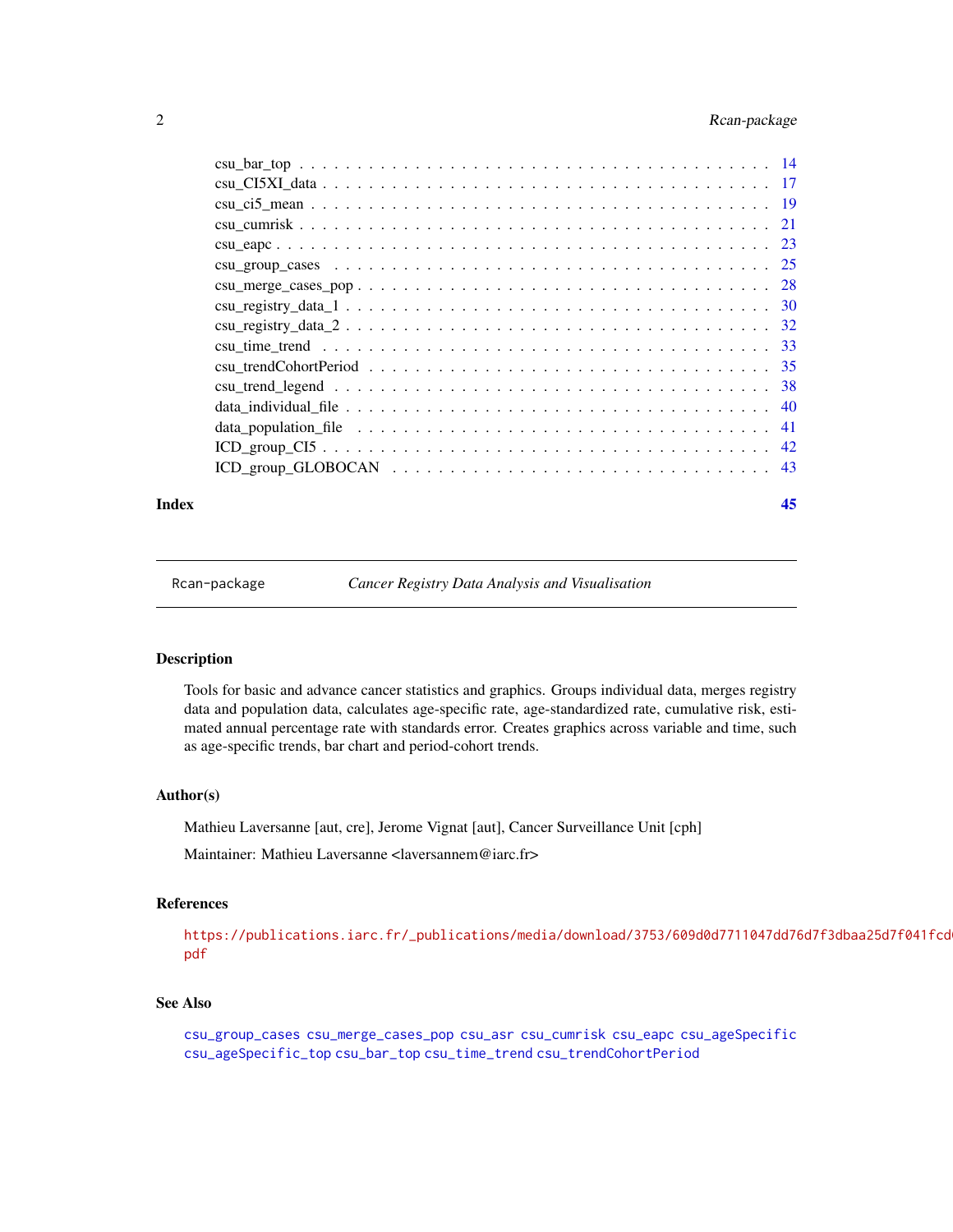# Rcan-package 3

```
data(ICD_group_GLOBOCAN)
data(data_individual_file)
#group individual data by
# 5 year age group
# ICD grouping from dataframe ICD_group_GLOBOCAN
df_data_year <- csu_group_cases(data_individual_file,
  var_age="age",
  group_by=c("sex", "regcode", "reglabel"),
  df_ICD = ICD_group_GLOBOCAN,
  var_ICD = "site",var_year = "doi")
head(df_data_year)
# individual cases grouped by ICD and 5 years age group and year.
readline(prompt="Press [enter] to continue to merge cases and population)")
data(data_population_file)
df_data <- csu_merge_cases_pop(
df_data_year,
data_population_file,
var_age = "age_group",
var_cases = "cases",
var_p y = "pop",group_by = c("sex"))head(df_data)
#Merge 5-years age grouped data with population by year (automatic) and sex
readline(prompt="Press [enter] to continue to merge cases and population)")
data(csu_registry_data_2)
# ASR with standard error with missing age.
df_asr <- csu_asr(csu_registry_data_2,
                  "age", "cases", "py",
                  group_by = c("registry", "registry_label", "sex", "year", "ethnic" ),
                  var_age_group = c("registry_label"),
                  var_st_err = "st_err")
df_asr[1:4,]
# ASR with standard error with missing age.
readline(prompt="Press [enter] to continue to EAPC")
```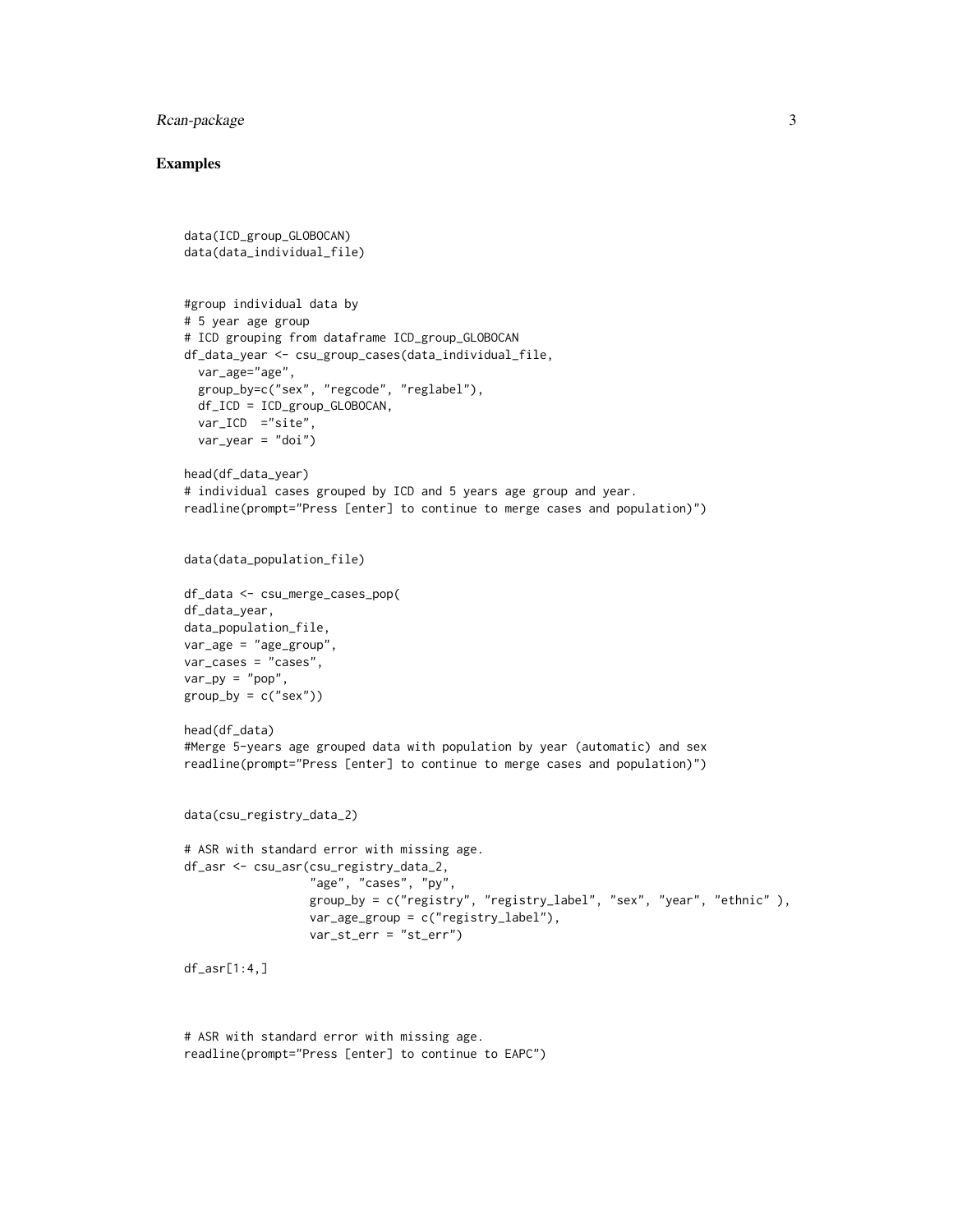```
# EAPC with standard error
df_eapc <- csu_eapc(df_asr,
"asr", "year",
group_by=c("registry", "registry_label", "sex", "ethnic" ))
df_eapc[1:4,]
# EAPC with standard error
readline(prompt="Press [enter] to continue to age specific graph")
data(csu_registry_data_1)
# plot age specific rate for 1 population.
df_colombia <- subset(csu_registry_data_1, registry_label=="Colombia, Cali")
csu_ageSpecific(df_colombia,
plot_title = "Colombia, Liver, male")
# plot age specific rate for 1 population, and comparison with CI5XI data.
csu_ageSpecific(df_colombia,
plot_title = "Colombia, Liver, male",
CI5_comparison = "Liver")
# plot age specific rate for 4 population, legend at the bottom and comparison with CI5XI data.
csu_ageSpecific(csu_registry_data_1,
group_by="registry_label",
legend=csu_trend_legend(position="bottom", nrow = 2),
plot_title = "Liver, male",
CI5_comparison = 16)
```
<span id="page-3-1"></span>csu\_ageSpecific *csu\_ageSpecific*

#### Description

csu\_ageSpecific calculate and plot Age-Specific Rate.

#### Usage

```
csu_ageSpecific(df_data,
var_age="age",
       var_cases="cases",
       var_py="py",
       group_by = NULL,missing_age = NULL,
```
<span id="page-3-0"></span>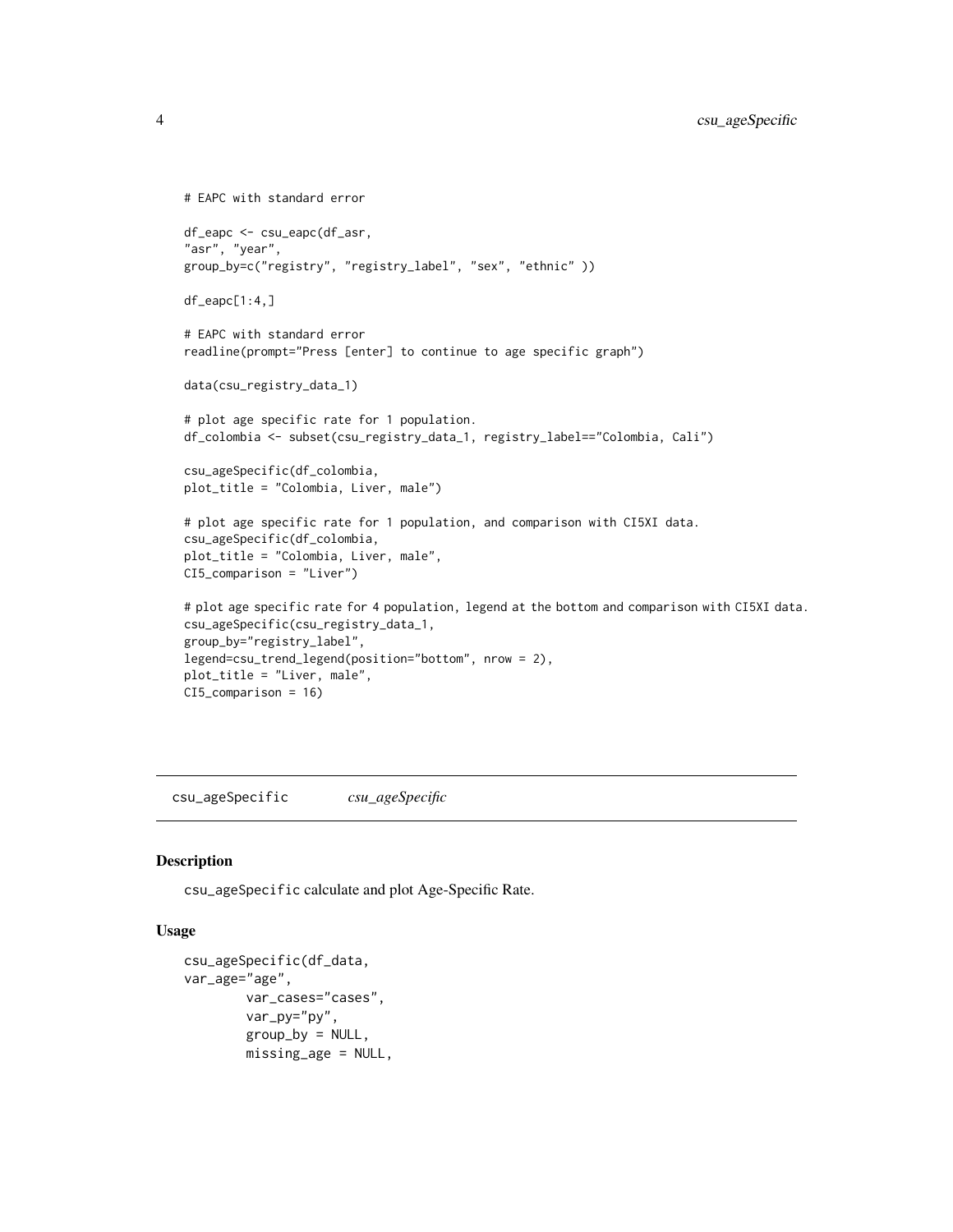# <span id="page-4-0"></span>csu\_ageSpecific 5

```
db_rate = 100000,
logscale=FALSE,
        plot_title=NULL,
        legend=csu_trend_legend(),
        color_trend = NULL,
        CI5_comparison=NULL,
        var_rate="rate")
```
# Arguments

df\_data Data (need to be R data.frame format, see example to import csv file).

var\_age Age variable. Several format are accepted

1 "0-4" 0 2 "5-9" 5 3 "10-14" 10 ... ... ... 17 "80-84" 80 18 "85+" 85

Missing age value must be precise in the option missing\_age. Last age group will always be considere without size (ie: 80+,85+, etc..).

| var_cases   | Number of event (cases, deaths, ) variable.                                                                                                                                                                                     |
|-------------|---------------------------------------------------------------------------------------------------------------------------------------------------------------------------------------------------------------------------------|
| var_py      | Population year variable.                                                                                                                                                                                                       |
| group_by    | Variable to compare different age specific rate (sex, country, cancer ).<br>Only one variable can be chosen.                                                                                                                    |
| missing_age | Age value representing the missing age cases.                                                                                                                                                                                   |
| db_rate     | The denominator population. Default is 100000.                                                                                                                                                                                  |
| logscale    | Logical value: if TRUE Y-axis use logscale.                                                                                                                                                                                     |
| plot_title  | Title of the plot.                                                                                                                                                                                                              |
| legend      | Legend option: see csu_trend_legend.<br>Use only if group_by is not NULL.                                                                                                                                                       |
| color_trend | Vector of color for the trend. The color codes are hexadecimal (e.g. "#FF0000")<br>or predefined R color names (e.g. "red").                                                                                                    |
|             | CI5_comparison Add a dotted line representing the CI5XI for a specific cancer.<br>Value can be a cancer label (example: "Liver"), or a cancer code (example $=$<br>16).<br>See csu_ci5_mean to get the list of possible values. |
| var_rate    | Name of the age specific variable if a dataframe is return.                                                                                                                                                                     |

#### Details

This function calculate and plot the age specific rate. The group\_by option allow to compare different population or cancer. The CI5\_comparison option allow to compare with the CI5XI and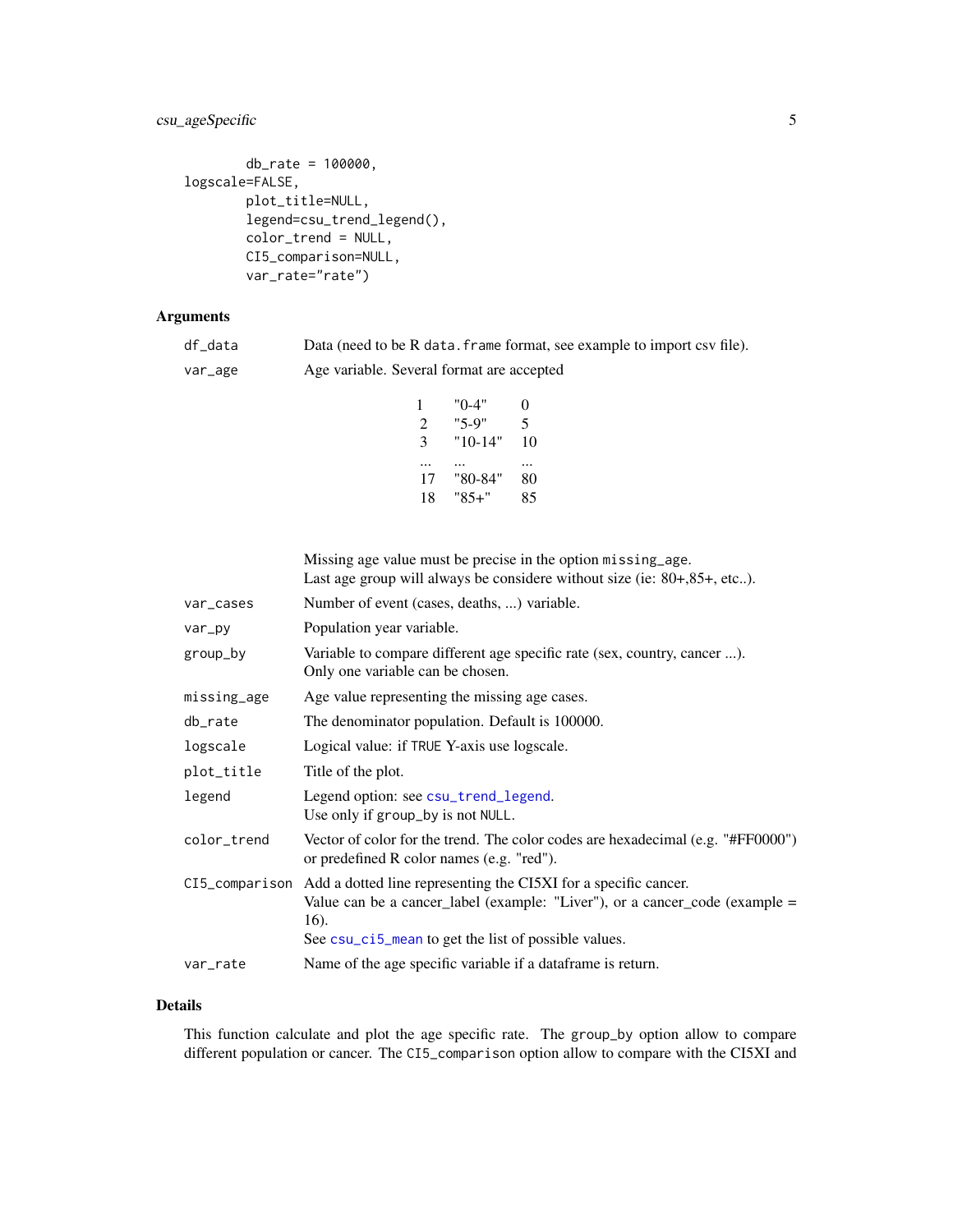therefore test the quality of the data. If the population data stops before 85+ (75+ for instance), the population data **must** be 0 when the population data is unknown so, the program can detect automatically the last age group (70+,75+,80+ or 85+) for population.

#### Value

Return a plot and a data.frame.

#### Author(s)

Mathieu Laversanne

#### References

```
https://publications.iarc.fr/_publications/media/download/3753/609d0d7711047dd76d7f3dbaa25d7f041fcd
pdf
```
# See Also

```
csu_group_cases csu_merge_cases_pop csu_asr csu_cumrisk csu_eapc csu_ageSpecific_top
csu_bar_top csu_time_trend csu_trendCohortPeriod
```

```
data(csu_registry_data_1)
data(csu_registry_data_2)
# you can import your data from csv file using read.csv:
# mydata <- read.csv("mydata.csv", sep=",")
# to select only 1 population.
test <- subset(csu_registry_data_1 , registry_label == "Colombia, Cali")
# plot age specific rate for 1 population.
csu_ageSpecific(test,
plot_title = "Colombia, Liver, male")
# plot age specific rate for 1 population, and comparison with CI5XI data.
csu_ageSpecific(test,
plot_title = "Colombia, Liver, male",
CI5_comparison = "Liver")
# plot age specific rate for 4 population,
# legend at the bottom and comparison with CI5XI data using cancer code.
csu_ageSpecific(
csu_registry_data_1,
group_by="registry_label",
legend=csu_trend_legend(position="bottom", nrow = 1),
plot_title = "Liver, male",
CI5_comparison = 16
```
<span id="page-5-0"></span>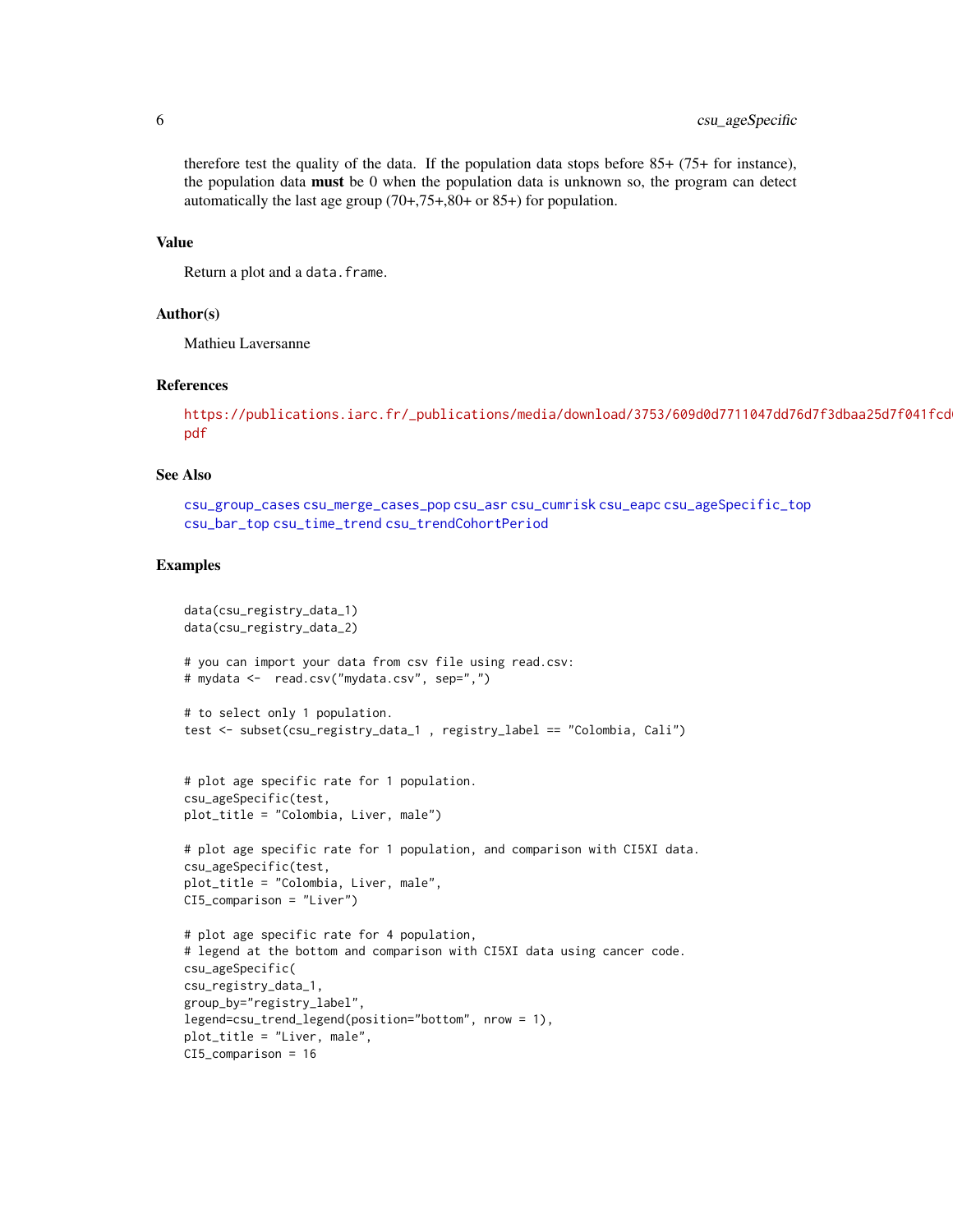<span id="page-6-0"></span> $\mathcal{L}$ 

```
# plot age specific rate for 4 population, legend at the right.
csu_ageSpecific(
csu_registry_data_1,
group_by="registry_label",
legend=csu_trend_legend(
position="right", right_space_margin = 6.5
),
plot_title = "Liver, male")
```

```
# Plot embedded in a graphic device
pdf("test.pdf",width = 11.692 , height = 8.267)
```

```
csu_ageSpecific(
csu_registry_data_1,
group_by="registry_label",
legend=csu_trend_legend(position="bottom", nrow = 2),
plot_title = "Liver, male",
CI5_comparison = 16)
```

```
plot.new()
```

```
csu_ageSpecific(
csu_registry_data_1,
group_by="registry_label",
legend=csu_trend_legend(
position="right", right_space_margin = 6.5
),
plot_title = "Liver, male")
```
<span id="page-6-1"></span>dev.off()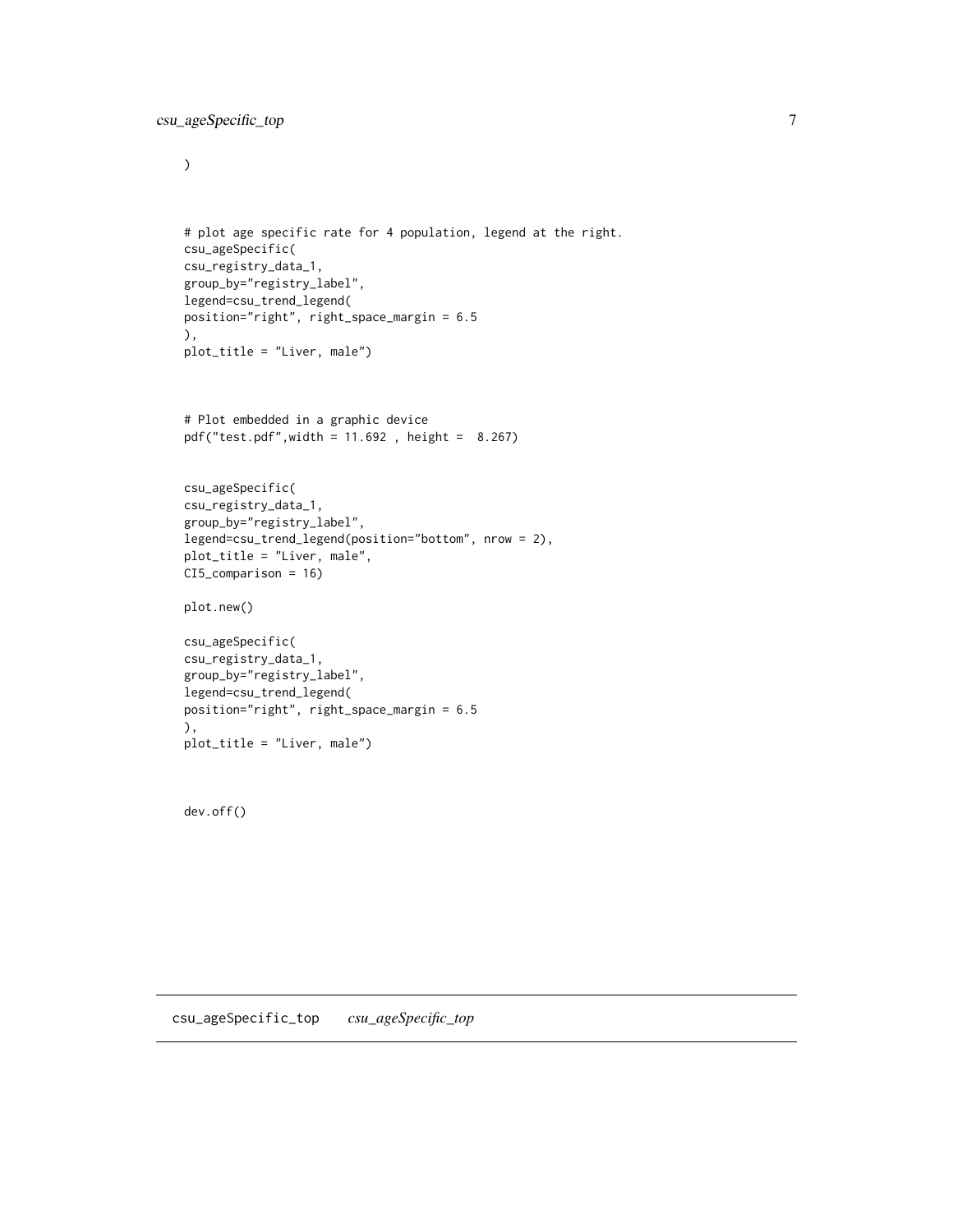# <span id="page-7-0"></span>Description

csu\_ageSpecific\_top calculate and plot Age-Specific Rate for the top X cancer or top X population.

# Usage

```
csu_ageSpecific_top(df_data,
           var_age="age",
           var_cases="cases",
           var_py="py",
           var_top,
           group_by=NULL,
           missing_age=NULL,
           db_rate = 100000,
           logscale = FALSE,
           nb\_top = 5,
           plot_title=NULL,
           plot_subtitle=NULL,
           var_color=NULL)
```
#### Arguments

| df data | Data (need to be R data. frame format, see example to import csv file). |
|---------|-------------------------------------------------------------------------|
| var_age | Age variable. Several format are accepted                               |

```
1 "0-4" 0
2 "5-9" 5
3 "10-14" 10
... ... ...
17 "80-84" 80
18 "85+" 85
```
Missing age value must be precise in the option missing\_age. Last age group will always be considere without size (ie: 80+,85+, etc..).

| var_cases   | Number of event (cases, deaths, ) variable.                                                                                                                                                                                                                         |
|-------------|---------------------------------------------------------------------------------------------------------------------------------------------------------------------------------------------------------------------------------------------------------------------|
| var_py      | Population year variable.                                                                                                                                                                                                                                           |
| var_top     | Cancer label variable or country/registry variable for example.                                                                                                                                                                                                     |
| group_by    | Variable to compare different age specific rate (sex, registry ).<br>Only one variable can be chosen. One graph will be produce per variable. If the<br>variable is a factor, the labels associate to the variable will be the subtitle of the<br>plot. See factor. |
| missing_age | Age value representing the missing age cases.                                                                                                                                                                                                                       |
| db_rate     | The denominator population. Default is 100000.                                                                                                                                                                                                                      |
| logscale    | Logical value: if TRUE Y-axis use logscale.                                                                                                                                                                                                                         |
| $nb\_top$   | Lowest Rank include. Default is 5.                                                                                                                                                                                                                                  |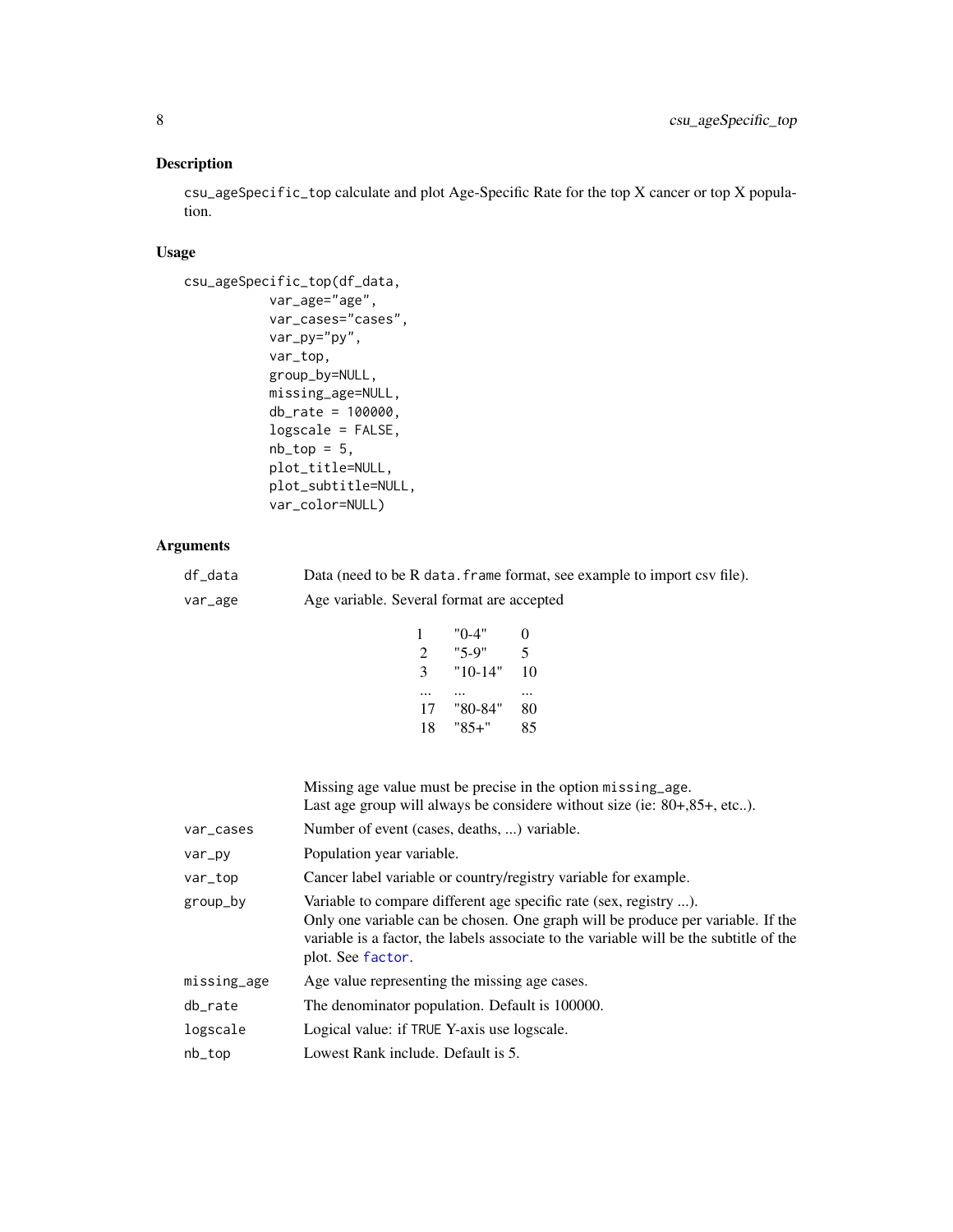<span id="page-8-0"></span>

| plot_title    | Title of the plot.                                                                                                                                                                                           |
|---------------|--------------------------------------------------------------------------------------------------------------------------------------------------------------------------------------------------------------|
| plot_subtitle | Subtitle of the plot. (For example, "Top 5 cancer").                                                                                                                                                         |
| var_color     | Variable with a color associate to each cancer.<br>The color codes are hexadecimal (e.g. "#FF0000") or predefined R color names<br>(e.g. "red").<br>This allow to keep the same color coding for each graph. |

## Details

This function keep only the top X cancer and plot their age specific rate. The group\_by option allow to compare different population. If the population data stops before 85+ (75+ for instance), the population data must be 0 when the population data is unknown so, the program can detect automatically the last age group (70+,75+,80+ or 85+) for population.

#### Value

Return plots and a data.frame.

#### Author(s)

Mathieu Laversanne

# References

[https://publications.iarc.fr/\\_publications/media/download/3753/609d0d7711047dd76](https://publications.iarc.fr/_publications/media/download/3753/609d0d7711047dd76d7f3dbaa25d7f041fcd013e.pdf)d7f3dbaa25d7f041fcd [pdf](https://publications.iarc.fr/_publications/media/download/3753/609d0d7711047dd76d7f3dbaa25d7f041fcd013e.pdf)

#### See Also

```
csu_group_cases csu_merge_cases_pop csu_asr csu_cumrisk csu_eapc csu_ageSpecific
csu_bar_top csu_time_trend csu_trendCohortPeriod
```

```
library(Rcan)
data("csu_CI5XI_data")
#get the registry code asssociate to registry_label
#print(unique(csu_CI5XI_data[,c("registry_label", "registry_code")]),nrows = 1000)
#get the cancer code asssociate to cancer_label
#print(unique(csu_CI5XI_data[,c("cancer_label", "cancer_code")]),nrows = 1000)
#remove all cancers:
df_data <- subset(csu_CI5XI_data ,cancer_code < 62)
df_data$sex <- factor(df_data$sex, levels=c(1,2), labels=c("Male", "Female"))
#select Thailand changmai
df_data_1 <- subset(df_data, registry_code==764001)
```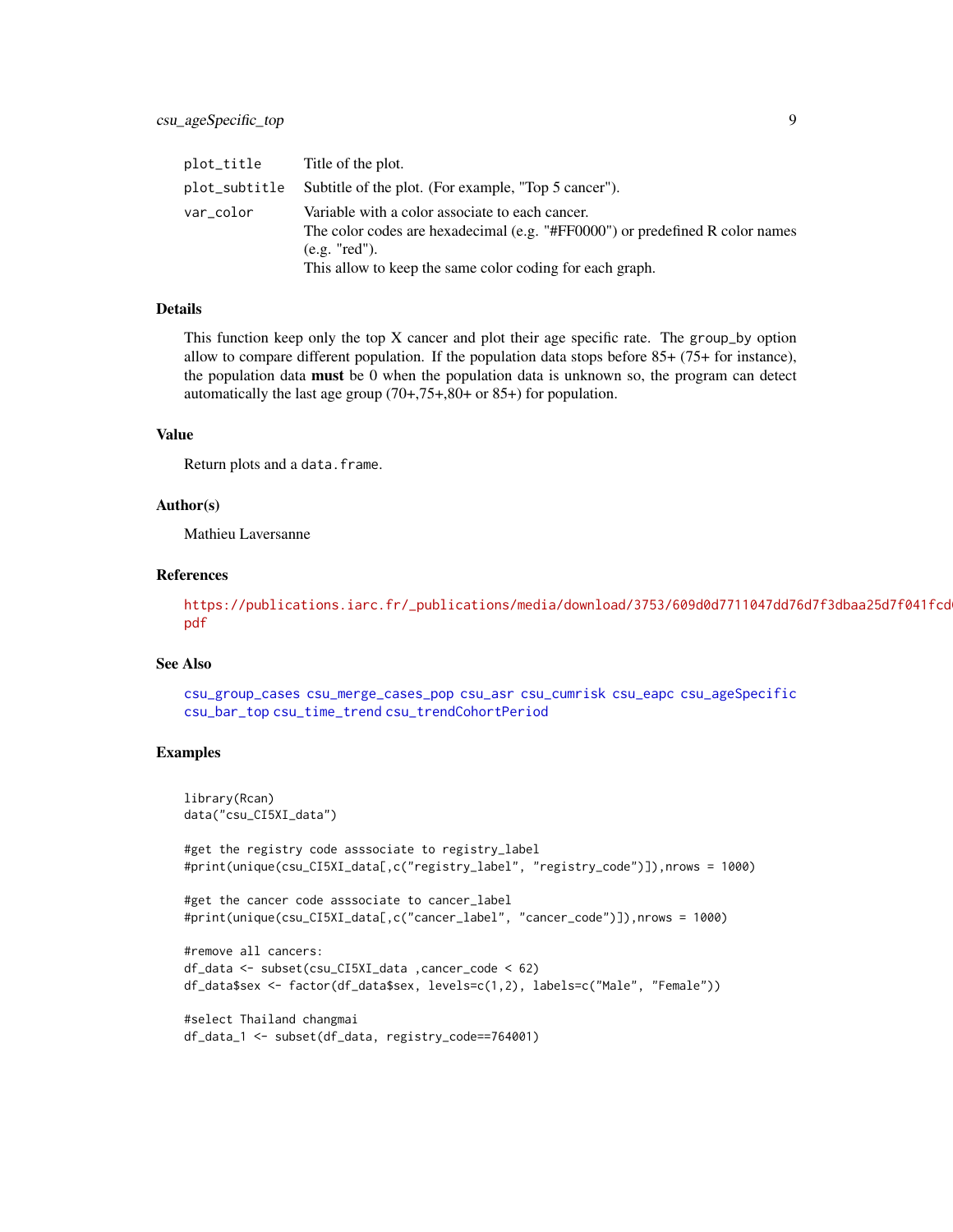```
# plot for Thailand Changmai
dt_result_1 <-
csu_ageSpecific_top(df_data_1,
var_age="age",
var_cases="cases",
var_py="py",
var_top="cancer_label",
group_by="sex",
plot_title= "Thailand, Chiangmai",
plot_subtitle = "Top 5 cancer",
missing_age = 19)
```

```
#select USAm NPCR
df_data_2 <- subset(df_data,registry_code== 840000 & ethnic_group == 99)
# plot for USA NPCR
dt_result_2 <-
csu_ageSpecific_top(
df_data_2,
var_age="age",
var_cases="cases",
var_py="py",
var_top="cancer_label",
group_by="sex",
plot_title= "USA",
plot_subtitle = "Top 5 cancer",
missing_age = 19
\mathcal{L}
```
<span id="page-9-1"></span>csu\_asr *csu\_asr*

# Description

csu\_asr calculate Age-Standardized Rate (ASR) and Truncated Age-Standardized Rate (TASR) across different population (Registry, year, sex...)

#### Usage

csu\_asr(df\_data,  $var_{age}$  = "age",

<span id="page-9-0"></span>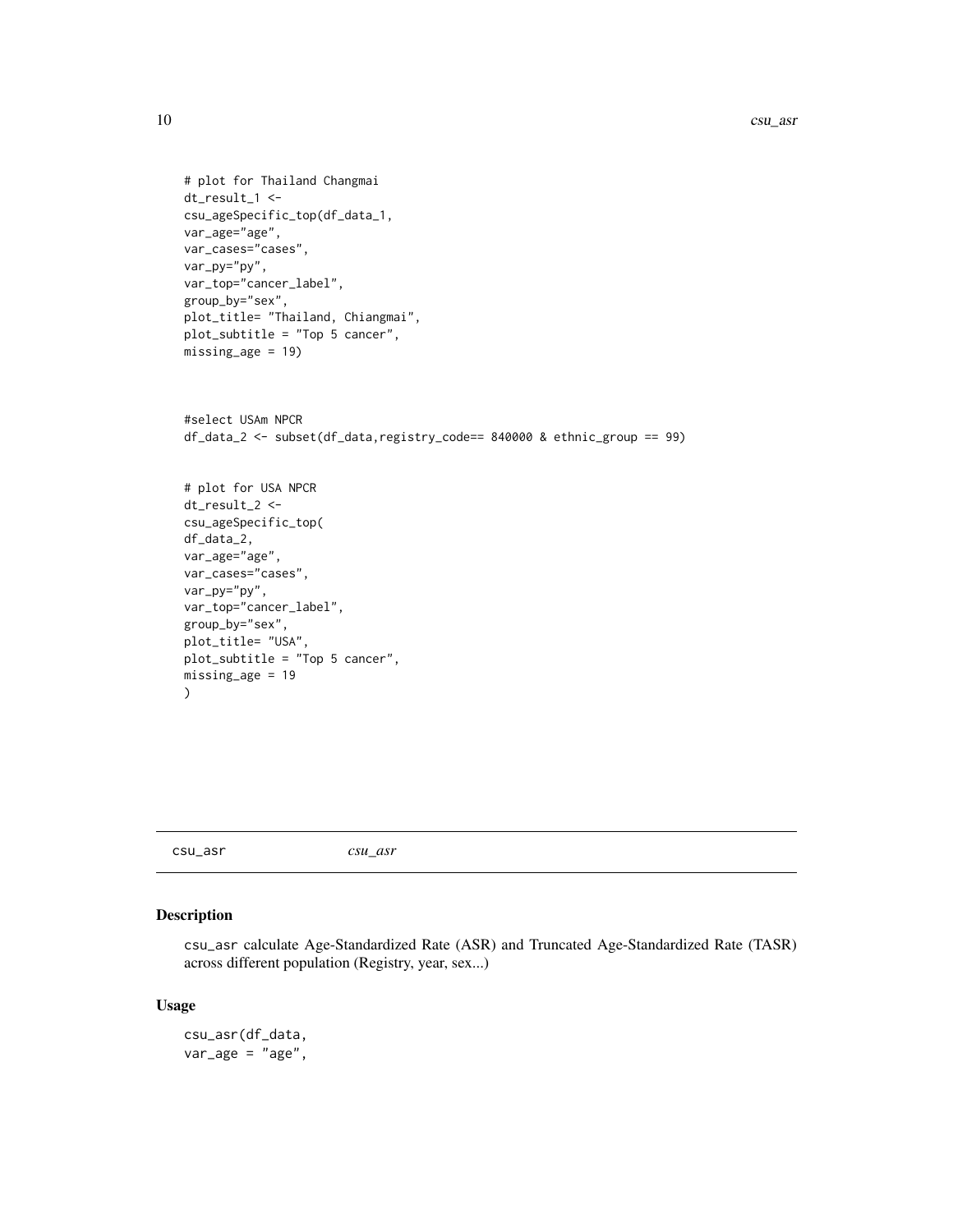#### csu\_asr 11

```
var_cases = "cases",
var_p y = "py",group_by=NULL,
var_age_group=NULL,
missing_age = NULL,
db_rate = 100000,
first_age = 1,
last_age = 18,pop_base = "SEGI",
crude_rate = FALSE,
var_st_err = NULL,
correction_info = FALSE,
var_asr = "asr",
age_dropped = FALSE)
```
# Arguments

| df_data | Data (need to be R data. frame format, see example to import csv file). |
|---------|-------------------------------------------------------------------------|
| var_age | Age variable. Several format are accepted                               |

|    | "0-4"   | $_{0}$ |
|----|---------|--------|
| 2  | "5-9"   | 5      |
| 3  | "10-14" | 10     |
|    |         |        |
| 17 | "80-84" | 80     |
| 18 | "85+"   | 85     |
|    |         |        |

|               | Missing age value must be precise in the option missing_age.<br>Last age group will always be considere without size (ie: $80+,85+,$ etc).                                                                              |
|---------------|-------------------------------------------------------------------------------------------------------------------------------------------------------------------------------------------------------------------------|
| var_cases     | Number of event (cases, deaths, ) variable.                                                                                                                                                                             |
| var_py        | Population year variable.                                                                                                                                                                                               |
| group_by      | A vector of variables to compare different ASR (sex, country, cancer ).<br>Any variable included in the next option var_age_group must be also include<br>here.                                                         |
| var_age_group | Variables over which the number of population age-group might change.<br>For example the last age group $(70+, 75+, 80+$ or $85+)$ can vary across registries,<br>or year, but not across sex.                          |
| missing_age   | Age value representing the missing age cases.<br>If not precise, missing age value will not affect the calculation.                                                                                                     |
| db_rate       | The denominator population. Default is 100000.                                                                                                                                                                          |
| first_age     | First age group included (for Truncated ASR), <b>must</b> be between 1 and 17. 1<br>represents 0-4, 2 represents 5-9,  5 represents 20-24 etc.                                                                          |
| last_age      | Last age group included (for Truncated ASR), <b>must</b> be between 2 and 18. 2<br>represents 5-9,  5 represents 20-24,  18 represents $85+$ etc.<br>To calculate ASR for 15-69 years, use: first_age(4), last_age(14). |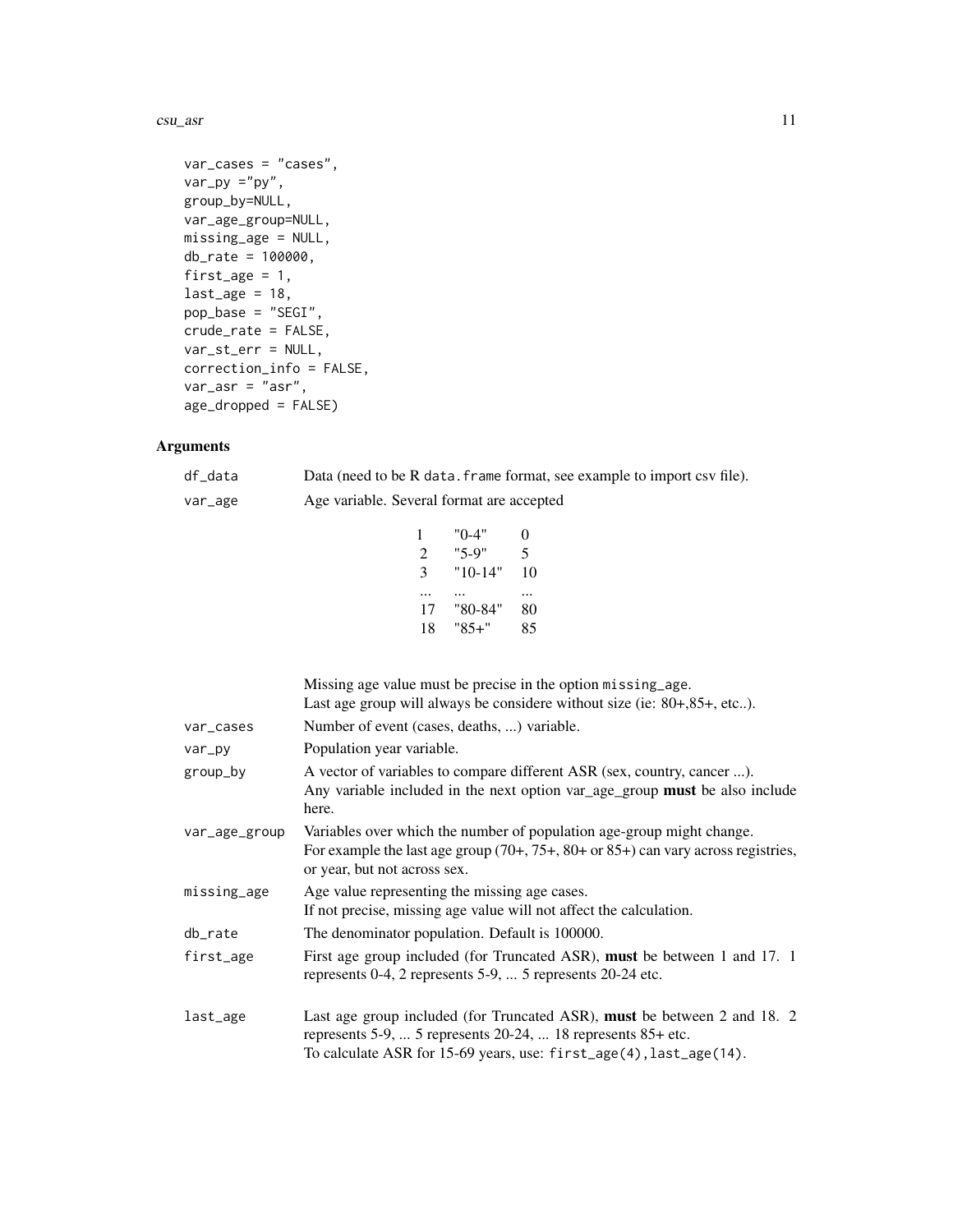<span id="page-11-0"></span>

| pop_base | Select the standard population: |  |
|----------|---------------------------------|--|
|----------|---------------------------------|--|

|                 | "SEGI"<br>"EURO"<br>"EURO2"<br>"WHO" | SEGI world standard population (1960).<br>EURO is the European standard population (1976).<br>EURO2 is the European standard population (2013).<br>WHO is the WHO standard population (2001).                            |  |  |
|-----------------|--------------------------------------|--------------------------------------------------------------------------------------------------------------------------------------------------------------------------------------------------------------------------|--|--|
| crude_rate      |                                      | Logical value. if TRUE calculate the crude rate instead of the ASR.<br>Variables var_age_group, missing_age, pop_base, var_st_err, correction_info<br>are not used.<br>Default name of the new variable is "crude rate". |  |  |
| var_st_err      |                                      | Calculate the Standard error and name of the new variable.                                                                                                                                                               |  |  |
| correction_info |                                      |                                                                                                                                                                                                                          |  |  |
|                 | age cases.                           | Logical value. if TRUE compute the variable "correction": percentage of missing                                                                                                                                          |  |  |
| var_asr         |                                      | Name of the new variable for the ASR.                                                                                                                                                                                    |  |  |
| age_dropped     |                                      | Only for truncated ASR.                                                                                                                                                                                                  |  |  |

Logical value: if TRUE, Assume the age group not used are already dropped from the data.

First\_age and last\_age option must still be filled.

# Details

This function take automatically account the number of age group (last age group can be  $70+,75+,80+,85+)$ : If the population data stops before  $85+ (75+$  for instance), the population data **must** be 0 when the population data is unknown so, the program can detect automatically the last age group (70+,75+,80+ or 85+) for population.

# Value

Give the list of population with less than 18 age group (last age group: 70+, 75+, 80+). Return a data.frame.

#### Author(s)

Mathieu Laversanne

# References

[https://publications.iarc.fr/\\_publications/media/download/3753/609d0d7711047dd76](https://publications.iarc.fr/_publications/media/download/3753/609d0d7711047dd76d7f3dbaa25d7f041fcd013e.pdf)d7f3dbaa25d7f041fcd [pdf](https://publications.iarc.fr/_publications/media/download/3753/609d0d7711047dd76d7f3dbaa25d7f041fcd013e.pdf)

#### See Also

[csu\\_group\\_cases](#page-24-1) [csu\\_merge\\_cases\\_pop](#page-27-1) [csu\\_cumrisk](#page-20-1) [csu\\_eapc](#page-22-1) [csu\\_ageSpecific](#page-3-1) [csu\\_ageSpecific\\_top](#page-6-1) [csu\\_bar\\_top](#page-13-1) [csu\\_time\\_trend](#page-32-1) [csu\\_trendCohortPeriod](#page-34-1)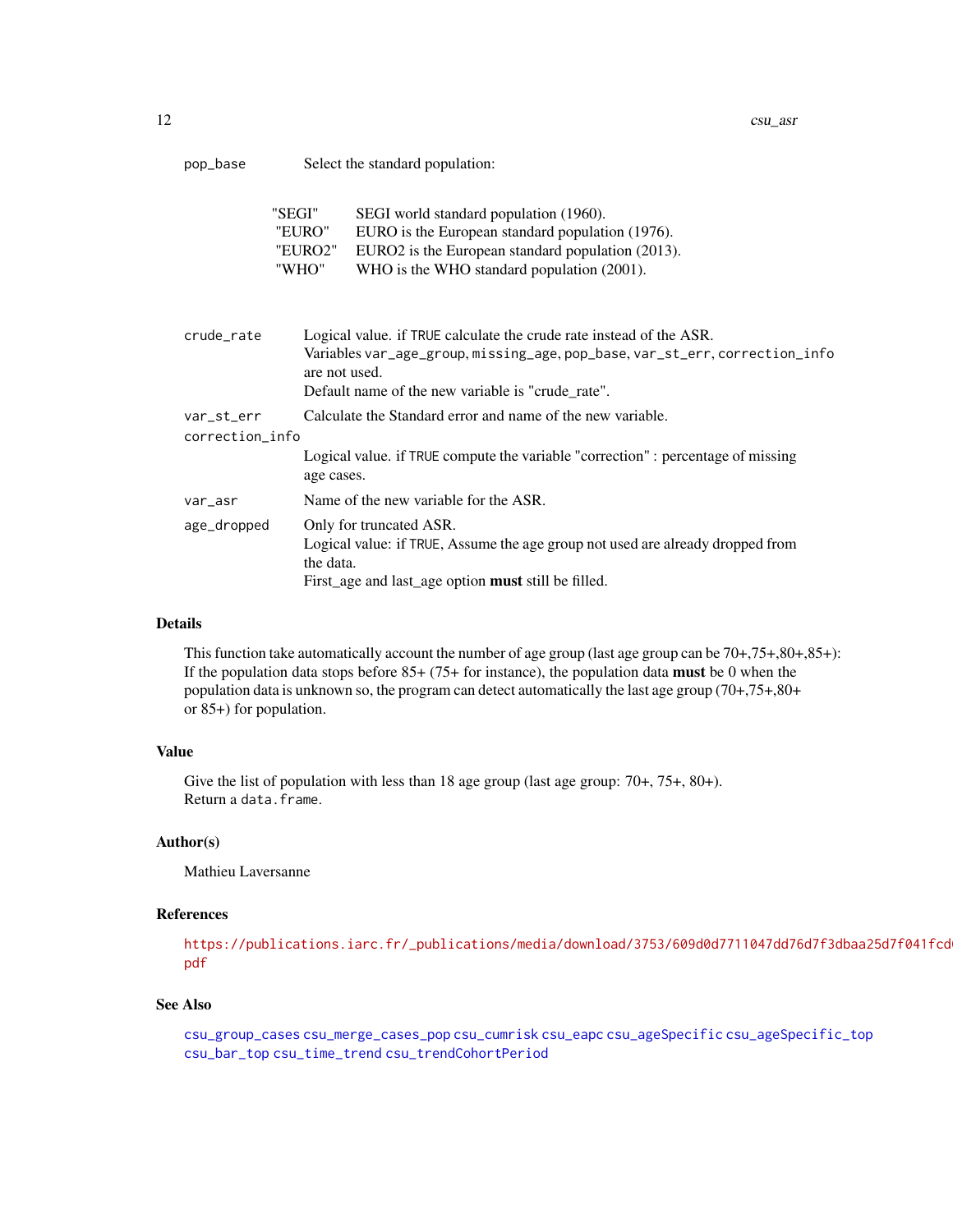#### csu\_asr 13

```
data(csu_registry_data_1)
data(csu_registry_data_2)
# you can import your data from csv file using read.csv:
# mydata <- read.csv("mydata.csv", sep=",")
# Age standardized rate (ASR) with no missing age cases.
result <- csu_asr(csu_registry_data_1,
                  "age", "cases", "py",
                  group_by = c("registry", "registry_label" ),
                  var_age_group = c("registry_label"))
# you can export your result as csv file using write.csv:
# write.csv(result, file="result.csv")
# ASR, with the percentage of correction due to missing age cases.
result <- csu_asr(csu_registry_data_1,
                  "age", "cases", "py",
                  group_by = c("registry", "registry_label" ),
                  var_age_group = c("registry_label"),
  missing_age = 19,
  correction_info = TRUE)
# ASR and standard error with missing age.
result <- csu_asr(csu_registry_data_2,
                  "age", "cases", "py",
                  group_by = c("registry", "registry_label", "sex", "year", "ethnic" ),
                  var_age_group = c("registry_label"),
                  var_st_err = "st_err",
  missing_age = 99)
# Truncated ASR, 25-69 years.
result <- csu_asr(csu_registry_data_2,
                  "age", "cases", "py",
                  group_by = c("registry", "registry_label", "sex", "year", "ethnic" ),
                  var_age_group = c("registry_label"),
                  var_st_err = "st_err",
  first_age = 6,
  last_age = 14,
  missing_age = 99)
# Truncated ASR, 0-15 with denominator population = 1000000.
result <- csu_asr(csu_registry_data_2,
                  "age", "cases", "py",
                  group_by = c("registry", "registry_label", "sex", "year", "ethnic" ),
                  var_age_group = c("registry_label"),
                  var_st_err = "st_err",
  first_age = 1,
  last_age = 3,missing_age = 99,
  db_rate = 1000000)
```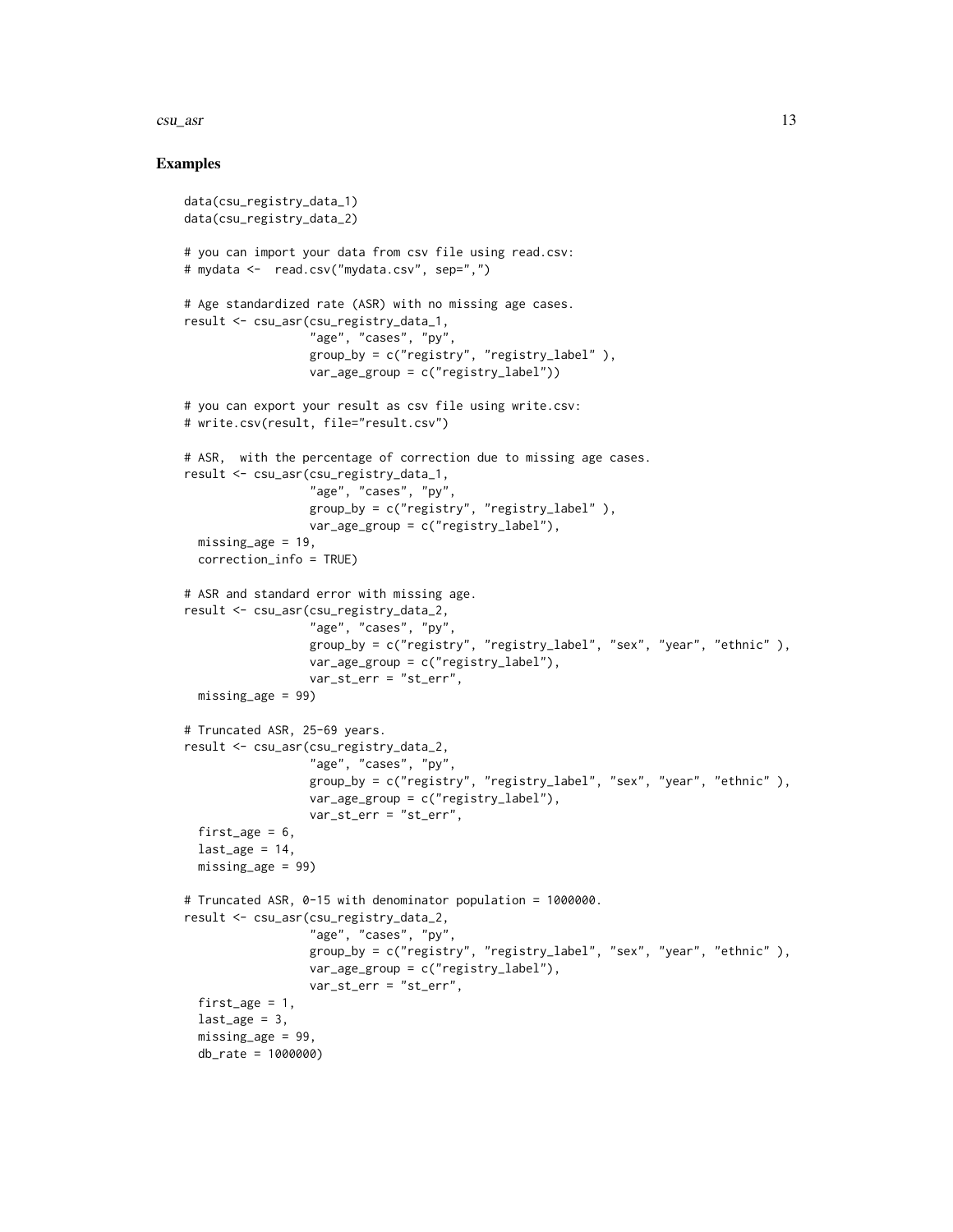```
# ASR with EURO population as reference (instead of SEGI)
result <- csu_asr(csu_registry_data_1,
                  "age", "cases", "py",
                  group_by = c("registry", "registry_label" ),
                  var_age_group = c("registry_label"),
  missing_age = 19,
                  pop_base = "EURO")
```
<span id="page-13-1"></span>csu\_bar\_top *csu\_bar\_top*

# Description

csu\_bar\_top plots top X single-sided or double-sided bar chart.

# Usage

```
csu_bar_top(df_data,
var_value,
var_bar,
group_by=NULL,
nb\_top = 10,
plot_title=NULL,
plot_subtitle=NULL,
xtitle= NULL,
label_by=NULL,
color=NULL,
digits = 1)
```
# Arguments

| df_data       | Data (need to be R data. frame format, see examples to import csv file).                    |
|---------------|---------------------------------------------------------------------------------------------|
| var_value     | Value variable.<br>There must be only 1 value for each bar.                                 |
| var_bar       | Bar label variable.                                                                         |
| group_by      | • Single-sided bar chart. NULL (default)                                                    |
|               | • Double-sided bar chart. Variable name with exactly 2 values. (For example,<br>" $sex$ "). |
|               | Must be filled if label_by argument is defined.                                             |
| nb_top        | Lowest Rank included. Default is 10.                                                        |
| plot_title    | Title of the plot. (For example, "Top 10 cancer sites").                                    |
| plot_subtitle | Subtitle of the plot. (For example, "Males").                                               |
| xtitle        | x-axe title. (For example, "Number of cases").                                              |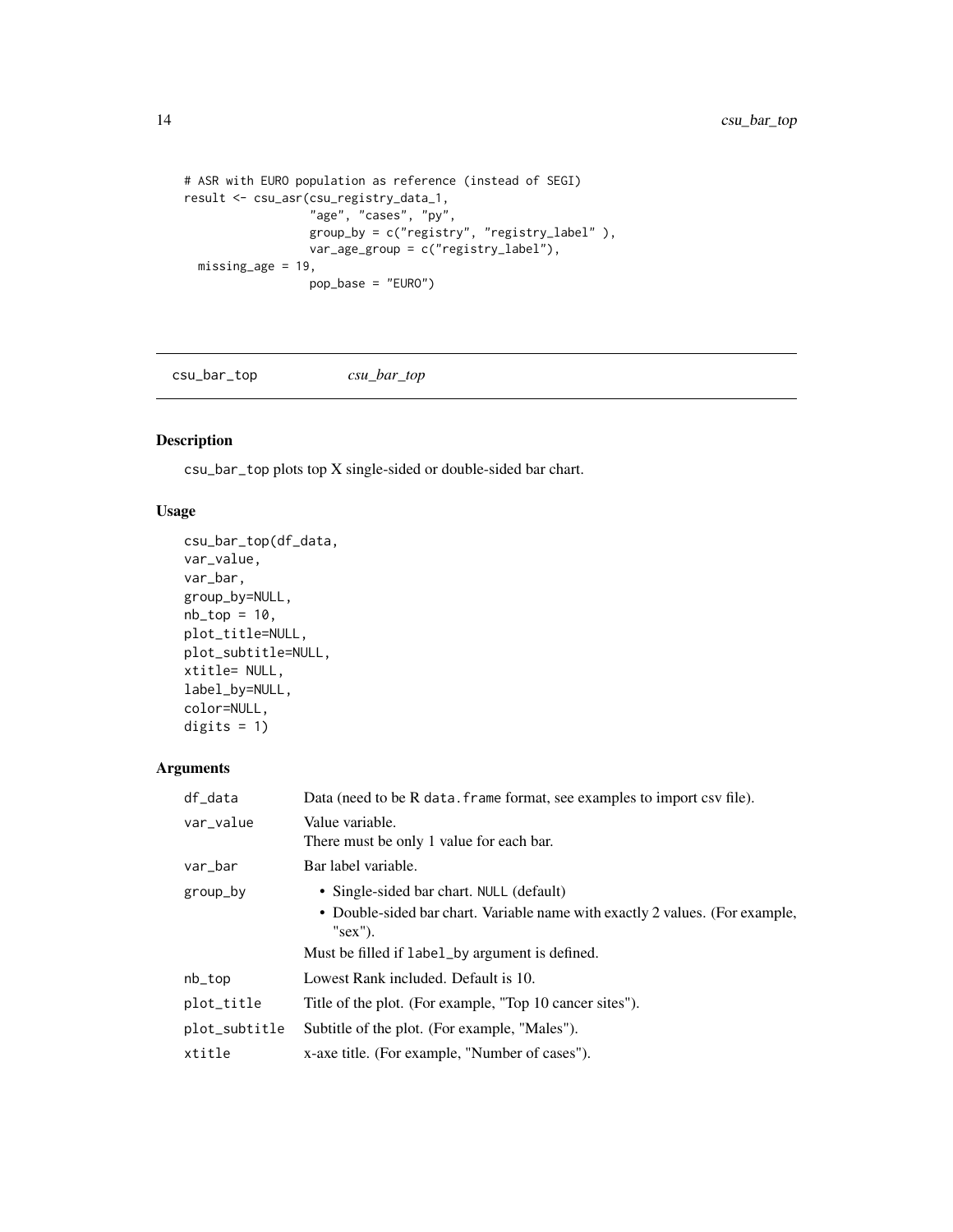<span id="page-14-0"></span>

| label_by | 2 values vector. Will overwrite the legend label for double-sided bar chart. (See<br>$group_by)$ .<br>For example: c("Male", "Female").                                                                                                 |
|----------|-----------------------------------------------------------------------------------------------------------------------------------------------------------------------------------------------------------------------------------------|
| color    | The color codes are hexadecimal (e.g. "#FF0000") or predefined R color names<br>(e.g. "red").                                                                                                                                           |
|          | • Single-sided bar chart. 1 hexadecimal color code (same color for each bar)<br>or variable name with a color associated to each bar label variable.<br>• Double-sided bar chart. 2 values vector. For example: c("#2c7bb6","#b62ca1"). |
| digits   | Number of decimal digits. Default: 1                                                                                                                                                                                                    |

#### Details

This function plots a top X (default is top 10) bar chart, single-sided or double sided.

#### Value

Return plots and a data.frame.

# Author(s)

Mathieu Laversanne

#### See Also

[csu\\_group\\_cases](#page-24-1) [csu\\_merge\\_cases\\_pop](#page-27-1) [csu\\_asr](#page-9-1) [csu\\_cumrisk](#page-20-1) [csu\\_eapc](#page-22-1) [csu\\_ageSpecific](#page-3-1) [csu\\_ageSpecific\\_top](#page-6-1) [csu\\_time\\_trend](#page-32-1) [csu\\_trendCohortPeriod](#page-34-1)

# Examples

```
data(data_individual_file)
data(data_population_file)
data(ICD_group_GLOBOCAN)
#Group individual data by:
#5 year age group
#ICD grouping from dataframe ICD_group_GLOBOCAN
#year extract from date of incidence
df_data_year <- csu_group_cases(data_individual_file,
 var_age="age",
 group_by=c("sex", "regcode", "reglabel"),
 df_ICD = ICD_group_GLOBOCAN,
 var_ICD ="site",
 var_year = "doi")
```
#Merge 5-years age grouped data with population by year (automatic) and sex

```
df_data <- csu_merge_cases_pop(
```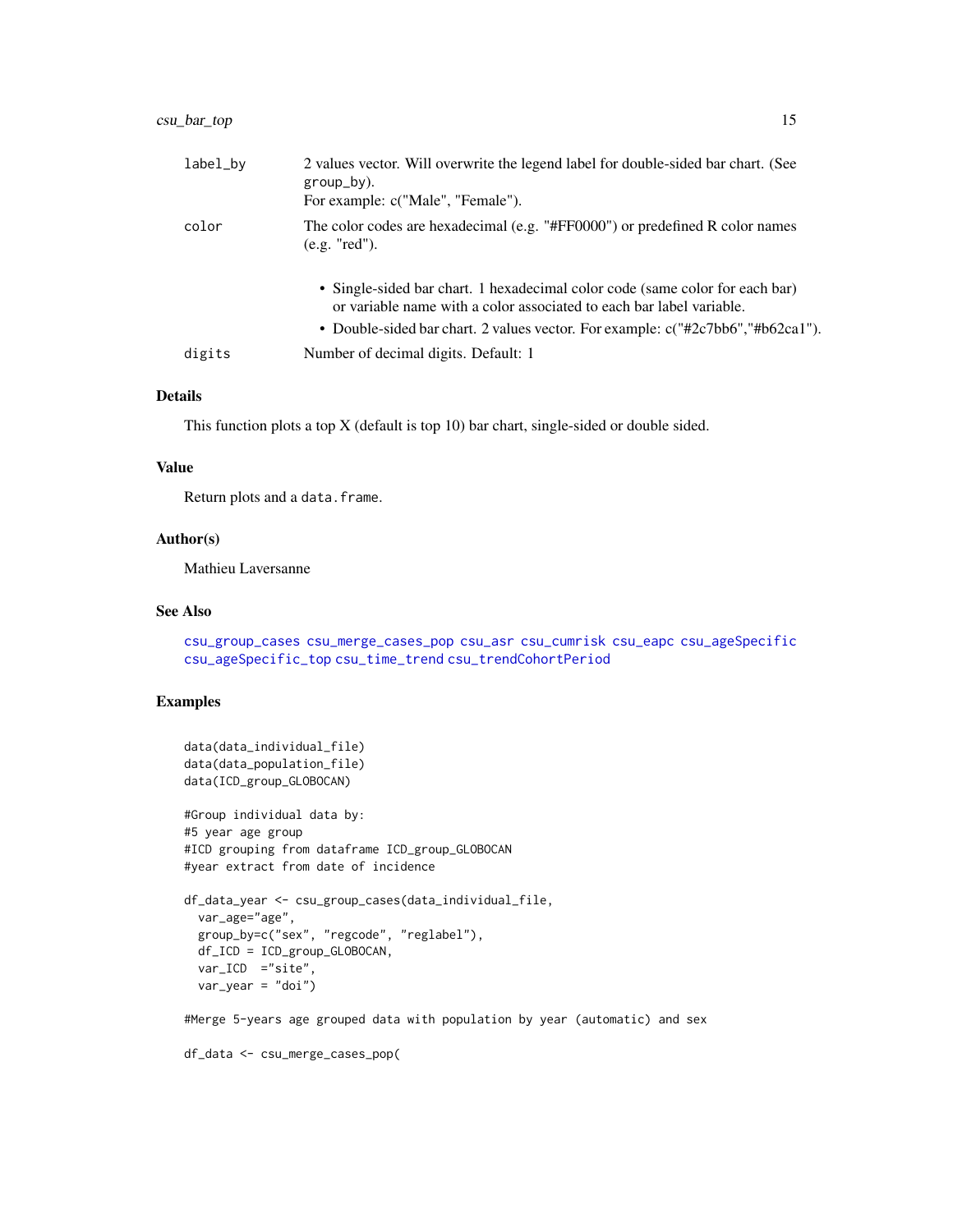```
df_data_year,
  data_population_file,
  var_age = "age_group",
  var_cases = "cases",
  var_p y = "pop",group_by = c("sex"))#prepare for calculate ASR
df_data$age_group_label <- NULL # to avoid warning
df_data <- subset(df_data , year == 2012) # to keep only 2012 data
df_data$year <- NULL # to avoid warning
# calculate asr
df_asr <- csu_asr(df_data,
  "age_group",
  "cases",
  "pop",
  group_by=c("sex", "ICD_group", "LABEL", "reglabel", "regcode"),
  missing_age =19)
#remove Other cancer
df_asr <- subset(df_asr , LABEL != "Other")
df_asr <- subset(df_asr , LABEL != "Other skin")
#keep male
df_asr_M <- subset(df_asr , sex==1)
#Single sided bar plot
data1 <- csu_bar_top(
  df_asr_M,
  var_value="cases",
  var_bar="LABEL",
  nb\_top = 10,
  plot_title = "Top 10 cancer sites",
  xtitle= "Number of cases",
  color= c("#2c7bb6"),
   digits=0)
#Double sided bar plot example 1
data2 <- csu_bar_top(
  df_asr,
  var_value="cases",
  var_bar="LABEL",
   group_by="sex",
  nb\_top = 15,
   plot_title = "Top 15 cancer sites",
  xtitle= "Number of cases",
  label_by=c("Male", "Female"),
   color = c("#2c7bb6", "#b62ca1"),
   digits=0)
```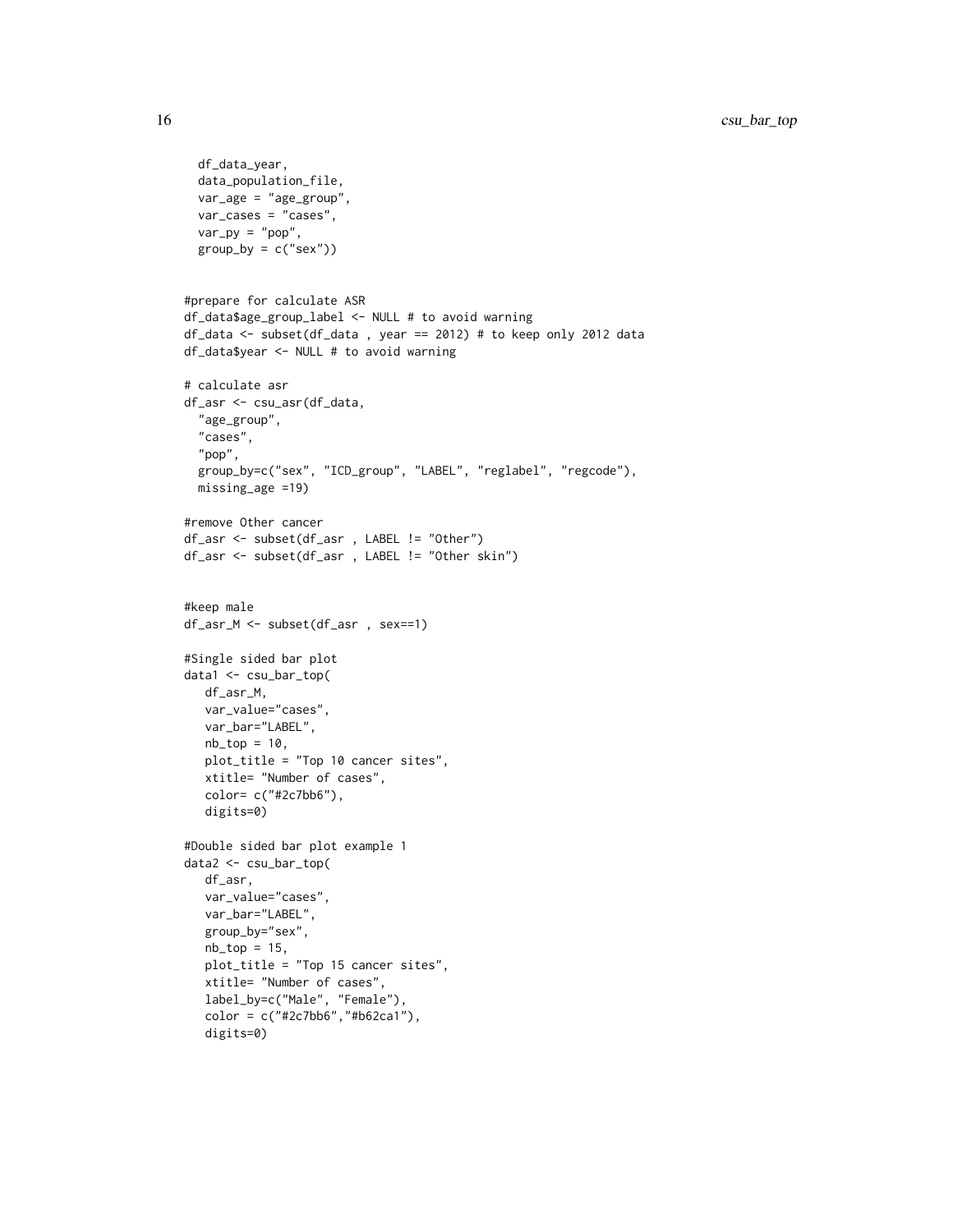# <span id="page-16-0"></span>csu\_CI5XI\_data 17

```
#Double sided bar plot example 2
data3 <- csu_bar_top(
  df_asr,
  var_value="asr",
  var_bar="LABEL",
  group_by="sex",
  nb\_top = 10,
  plot_title = "Top 10 cancer sites",
  xtitle= "Age-standardized rate per 100,000",
  label_by=c("Male", "Female"),
  color = c("#2c7bb6","#b62ca1"),
  digits=1)
```
csu\_CI5XI\_data *Cancer in five continent volume XI.*

#### Description

CI5 XI summary database.

# Usage

```
data("csu_CI5XI_data")
```
# Format

A data frame with 1113210 observations on the following 10 variables.

registry\_code Registry code (integer)

registry\_label Name of the registry (character)

sex sex (integer)

cancer\_code cancer code (integer)

cancer\_label cancer label (character)

- age age variable from 1 to 19. 1 is 0-4 years, 2 is 5-9, etc..., 17 is 80-84, 18 is 85+, 19 represents missing age. (integer)
- cases Number of cases (incidence) (integer)

py Population-year: Reference population of the registry (integer)

CI5\_continent Continent code (integer)

ethnic\_group ethnic code (integer)

# Details

All information are available here: <http://ci5.iarc.fr/CI5-XI/Default.aspx>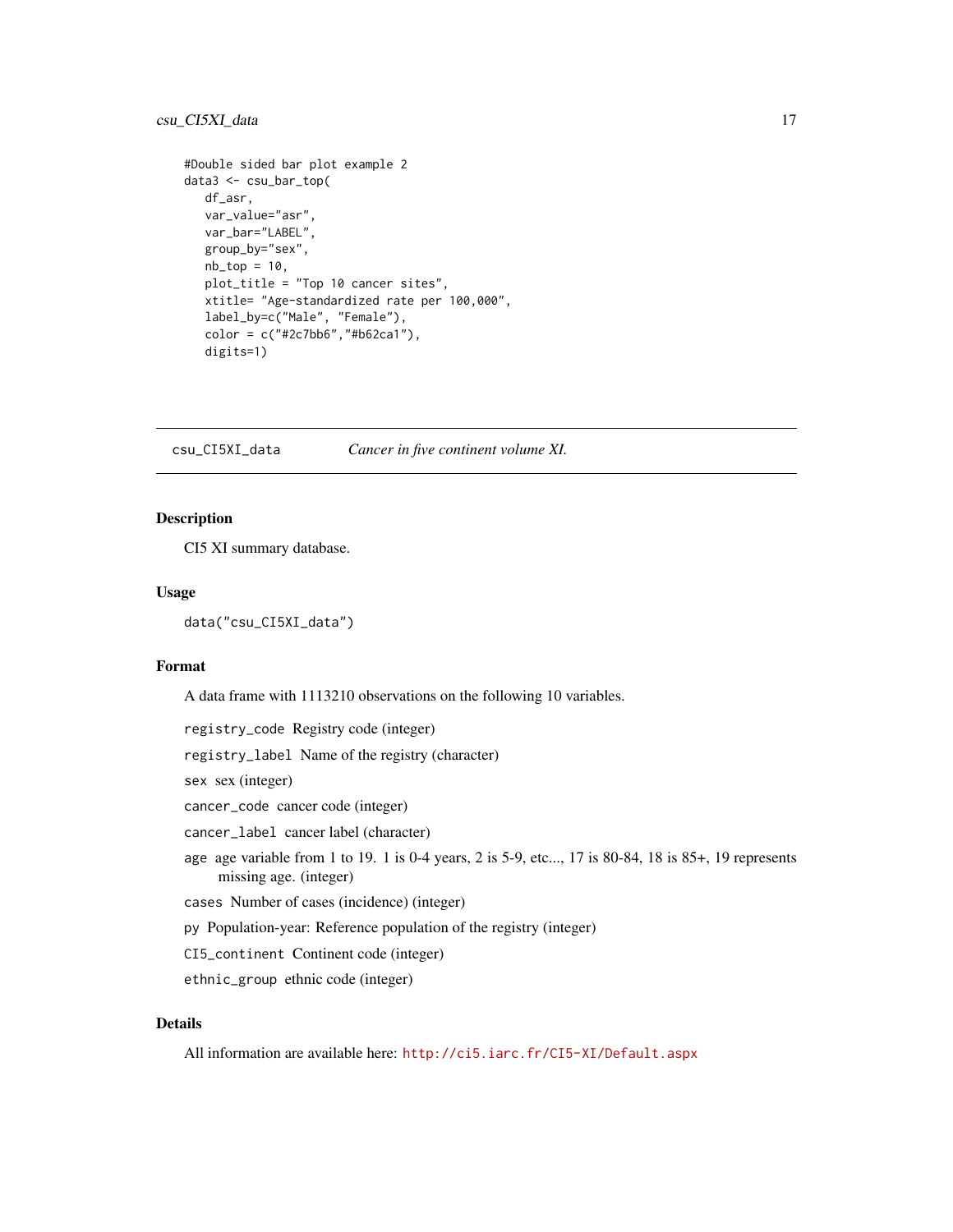#### <span id="page-17-0"></span>Source

<http://ci5.iarc.fr/CI5-XI/Default.aspx>

#### See Also

[csu\\_asr](#page-9-1) [csu\\_cumrisk](#page-20-1) [csu\\_eapc](#page-22-1) [csu\\_ageSpecific](#page-3-1)

```
data("csu_CI5XI_data")
```

```
#get the registry code asssociate to registry_label
#print(unique(csu_CI5XI_data[,c("registry_code", "registry_label" )]),nrows = 1000)
```

```
#get the cancer code asssociate to cancer_label
#print(unique(csu_CI5XI_data[,c("cancer_label", "cancer_code")]),nrows = 1000)
```

```
#remove all cancers:
df_data <- subset(csu_CI5XI_data ,cancer_code < 62)
```

```
#change group_by option to factor
df_data$sex <- factor(df_data$sex, levels=c(1,2), labels=c("Male", "Female"))
```

```
#select Thailand changmai
df_data_1 <- subset(df_data, registry_code==764001)
```

```
dt_result_1 <- csu_ageSpecific_top(df_data_1,
                    var_age="age",
                    var_cases="cases",
                    var_py="py",
                    var_top="cancer_label",
                    group_by="sex",
                    plot_title= "Thailand, Chiangmai",
                    plot_subtitle = "Top 5 cancer",
                    missing_age = 19)
```

```
#select USA
df_data_2 <- subset(df_data,registry_code== 840000 & ethnic_group == 99)
dt_result_2 <- csu_ageSpecific_top(df_data_2,
                                   var_age="age",
                                   var_cases="cases",
                                   var_py="py",
                                   var_top="cancer_label",
                                   group_by="sex",
```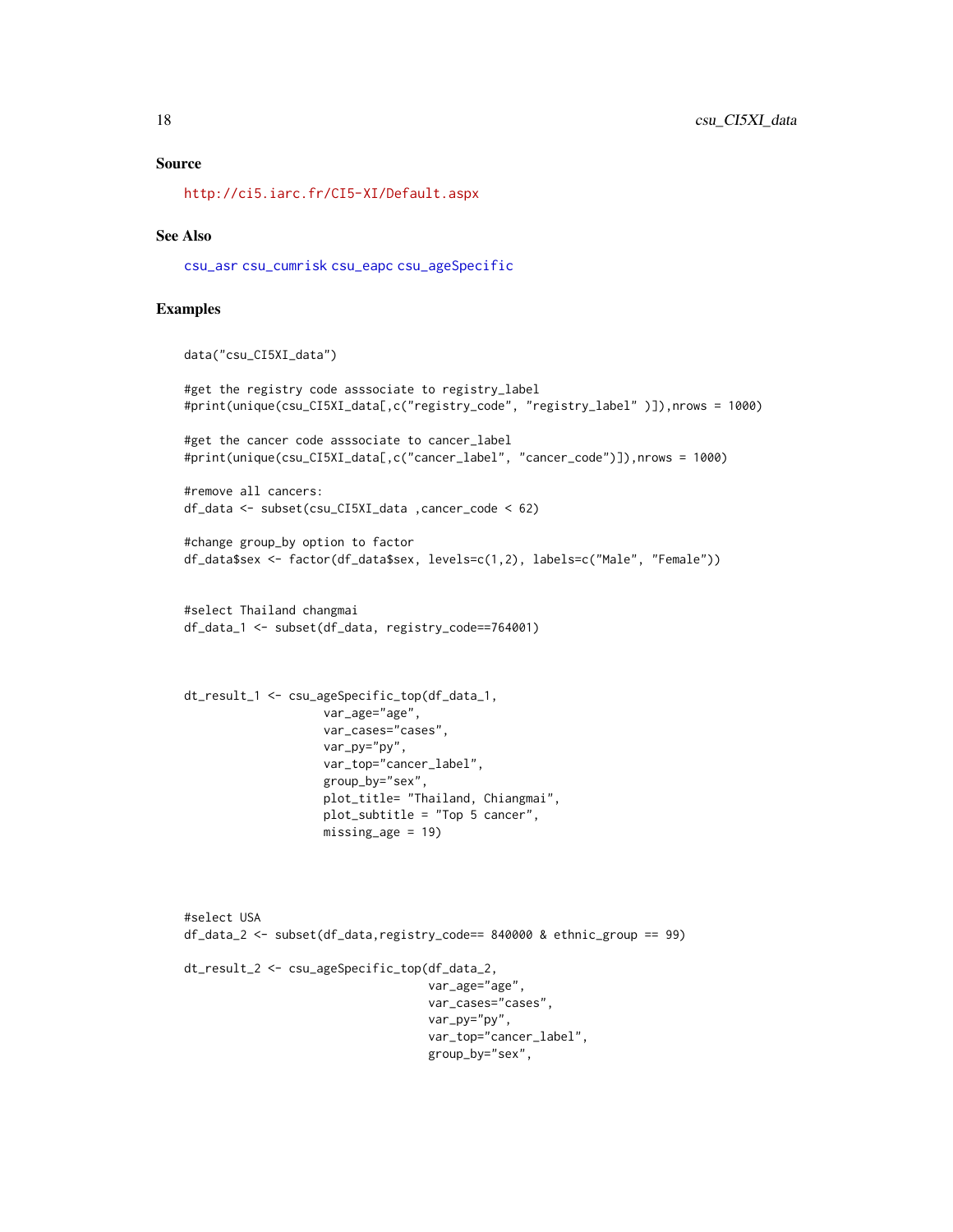plot\_title= "USA", plot\_subtitle = "Top 5 cancer", missing\_age = 19)

<span id="page-18-1"></span><span id="page-18-0"></span>csu\_ci5\_mean *cancer registry data*

### Description

CI5 XI data, all population grouped.

# Usage

data("csu\_ci5\_mean")

# Format

A data frame with 1026 observations on the following 5 variables.

ci5\_cancer\_code cancer code

ci5\_cancer\_label cancer label

CSU\_age\_factor age variable from 1 to 18. 1 is 0-4 years, 2 is 5-9, etc..., 17 is 80-84, 18 is 85+.

CSU\_C Number of cases (incidence)

CSU\_P Population-year: Reference population

# Details

This dataset have been created in order to compare age specific rate with the CI5XI mean directly on the age specific rate graph. Here is the table of cancer\_label and cancer\_code available:

| ci5 cancer code | ci5 cancer label    |
|-----------------|---------------------|
| 1               | Lip                 |
| 2               | Tongue              |
| 3               | Mouth               |
| 4               | Salivary glands     |
| 5               | Tonsil              |
| 6               | Other oropharynx    |
| 7               | Nasopharynx         |
| 8               | Hypopharynx         |
| 9               | Pharynx unspecified |
| 10              | Oesophagus          |
| 11              | Stomach             |
| 12              | Small intestine     |
|                 |                     |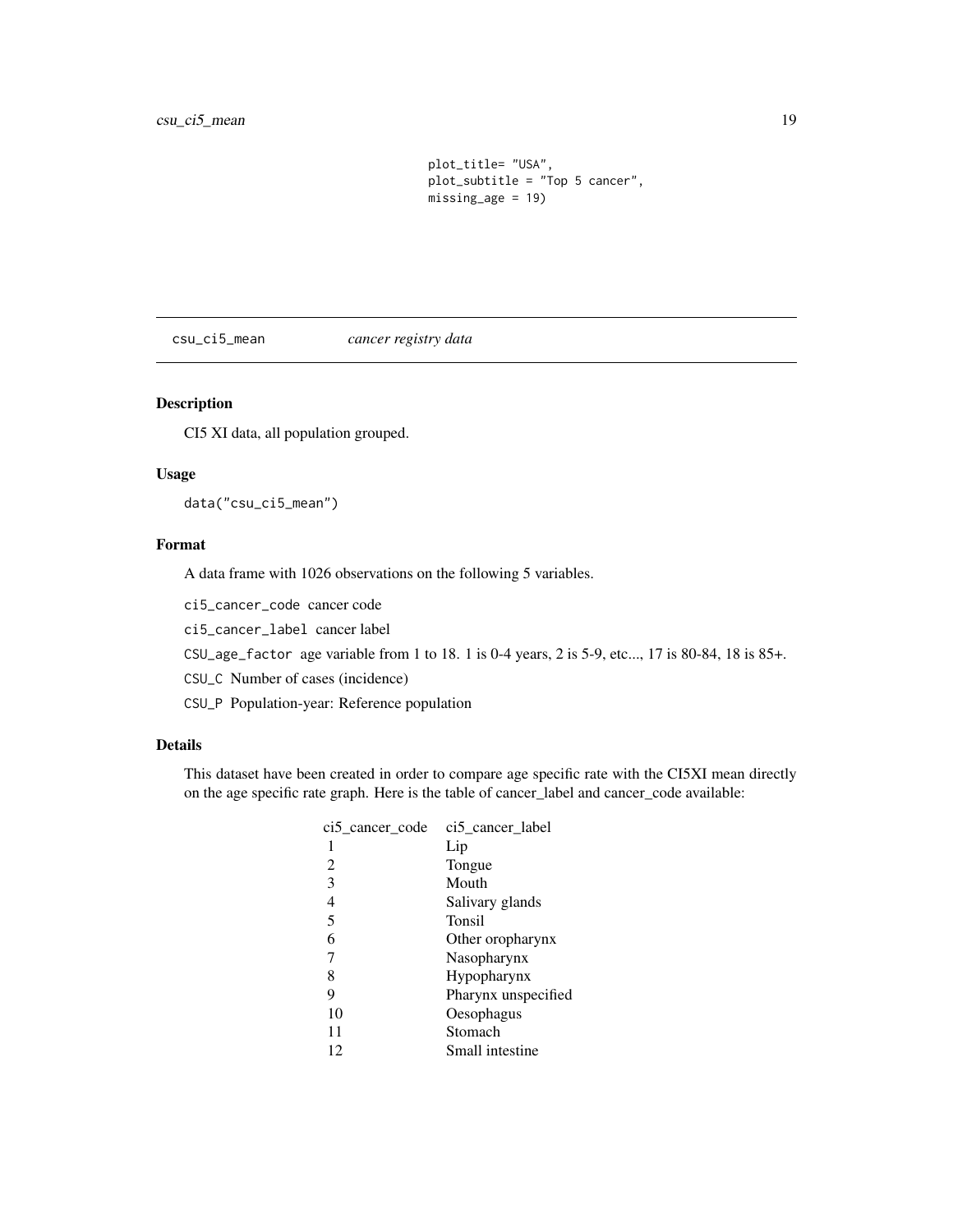<span id="page-19-0"></span>

| 13 | Colon                        |
|----|------------------------------|
| 14 | Rectum                       |
| 15 | Anus                         |
| 16 | Liver                        |
| 17 | Gallbladder                  |
| 18 | Pancreas                     |
| 19 | Nose, sinuses                |
| 20 | Larynx                       |
| 21 | Lung                         |
| 23 | Bone                         |
| 24 | Melanoma of skin             |
| 25 | Other skin                   |
| 26 | Mesothelioma                 |
| 27 | Kaposi sarcoma               |
| 28 | Connective and soft tissue   |
| 29 | <b>Breast</b>                |
| 30 | Vulva                        |
| 31 | Vagina                       |
| 32 | Cervix uteri                 |
| 33 | Corpus uteri                 |
| 35 | Ovary                        |
| 37 | Placenta                     |
| 38 | Penis                        |
| 39 | Prostate                     |
| 40 | <b>Testis</b>                |
| 42 | Kidney                       |
| 43 | Renal pelvis                 |
| 44 | Ureter                       |
| 45 | <b>Bladder</b>               |
| 47 | Eye                          |
| 48 | Brain, nervous system        |
| 49 | Thyroid                      |
| 50 | Adrenal gland                |
| 51 | Other endocrine              |
| 52 | Hodgkin disease              |
| 53 | Non-Hodgkin lymphoma         |
| 54 | Immunoproliferative diseases |
| 55 | Multiple myeloma             |
| 56 | Lymphoid leukaemia           |
| 57 | Myeloid leukaemia            |
| 58 | Leukaemia unspecified        |
| 59 | Myeloproliferative disorders |
| 60 | Myelodysplastic syndromes    |
| 62 | All sites                    |
| 63 | All sites but skin           |

See: [csu\\_ageSpecific](#page-3-1)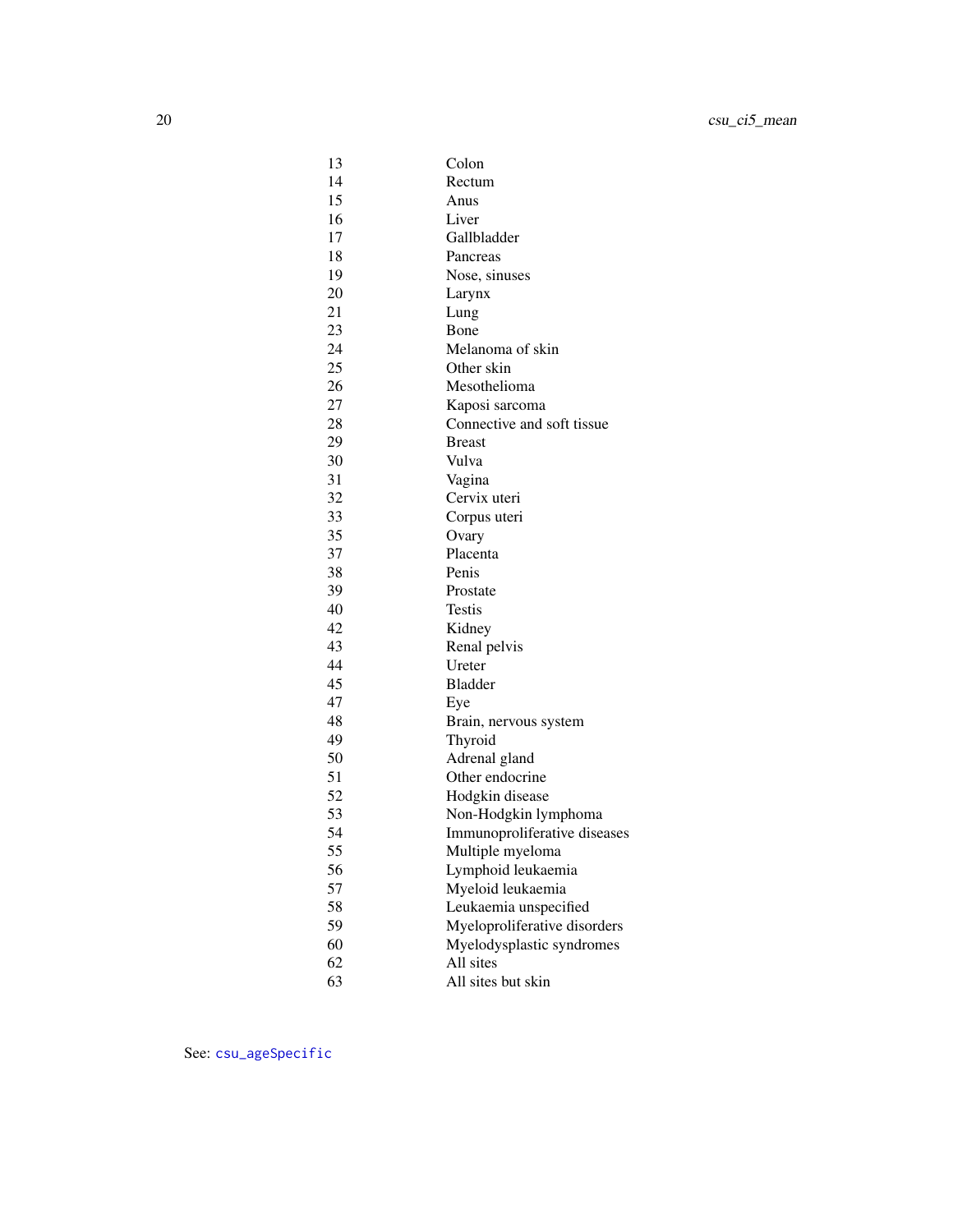# <span id="page-20-0"></span>csu\_cumrisk 21

# Source

<http://ci5.iarc.fr/Default.aspx>

#### See Also

[csu\\_ageSpecific](#page-3-1)

#### Examples

```
data(csu_registry_data_1)
test <- subset(csu_registry_data_1 , registry_label == "Colombia, Cali")
csu_ageSpecific(test,
                plot_title = "Colombia, Liver, male",
                CI5_comparison = "Liver")
```

```
#See more examples here:
help(csu_ageSpecific)
```
<span id="page-20-1"></span>csu\_cumrisk *csu\_cumrisk*

# Description

csu\_cumrisk Calculate cumulative risk across different population (Registry, year, sex...)

# Usage

```
csu_cumrisk(df_data,
var_age = "age",var_cases = "cases",
var_py ="py",
group_by=NULL,
missing_age = NULL,
last_age = 15,
var_st_err=NULL,
correction_info=FALSE,
var_cumrisk="cumrisk")
```
# Arguments

| df data | Data (need to be R data. frame format, see example to import csv file). |
|---------|-------------------------------------------------------------------------|
| var_age | Age variable. Several format are accepted                               |

|   | "0-4"     | $\Omega$ |
|---|-----------|----------|
| 2 | "5-9"     | 5        |
| 3 | $"10-14"$ | 10       |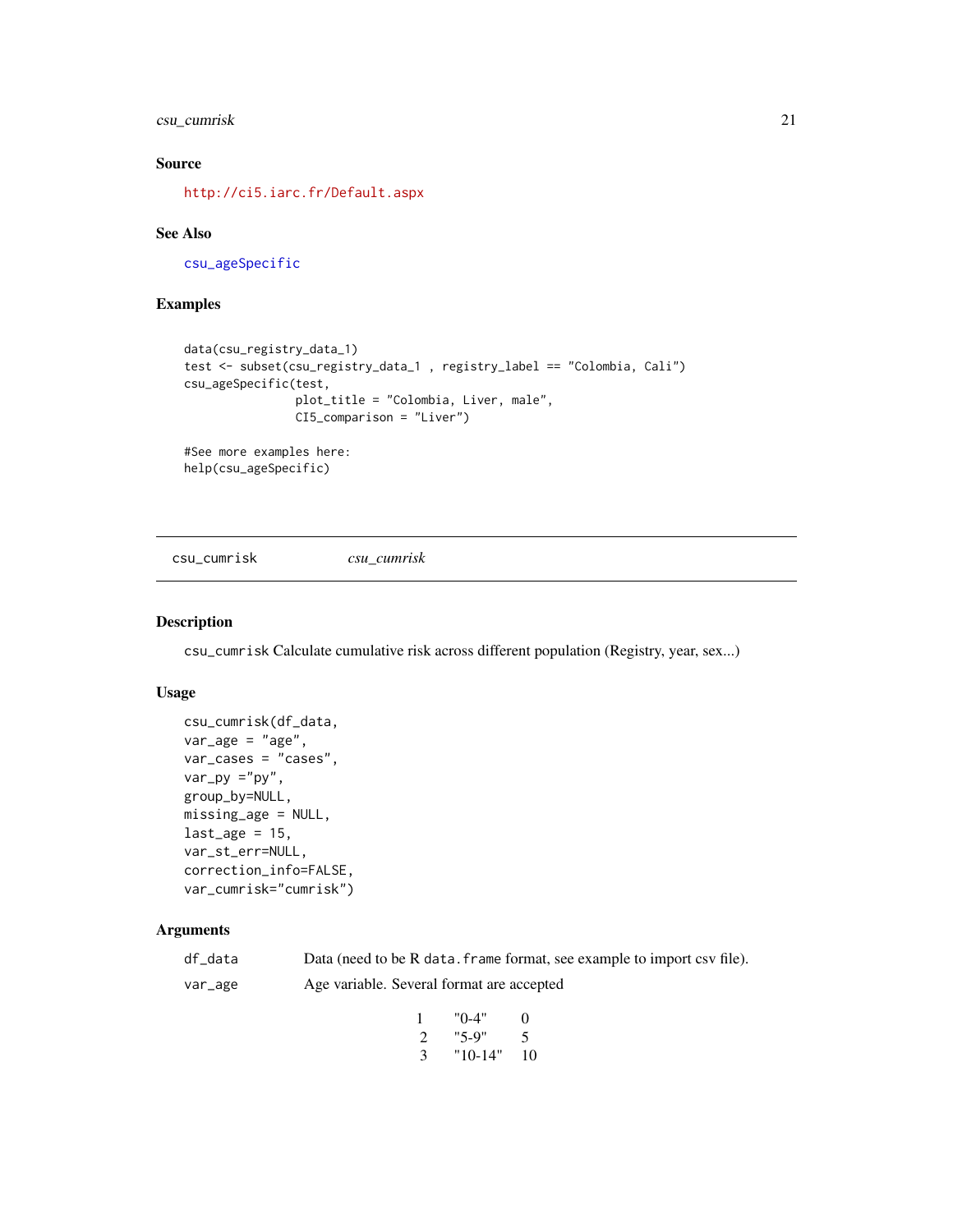| 17 | "80-84" | 80 |
|----|---------|----|
| 18 | "85+"   | 85 |

<span id="page-21-0"></span>

|                 | Missing age value must be precise in the option missing age.<br>Last age group will always be considere without size (ie: $80+,85+,$ etc).                                                                   |
|-----------------|--------------------------------------------------------------------------------------------------------------------------------------------------------------------------------------------------------------|
| var_cases       | Number of event (cases, deaths, ) variable.                                                                                                                                                                  |
| var_py          | Population year variable.                                                                                                                                                                                    |
| group_by        | A vector of variables to compare different ASR (sex, country, cancer ).                                                                                                                                      |
| missing_age     | Age value representing the missing age cases.<br>If not precise, missing age value will not affect the calculation.                                                                                          |
| last_age        | Last age group included, <b>must</b> be between 2 and 17. 2 represents $5-9$ ,  5<br>represents $20-24$ , , 17 represents 80-84, 18 represents $85+$ etc.<br>default is 15 (calculates cumulative risk 0-74) |
| var_st_err      | Calculate the Standard error and name of the new variable.                                                                                                                                                   |
| correction_info |                                                                                                                                                                                                              |
|                 | Logical value. if TRUE compute the variable "correction" : percentage of missing<br>age cases.                                                                                                               |
| var_cumrisk     | Name of the new variable for the cumulative risk.                                                                                                                                                            |
|                 |                                                                                                                                                                                                              |

# Details

Calculate cumulative risk across different population the age group include in cumulative risk will always exclude the last age group since we do not know the size of the last age group (ie: 85+, 80+ etc..)

#### Value

Return a data.frame.

#### Author(s)

Mathieu Laversanne

# References

[https://publications.iarc.fr/\\_publications/media/download/3753/609d0d7711047dd76](https://publications.iarc.fr/_publications/media/download/3753/609d0d7711047dd76d7f3dbaa25d7f041fcd013e.pdf)d7f3dbaa25d7f041fcd [pdf](https://publications.iarc.fr/_publications/media/download/3753/609d0d7711047dd76d7f3dbaa25d7f041fcd013e.pdf)

#### See Also

[csu\\_group\\_cases](#page-24-1) [csu\\_merge\\_cases\\_pop](#page-27-1) [csu\\_asr](#page-9-1) [csu\\_cumrisk](#page-20-1) [csu\\_eapc](#page-22-1) [csu\\_ageSpecific](#page-3-1) [csu\\_ageSpecific\\_top](#page-6-1) [csu\\_bar\\_top](#page-13-1) [csu\\_time\\_trend](#page-32-1) [csu\\_trendCohortPeriod](#page-34-1)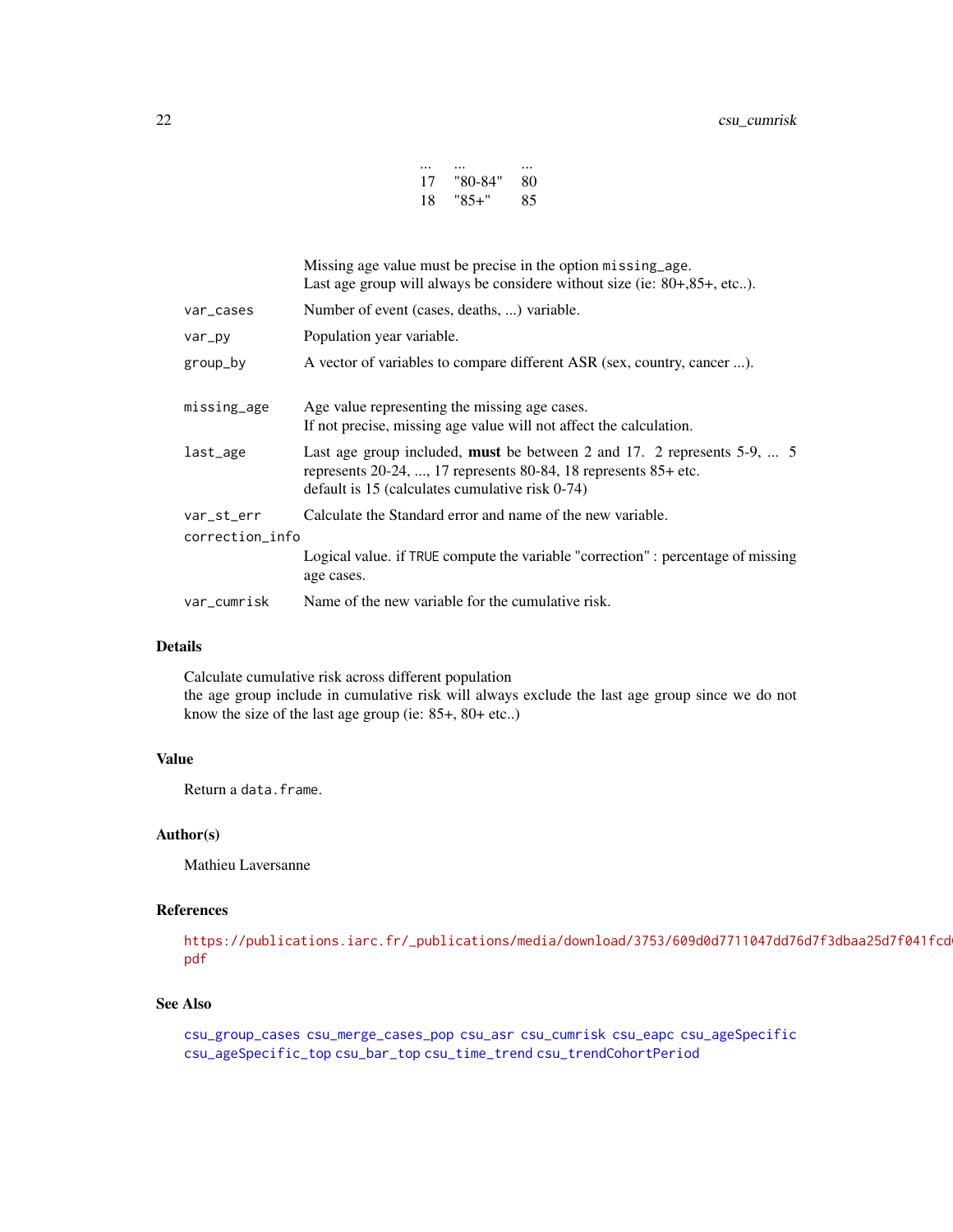#### <span id="page-22-0"></span>csu\_eapc 23

#### Examples

```
data(csu_registry_data_1)
data(csu_registry_data_2)
# you can import your data from csv file using read.csv:
# mydata <- read.csv("mydata.csv", sep=",")
# Cumulative risk, 0-74 years, with no missing age cases.
result <- csu_cumrisk(csu_registry_data_1,
                  "age", "cases", "py",
                  group_by = c("registry", "registry_label" ))
# you can export your result as csv file using write.csv:
# write.csv(result, file="result.csv")
# Cumulative risk, 0-74 years, with the percentage of correction due to missing age cases.
result <- csu_cumrisk(csu_registry_data_1,
                  "age", "cases", "py",
                  group_by = c("registry", "registry_label" ),
 missing_age = 19,
 correction_info = TRUE)
# Cumulative risk 0-74 years and standard error with missing age.
result <- csu_cumrisk(csu_registry_data_2,
                  "age", "cases", "py",
                  group_by = c("registry", "registry_label", "sex", "year", "ethnic" ),
                  var_st_err = "st_err",
 missing_age = 99)
# Cumulative risk, 0-69 years.
result <- csu_cumrisk(csu_registry_data_2,
                  "age", "cases", "py",
                  group_by = c("registry", "registry_label", "sex", "year", "ethnic" ),
                  var_st_err = "st_err",
 last_age = 14,missing_age = 99)
```

```
csu_eapc csu_eapc
```
#### Description

csu\_eapc calculate the Estimated Annual Percentage Change (EAPC) of rates during a time period with the Confidence Interval (CI) across different population (Registry, year, sex...)

#### Usage

```
csu_eapc(df_data,
var_rate="asr",
```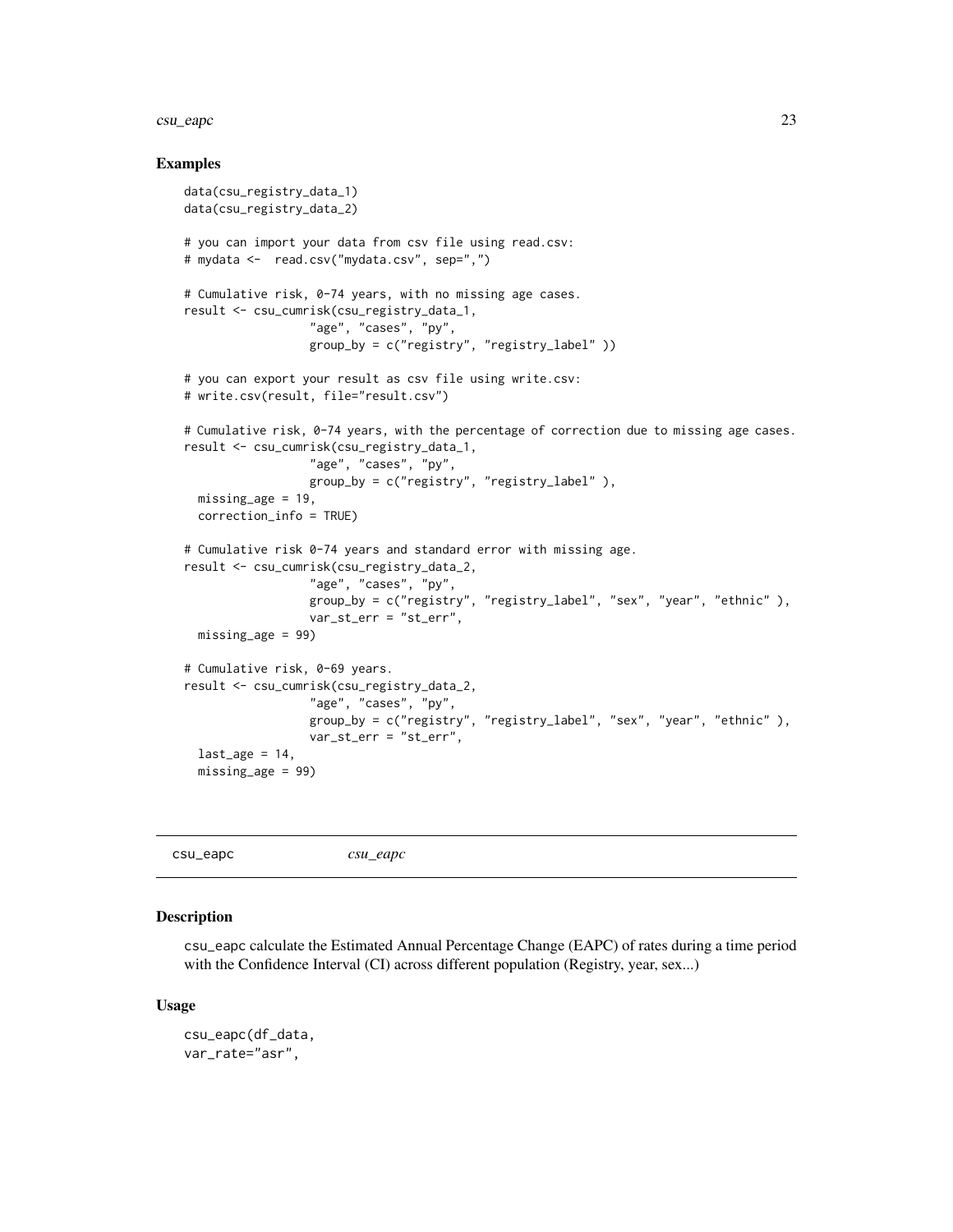```
var_year="year",
group_by=NULL,
var_eapc = "eapc",
CI\_level = 0.95
```
# Arguments

| df_data  | Data (need to be R data. frame format, see example to import csv file).                                               |
|----------|-----------------------------------------------------------------------------------------------------------------------|
| var_rate | Rate variable. (Standardized or not, incidence, mortality, etc)                                                       |
| var_year | Period variable. (Year, month, etc)                                                                                   |
| group_by | A vector of variables to compare different EAPC (sex, country, cancer ).                                              |
|          |                                                                                                                       |
| var_eapc | Name of the new variable for the EAPC.<br>The variable for the CI will be name based on $var_e$ –eapc + $"$ + up/Low. |
|          |                                                                                                                       |
| CI_level | Confidence interval level. Default is 0.95.                                                                           |

# Details

This function use Generalized Linear Model (GLM):  $glm(rate \sim year, family=poisson(link="log"))$ . We use the poisson family instead of Gaussian, so we can compute EAPC even if the is a rate of 0.

# Value

Return a dataframe.

#### Author(s)

Mathieu Laversanne

# References

[http://rht.iconcologia.net/stats/sart/eapc/eapc\\_method.pdf](http://rht.iconcologia.net/stats/sart/eapc/eapc_method.pdf)

# See Also

[csu\\_group\\_cases](#page-24-1) [csu\\_merge\\_cases\\_pop](#page-27-1) [csu\\_asr](#page-9-1) [csu\\_cumrisk](#page-20-1) [csu\\_ageSpecific](#page-3-1) [csu\\_ageSpecific\\_top](#page-6-1) [csu\\_bar\\_top](#page-13-1) [csu\\_time\\_trend](#page-32-1) [csu\\_trendCohortPeriod](#page-34-1)

```
data(csu_registry_data_2)
# you import your data from csv file using read.csv:
# mydata <- read.csv("mydata.csv", sep=",")
# Estimated Annual Percentage Change (EAPC) base on ASR.
```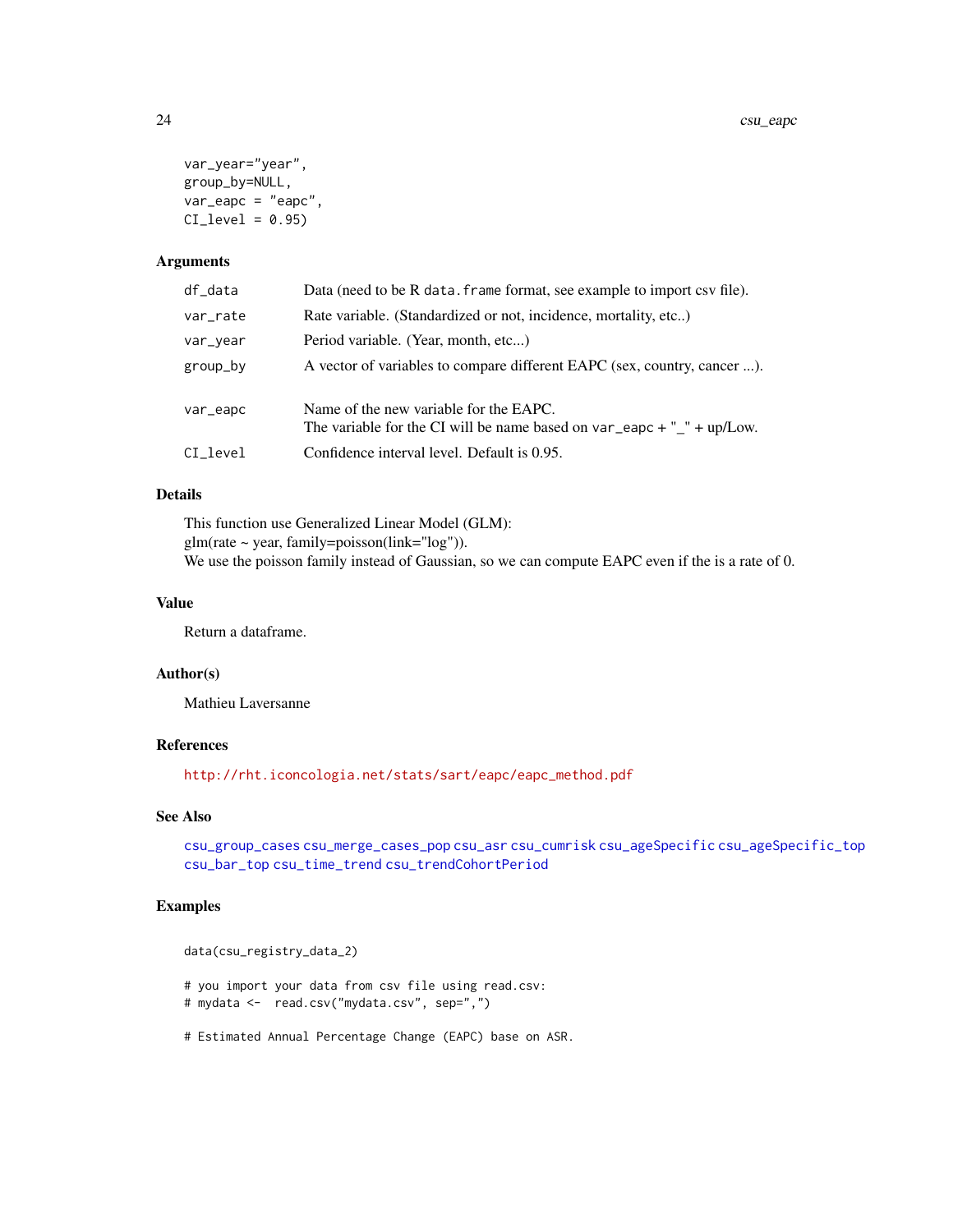```
df_asr <-
csu_asr(csu_registry_data_2,
  "age", "cases", "py",
  group_by = c("registry", "registry_label", "sex", "year", "ethnic" ),
  var_age_group = c("registry_label"),
  missing_age = 99
  )
result <-
csu_eapc(df_asr,
"asr", "year",
group_by=c("registry", "registry_label", "sex", "ethnic" )
)
# you can export your result as csv file using write.csv:
# write.csv(result, file="result.csv")
```
<span id="page-24-1"></span>csu\_group\_cases *csu\_group\_cases*

#### Description

csu\_group\_cases groups individual data into 5 years age-group data and other user defined variable (sex, registry, etc...).

Optionally: Group cancer based on a standard ICD10 coding; Extract year from custom year format.

# Usage

```
csu_group_cases(df_data,
var_age ,
group_by=NULL,
var_cases = NULL,
df\_ICD = NULL,var_ICD=NULL,
var_year = NULL,
all_cancer=FALSE)
```
#### Arguments

| df data  | Individual data (need to be R data, frame format, see examples to import csv<br>file).      |
|----------|---------------------------------------------------------------------------------------------|
| var_age  | Age variable. (Numeric). Value $> 150$ will be considered as missing age.                   |
| group_by | (Optional) A vector of variables to create the different population (sex, country,<br>etc). |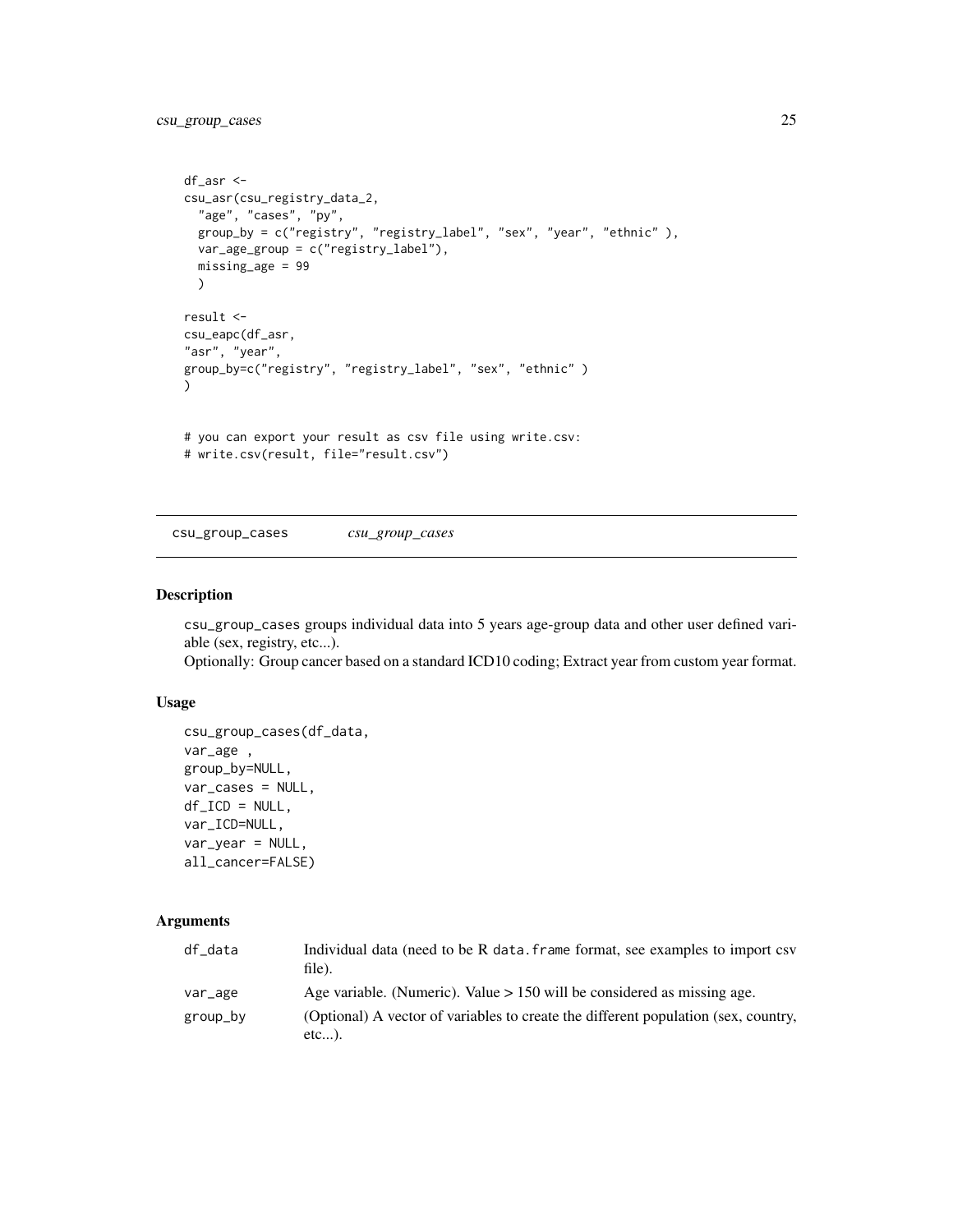<span id="page-25-0"></span>

| var_cases | (Optional) cases variable: If there is already a variable for the number of cases.                                                                           |  |
|-----------|--------------------------------------------------------------------------------------------------------------------------------------------------------------|--|
| df_ICD    | (Optional) ICD file for ICD grouping information. Must have 2 fields: "ICD",<br>"LABEL"<br>. 2 formats are possible:<br>Each ICD code separated by ICD group |  |
|           |                                                                                                                                                              |  |

| ICD | LABEL |
|-----|-------|
| C82 | NHL   |
| C83 | NHL   |
| C84 | NHL   |
| C85 | NHL   |
| C96 | NHL   |

ICD code already grouped.

# ICD\_group LABEL C82-85,C96 NHL

2 ICD codes separated by "-" includes all the ICD code between. 2 ICD codes separated by "," includes only these 2 ICD code. For instance, C82-85, C96 (or C82-C85, C96) includes: C82, C83, C84, C85 and C96 Must be filled if var\_ICD argument is defined

|            | example: ICD_group_GLOBOCAN                                                                                                                                                                         |
|------------|-----------------------------------------------------------------------------------------------------------------------------------------------------------------------------------------------------|
| var_ICD    | (Optional) ICD variable: ICD variable in the individual data.<br>Must be filled if df_ICD argument is defined                                                                                       |
| var_year   | (Optional) Year variable: Extract year from custom format, as long as the year<br>is expressed with 4 digits (i.e. ("yyyymmdd","ddmmyyyy", "yyyy/mm","dd-<br>mm-yyyy", etc) and group data by year. |
| all_cancer | (Optional) If TRUE, will calculate the number of cases for all cancers (C00-97)<br>and all cancers but non-melanoma of skin (C00-97 but C44)<br>Need var_ICD and df_ICD arguments to be defined     |

# Details

For most analysis, individual cases database need to be grouped by category. This function groups data by 5 years age-group and other user defined variable. Next step will be to add 5 years population data. (see [csu\\_merge\\_cases\\_pop](#page-27-1)).

# Value

Return a dataframe.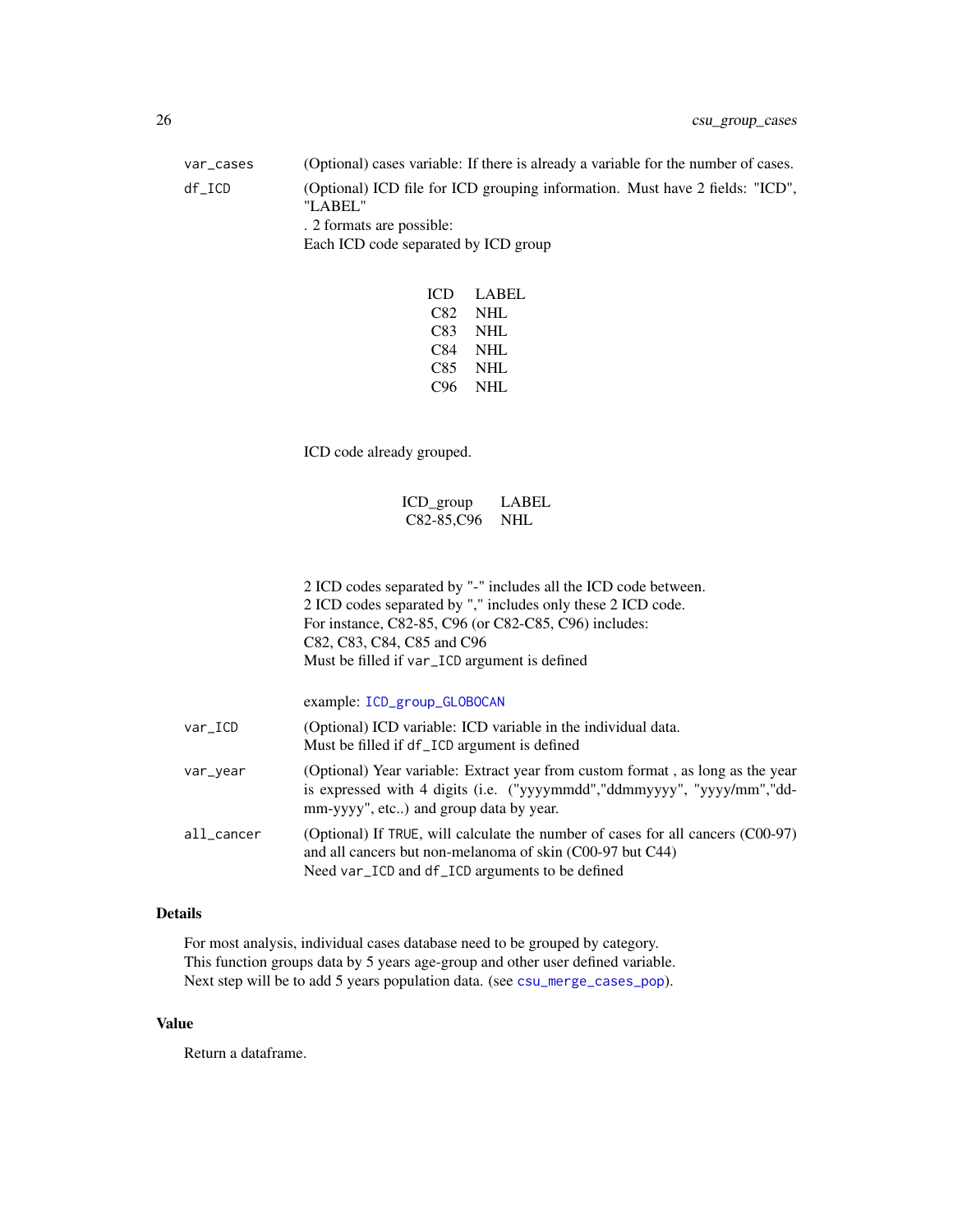# <span id="page-26-0"></span>csu\_group\_cases 27

#### Author(s)

Mathieu Laversanne

# See Also

```
csu_merge_cases_pop csu_asr csu_cumrisk csu_eapc csu_ageSpecific csu_ageSpecific_top
csu_bar_top csu_time_trend csu_trendCohortPeriod
```

```
# you can import your data from csv file using read.csv:
# mydata <- read.csv("mydata.csv", sep=",")
```

```
data(ICD_group_GLOBOCAN)
data(data_individual_file)
```

```
#group individual data by
# 5 year age group
df_data_age <- csu_group_cases(data_individual_file,
 var_age="age",
  group_by=c("sex", "regcode", "reglabel", "site"))
```

```
#group individual data by
# 5 year age group
# ICD grouping from dataframe ICD_group_GLOBOCAN
df_data_icd <- csu_group_cases(data_individual_file,
  var_age="age",
  group_by=c("sex", "regcode", "reglabel"),
  df_ICD = ICD_group_GLOBOCAN,
  var_ICD ="site")
```

```
#group individual data by
# 5 year age group
# ICD grouping from dataframe ICD_group_GLOBOCAN
# year (extract from date of incidence)
df_data_year <- csu_group_cases(data_individual_file,
  var_age="age",
  group_by=c("sex", "regcode", "reglabel"),
  df_ICD = ICD_group_GLOBOCAN,
  var_ICD ="site",
  var\_year = "doi")
```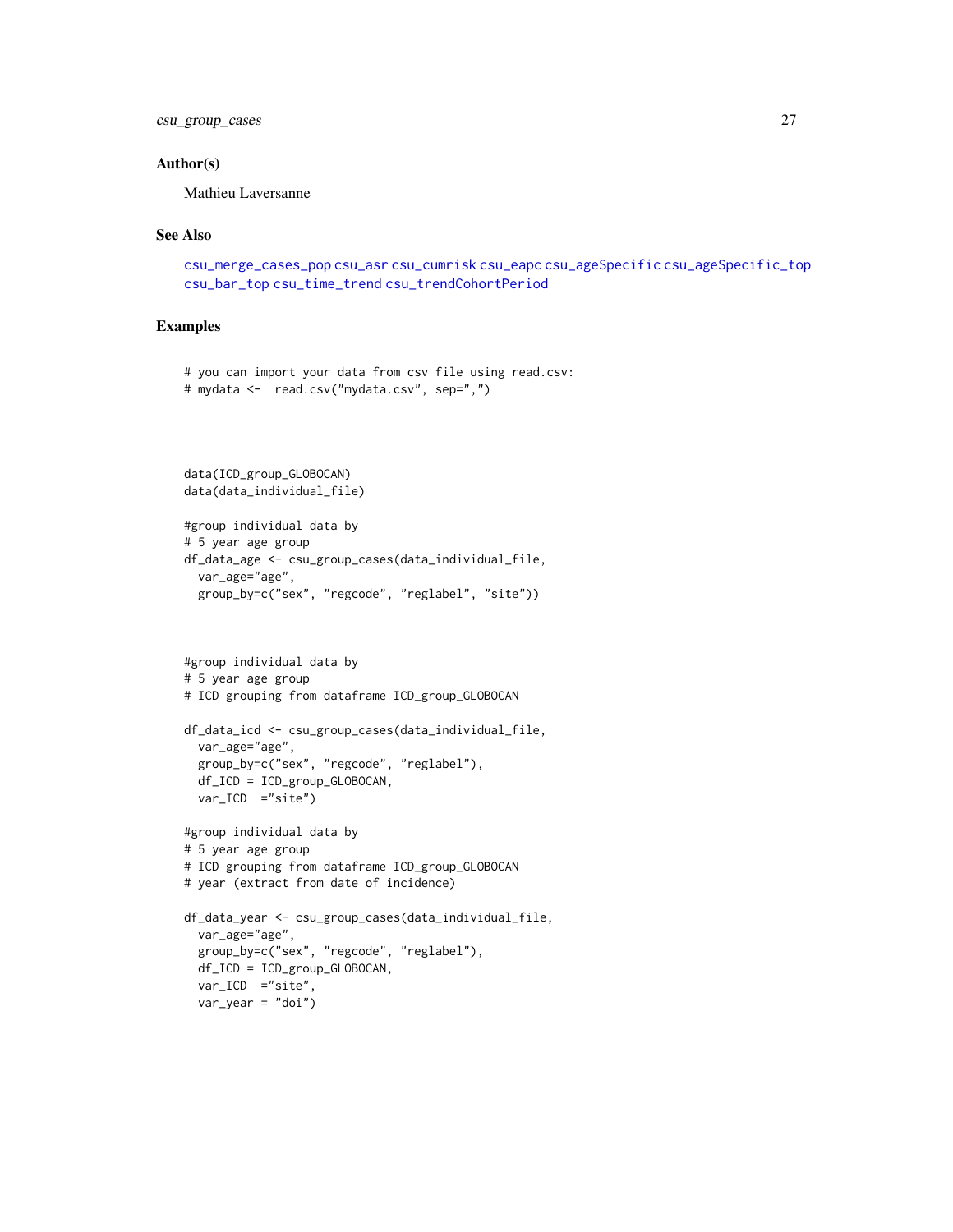```
# you can export your result as csv file using write.csv:
# write.csv(result, file="result.csv")
```
<span id="page-27-1"></span>csu\_merge\_cases\_pop *csu\_merge\_cases\_pop*

# Description

csu\_merge\_cases\_pop merges registry data and population data, group by year and other user defined variable (sex, registry, etc...).

# Usage

```
csu_merge_cases_pop(df_cases,
df_pop,
var_age,
var_cases="cases",
var_py=NULL,
group_by=NULL)
```
# Arguments

| df cases | examples to import csy file).             |         | Registry data group by 5 years-age group (need to be R data. frame format, see |
|----------|-------------------------------------------|---------|--------------------------------------------------------------------------------|
| df_pop   | see examples to import csv file).         |         | Population data group by 5-years age group (need to be R data, frame format,   |
| var_age  | Age variable. Several format are accepted |         |                                                                                |
|          |                                           | $0-4$ 0 |                                                                                |
|          |                                           | 5-9     | 5                                                                              |
|          |                                           | $10-14$ |                                                                                |

| 3  | 10-14 | 10 |
|----|-------|----|
|    |       |    |
| 17 | 80-84 | 80 |
| 18 | $85+$ | 85 |
|    |       |    |

|           | This variable must be a variable with the same column name in both dataset<br>$(df_{class}$ and $df_{pop}$ ).<br>Age $>= 85$ in the df_pop dataset will be aggregated as 85+. |
|-----------|-------------------------------------------------------------------------------------------------------------------------------------------------------------------------------|
| var_cases | Cases variable in the df cases dataset.                                                                                                                                       |
| var_py    | (Optional) If population is "long format", name of the population variable in the<br>df_pop dataset.                                                                          |

<span id="page-27-0"></span>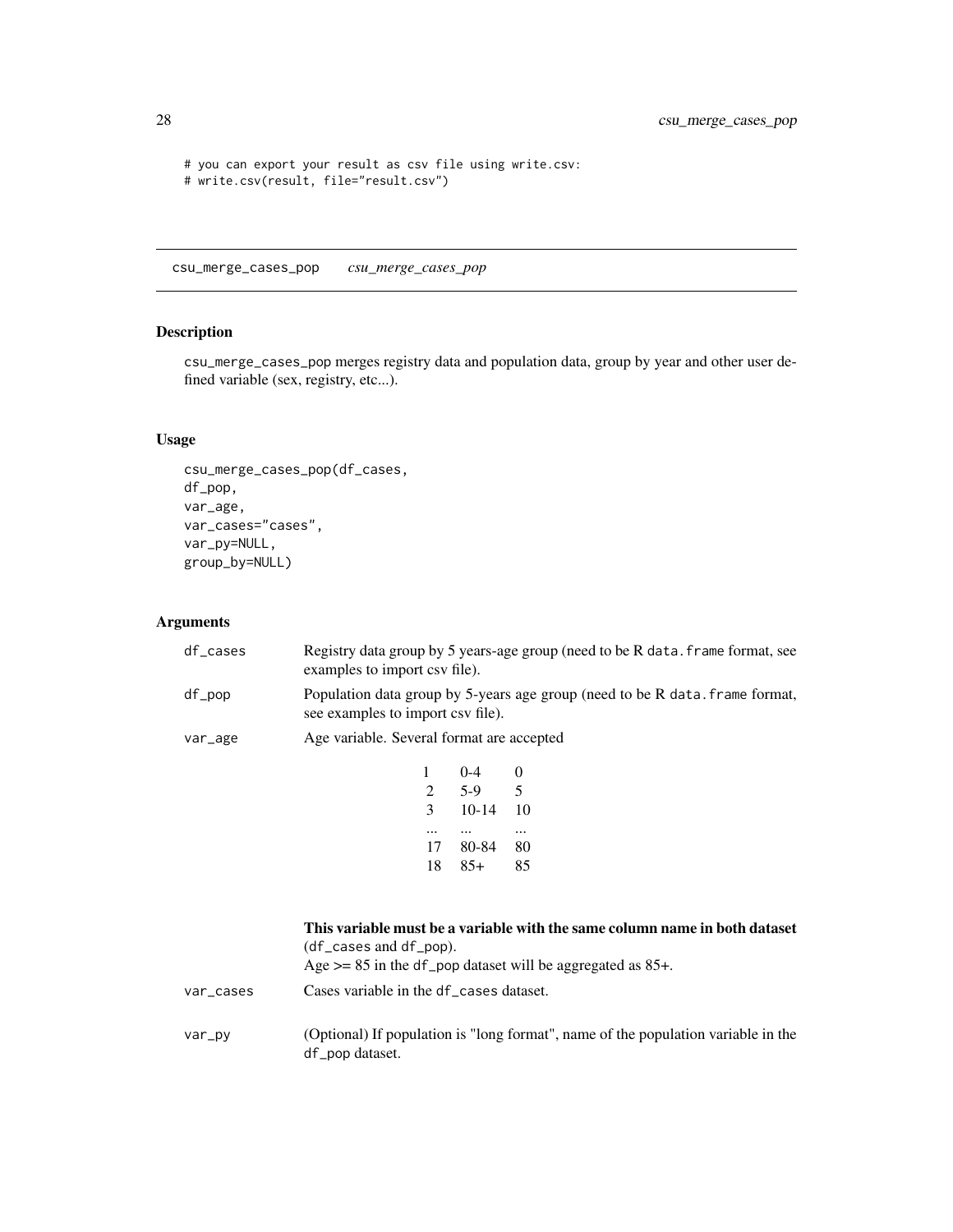If population data is wide format (see details), var\_py must be NULL.

group\_by (Optional) A vector of variables to create the different population (sex, country, etc...). Each variable must be a variable with the same column name in both dataset

(df\_cases and df\_pop).

Do not include the "year" variable since it is automatically detected (see details).

# Details

This function merges registry data and population for further analysis.

Both datasets must be group by 5-years age group.

If present, the year information in format "yyyy" will be detected automatically.

2 formats are accepted for population data:.

Long format: (year and population are 2 variables)

| sex            | age                   | pop    | year |
|----------------|-----------------------|--------|------|
| 1              | ı                     | 116128 | 2005 |
| 1              | $\mathcal{D}_{\cdot}$ | 130995 | 2005 |
| 1              | 3                     | 137556 | 2005 |
|                |                       |        |      |
| .              |                       |        |      |
| $\mathfrak{D}$ | 16                    | 27171  | 2007 |
| $\mathfrak{D}$ | 17                    | 13585  | 2007 |

Wide format: (One column per year and no population variable, "yyyy" year format must be included in columns name)

| sex                         | age       | Y2013  | Y2014  | Y2015  |
|-----------------------------|-----------|--------|--------|--------|
| -1                          | $0 - 4$   | 215607 | 237346 | 247166 |
| $\mathbf{1}$                | $5-9$     | 160498 | 152190 | 152113 |
| 1                           | $10 - 14$ | 175676 | 171794 | 165406 |
|                             |           |        |        |        |
|                             |           |        |        |        |
| $\mathcal{D}_{\mathcal{L}}$ | 75-79     | 20625  | 20868  | 23434  |
| 2                           | 80-84     | 7187   | 7276   | 7620   |

# Value

Return a dataframe.

# Author(s)

Mathieu Laversanne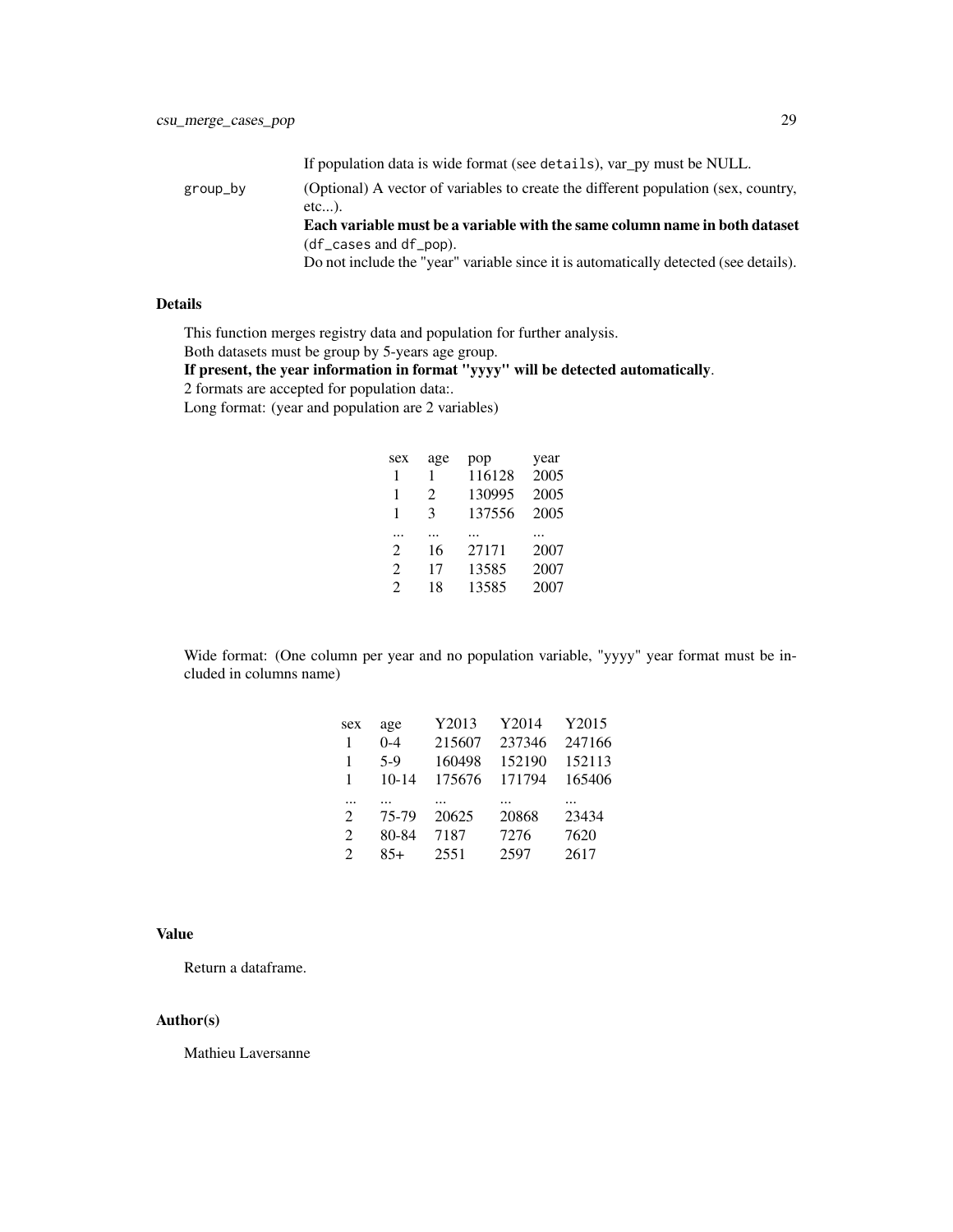# <span id="page-29-0"></span>See Also

```
csu_group_cases csu_asr csu_cumrisk csu_eapc csu_ageSpecific csu_ageSpecific_top
csu_bar_top csu_time_trend csu_trendCohortPeriod
```
#### Examples

```
# you can import your data from csv file using read.csv:
# mydata <- read.csv("mydata.csv", sep=",")
data(ICD_group_GLOBOCAN)
data(data_individual_file)
data(data_population_file)
#group individual data by
# 5 year age group
# ICD grouping from dataframe ICD_group_GLOBOCAN
# year (extract from date of incidence)
df_data_year <- csu_group_cases(data_individual_file,
  var_age="age",
  group_by=c("sex", "regcode", "reglabel"),
 df_ICD = ICD_group_GLOBOCAN,
  var_ICD ="site",
  var_year = "doi")
#Merge 5-years age grouped data with population by year (automatic) and sex
df_data <- csu_merge_cases_pop(
df_data_year,
data_population_file,
var_age = "age_group",
var_cases = "cases",
var_p y = "pop",group_by = c("sex"))# you can export your result as csv file using write.csv:
# write.csv(result, file="result.csv")
```
csu\_registry\_data\_1 *cancer registry data*

#### Description

Cancer registry data for liver cancer, males, 2007, 4 registries.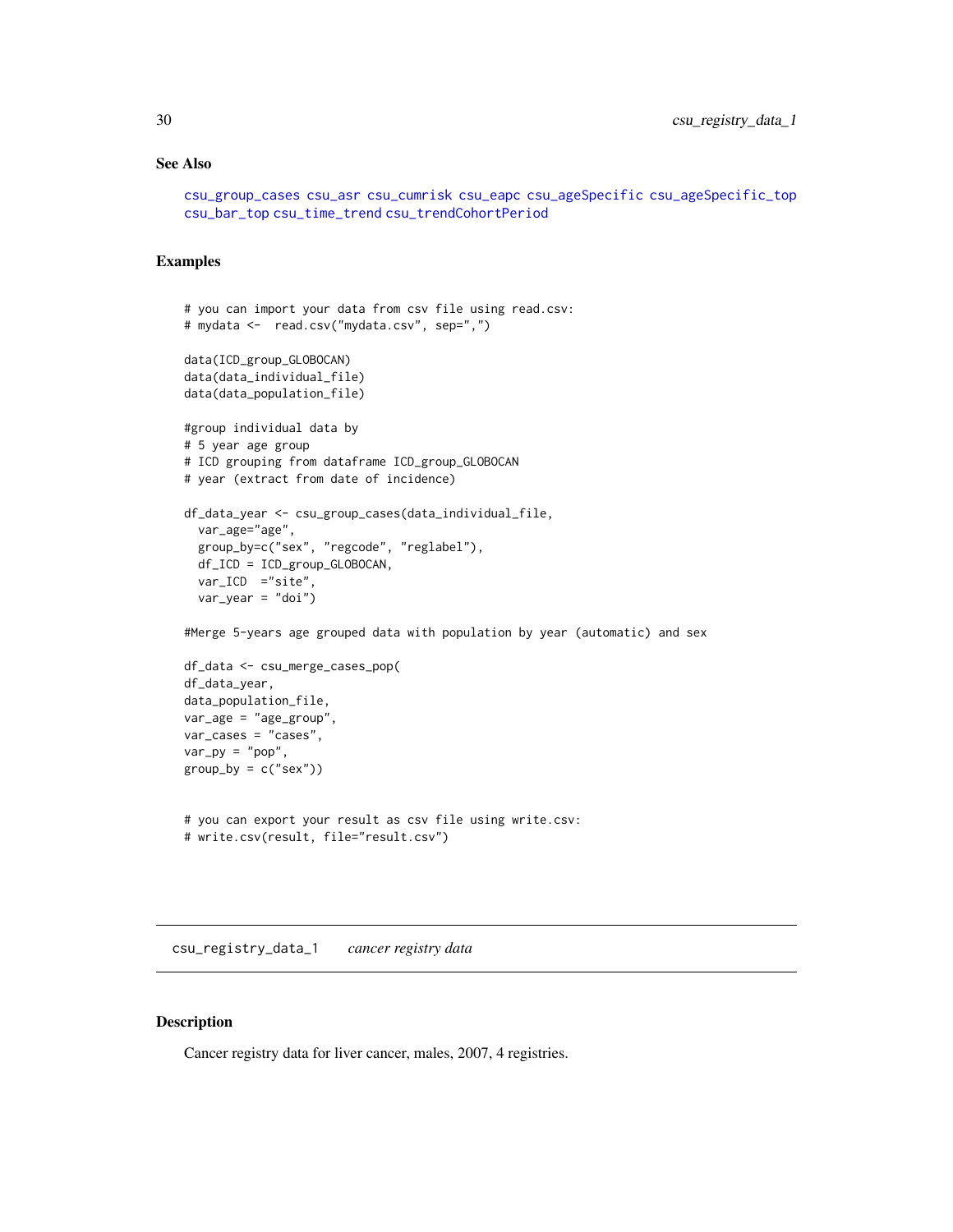#### Usage

```
data("csu_registry_data_1")
```
#### Format

A data frame with 76 observations on the following 5 variables.

age age variable from 1 to 19. 1 is 0-4 years, 2 is 5-9, etc..., 17 is 80-84, 18 is 85+, 19 represents missing age.

cases Number of cases (incidence)

py Population-year: Reference population of the registry

registry\_label Name of the registry

registry Registry code

# Details

this 4 registries have been selected for this example as they different number of age group (75+, 80+, 85+) and some have missing age cases.

#### Source

<http://ci5.iarc.fr/Default.aspx>

# See Also

[csu\\_asr](#page-9-1) [csu\\_cumrisk](#page-20-1) [csu\\_eapc](#page-22-1) [csu\\_ageSpecific](#page-3-1) [csu\\_ageSpecific\\_top](#page-6-1) [csu\\_bar\\_top](#page-13-1)

#### Examples

```
data(csu_registry_data_1)
# Age standardized rate (ASR) with no missing age cases.
result <- csu_asr(csu_registry_data_1,
                 "age", "cases", "py",
                 group_by = c("registry", "registry_label" ),
                 var_age_group = c("registry_label"))
```
#See more examples here: help(csu\_asr)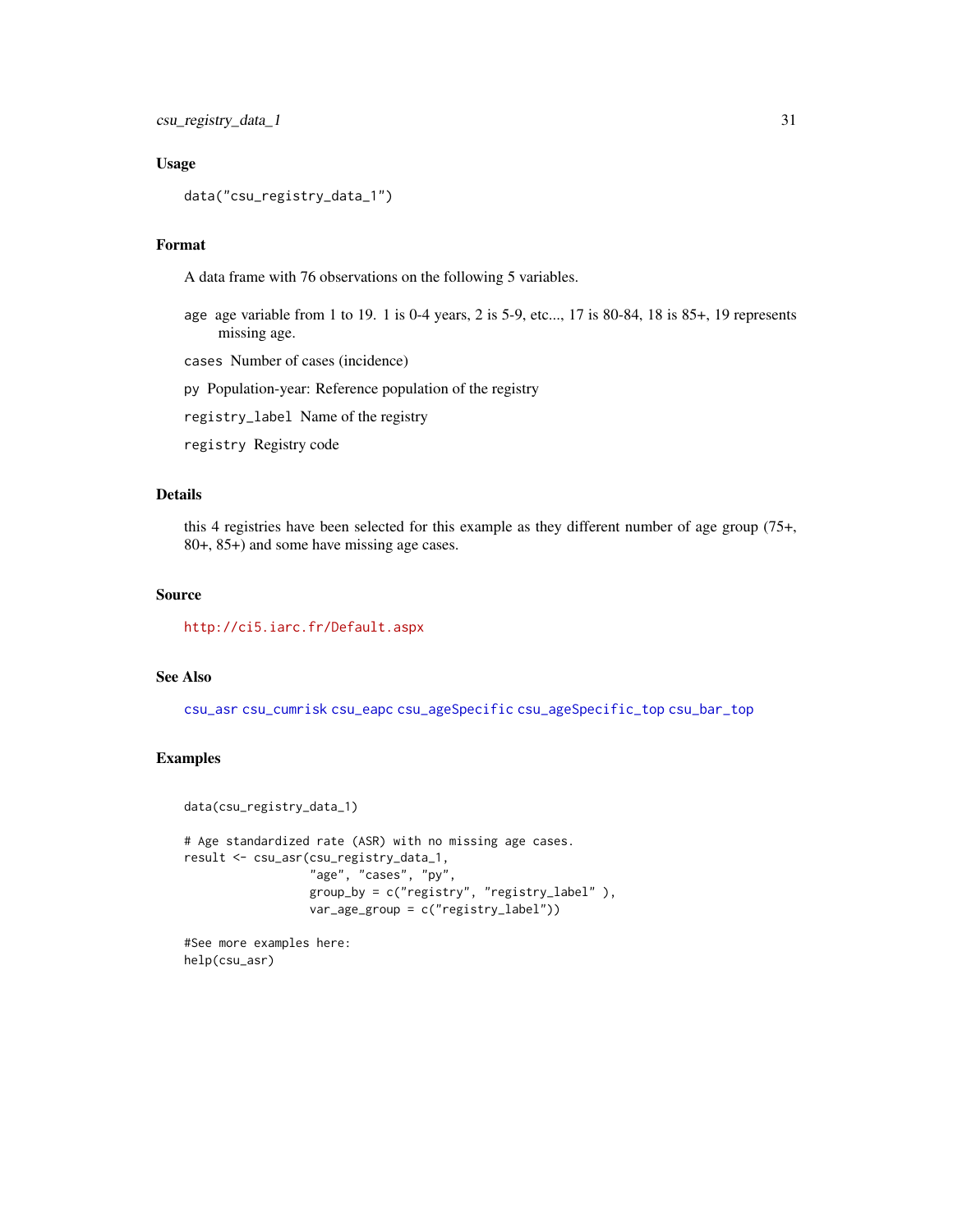<span id="page-31-0"></span>csu\_registry\_data\_2 *cancer registry data*

#### Description

Cancer registry data for liver cancer

#### Usage

```
data("csu_registry_data_2")
```
# Format

A data frame with 125856 observations on the following 8 variables.

sex sex variable: 1 male, 2 female

year year variable, from 1953 to 2007

age age variable from 0 to 85 with missing age. 0 is 0-4 years, 5 is 5-9, ..., 80 is 80-84, 85 is 85+, 99 represents missing age.

cases Number of cases (incidence)

py Population-year: Reference population of the registry

registry\_label Name of the registry (118 populations)

registry Registry code (102 registries)

ethnic ethnic code: white (10), black (30), ..., all(99).

# Source

<http://ci5.iarc.fr/Default.aspx>

# See Also

[csu\\_asr](#page-9-1) [csu\\_cumrisk](#page-20-1) [csu\\_eapc](#page-22-1) [csu\\_ageSpecific](#page-3-1) [csu\\_ageSpecific\\_top](#page-6-1) [csu\\_bar\\_top](#page-13-1) [csu\\_time\\_trend](#page-32-1) [csu\\_trendCohortPeriod](#page-34-1)

```
data(csu_registry_data_2)
# ASR and standard error with missing age.
result <- csu_asr(csu_registry_data_2,
                  "age", "cases", "py",
                  group_by = c("registry", "registry_label", "sex", "year", "ethnic" ),
                  var_age_group = c("registry_label"),
 missing_age = 99,
                 var_st_err = "st_err")
```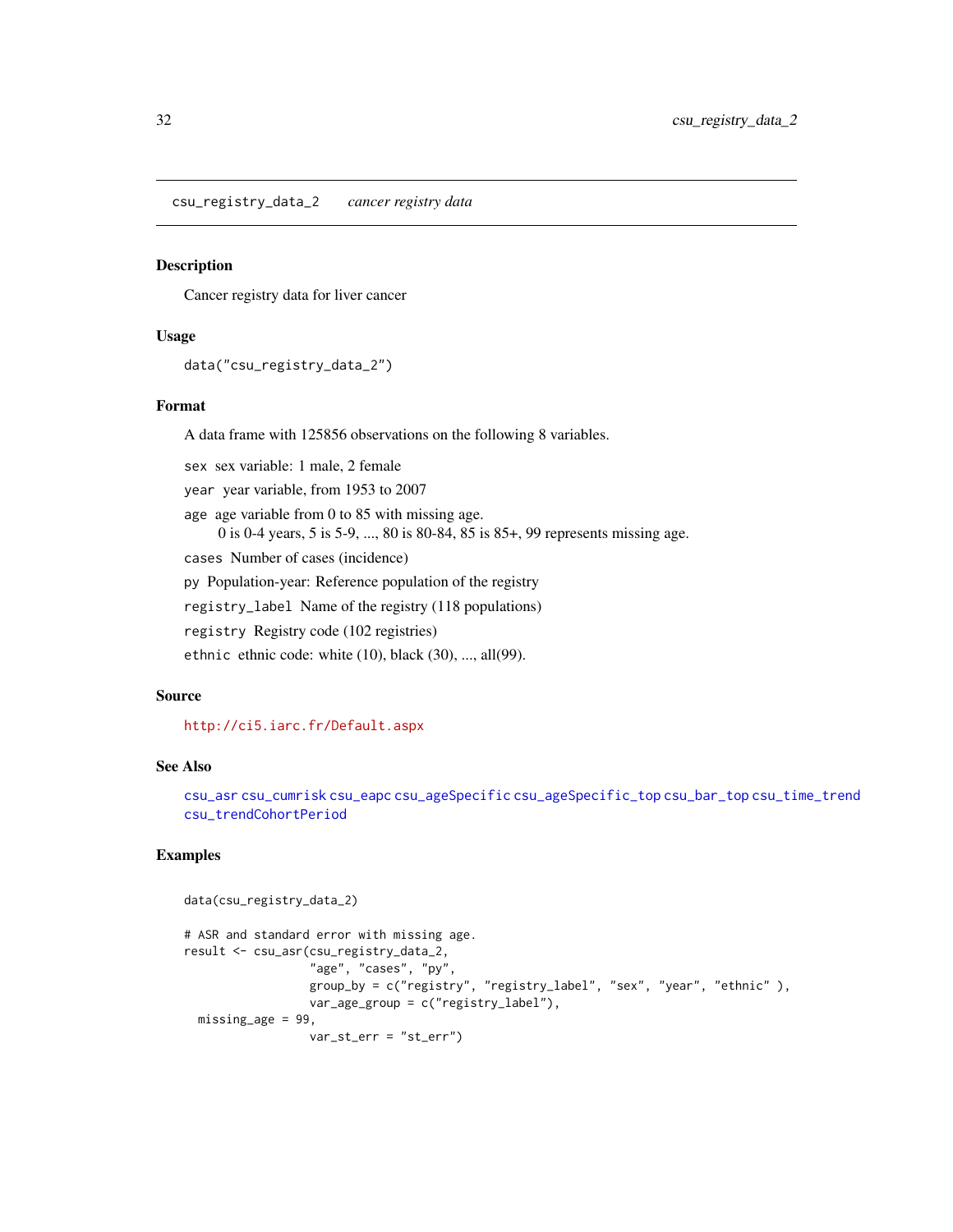<span id="page-32-0"></span>csu\_time\_trend 33

#See more examples here: help(csu\_asr)

<span id="page-32-1"></span>csu\_time\_trend *csu\_time\_trend*

# Description

csu\_time\_trend plot stats over year.

# Usage

```
csu_time_trend(df_data,
var_trend = "asr",
var_year = "year",
group_by = NULL,
logscale = FALSE,
smoothing = NULL,
legend = csu_trend_legend(),
color_trend = NULL,
ytitle = "Age standardized rate per 100,000",
plot_title = "csu_title")
```
# Arguments

| df_data     | Data (need to be R data, frame format, see example to import csv file).                                                                   |
|-------------|-------------------------------------------------------------------------------------------------------------------------------------------|
| var_trend   | Statistics variable to be plot on Y axis.<br>Usually for the ASR, but it could be the cumulative risk, or the number of cases.            |
| var_year    | Time variable.                                                                                                                            |
| group_by    | Variable to compare different age specific rate (sex, country, cancer ).<br>Only one variable can be chosen.                              |
| logscale    | Logical value: if TRUE Y-axis use logscale.                                                                                               |
| smoothing   | Apply a smoothing using the R loess function.<br>. The numerical parameter controls the degree of smoothing.<br>See option span in loess. |
| legend      | legend option: see csu_trend_legend.<br>Use only if group_by is not NULL.                                                                 |
| color_trend | Vector of color for the trend. The color codes are hexadecimal (e.g. "#FF0000")<br>or predefined R color names (e.g. "red").              |
| ytitle      | Y-axis title. Default is "Age standardized rate per 100,000".                                                                             |
| plot_title  | Title of the plot.                                                                                                                        |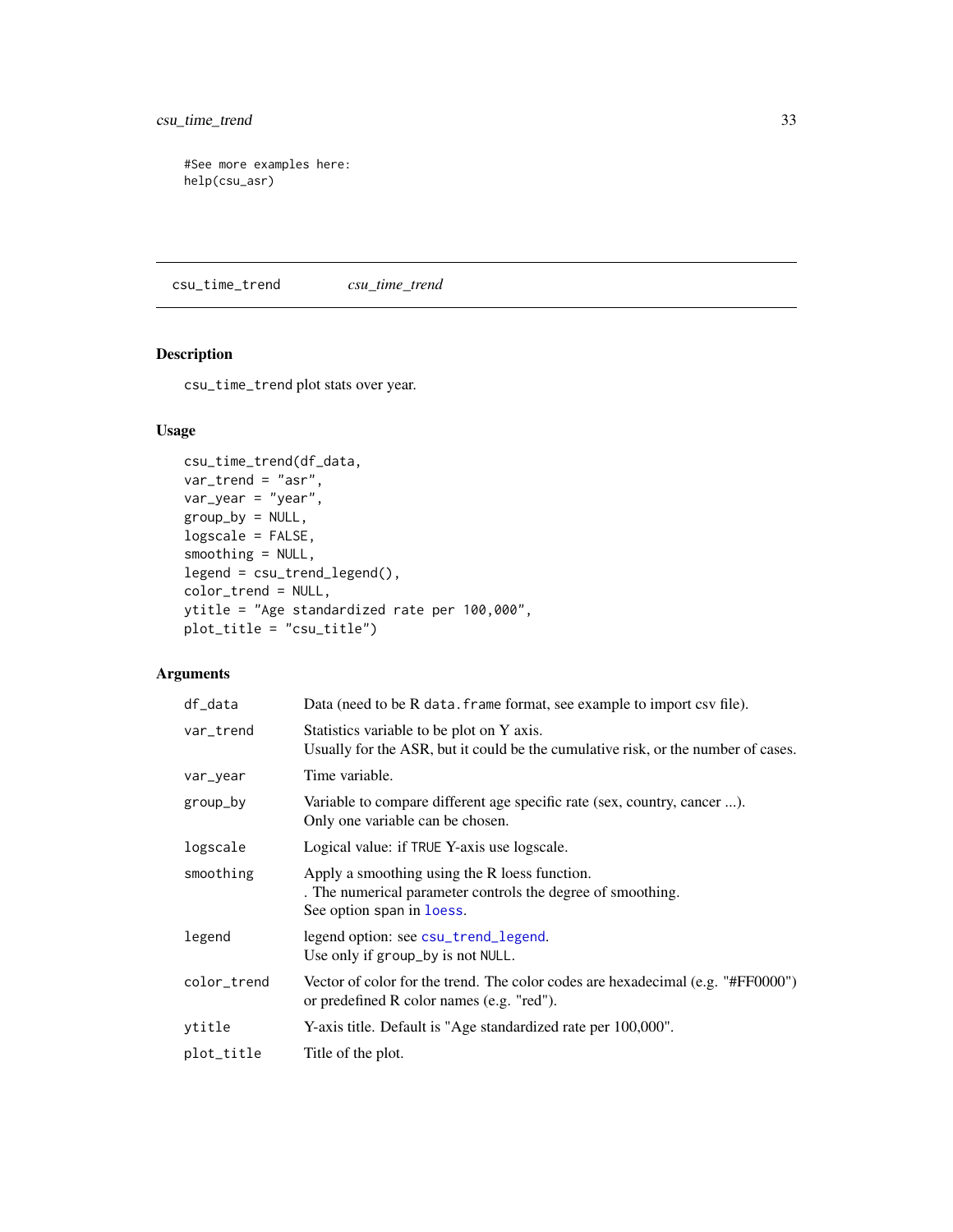#### <span id="page-33-0"></span>Details

This function is design the plot a statistics over time. It has been design for the ASR by year, but can be used for other statistics over time period. The group\_by option allow to compare different population or cancer.

# Value

Return a plot.

#### Author(s)

Mathieu Laversanne

# See Also

[csu\\_group\\_cases](#page-24-1) [csu\\_merge\\_cases\\_pop](#page-27-1) [csu\\_asr](#page-9-1) [csu\\_cumrisk](#page-20-1) [csu\\_eapc](#page-22-1) [csu\\_ageSpecific](#page-3-1) [csu\\_ageSpecific\\_top](#page-6-1) [csu\\_bar\\_top](#page-13-1) [csu\\_trendCohortPeriod](#page-34-1)

```
data(csu_registry_data_2)
# you can import your data from csv file using read.csv:
# mydata <- read.csv("mydata.csv", sep=",")
# to select only 1 population
test <- subset(csu_registry_data_2 , registry_label == "Colombia, Cali")
# to change sex variable to factor with label
test$sex <- factor(test$sex, levels=c(1,2), labels=c("Male", "Female"))
# to calculate the asr
df_asr <- csu_asr(
test,missing_age = 99,
group_by = c("registry", "registry_label", "year", "sex", "ethnic"),
var_age_group = c("registry", "registry_label")
\lambda# plot ASR ove year, by sex.
csu_time_trend(df_asr, group_by="sex",
  plot_title = "Colombia, Liver")
# plot ASR over year, by sex, with small smoothing.
csu_time_trend(df_asr, group_by="sex",
  plot_title = "Colombia, Liver",
  smoothing = 0.3)
```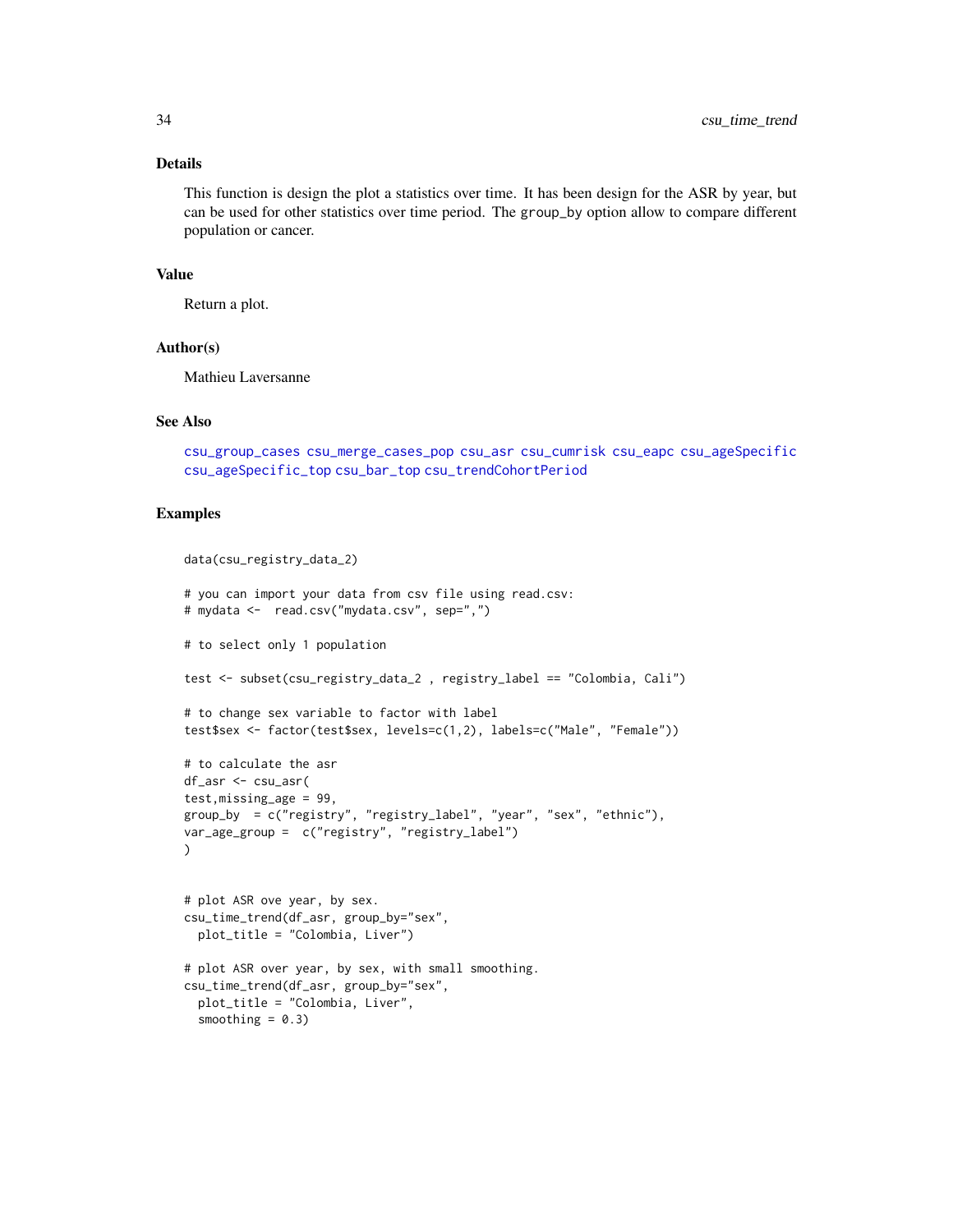```
# plot ASR over year, by sex, with high smoothing.
csu_time_trend(df_asr, group_by="sex",
  plot_title = "Colombia, Liver",
  smoothing = 0.5)
# Plot embedded in a graphic device
pdf("test.pdf",width = 11.692 , height = 8.267)
csu_time_trend(df_asr, group_by="sex",
  plot_title = "Colombia, Liver",
  smoothing = 0.3)
csu_time_trend(df_asr, group_by="sex",
  plot_title = "Colombia, Liver",
  smoothing = 0.5)
dev.off()
```
<span id="page-34-1"></span>csu\_trendCohortPeriod *csu\_trendCohortPeriod*

# Description

csu\_trendCohortPeriod plot cohort period age specific graph.

#### Usage

```
csu_trendCohortPeriod(
  df_data,
  var_{age} = "age",
  var_cases="cases",
  var_py="py",
  var_year = "year",
  type = "Cohort",
  missing_age = NULL,
  logscale = TRUE,
  db_rate = 100000,
  first_age = 6,
  last_age = 16,
  year_group = 5,
  age_dropped=FALSE,
  plot_title = "csu_title",
  format_export = NULL,
  graph_dev =FALSE)
```
#### Arguments

| df_data | Data (need to be R data. frame format, see example to import csv file). |
|---------|-------------------------------------------------------------------------|
| var_age | Age variable. Several format are accepted                               |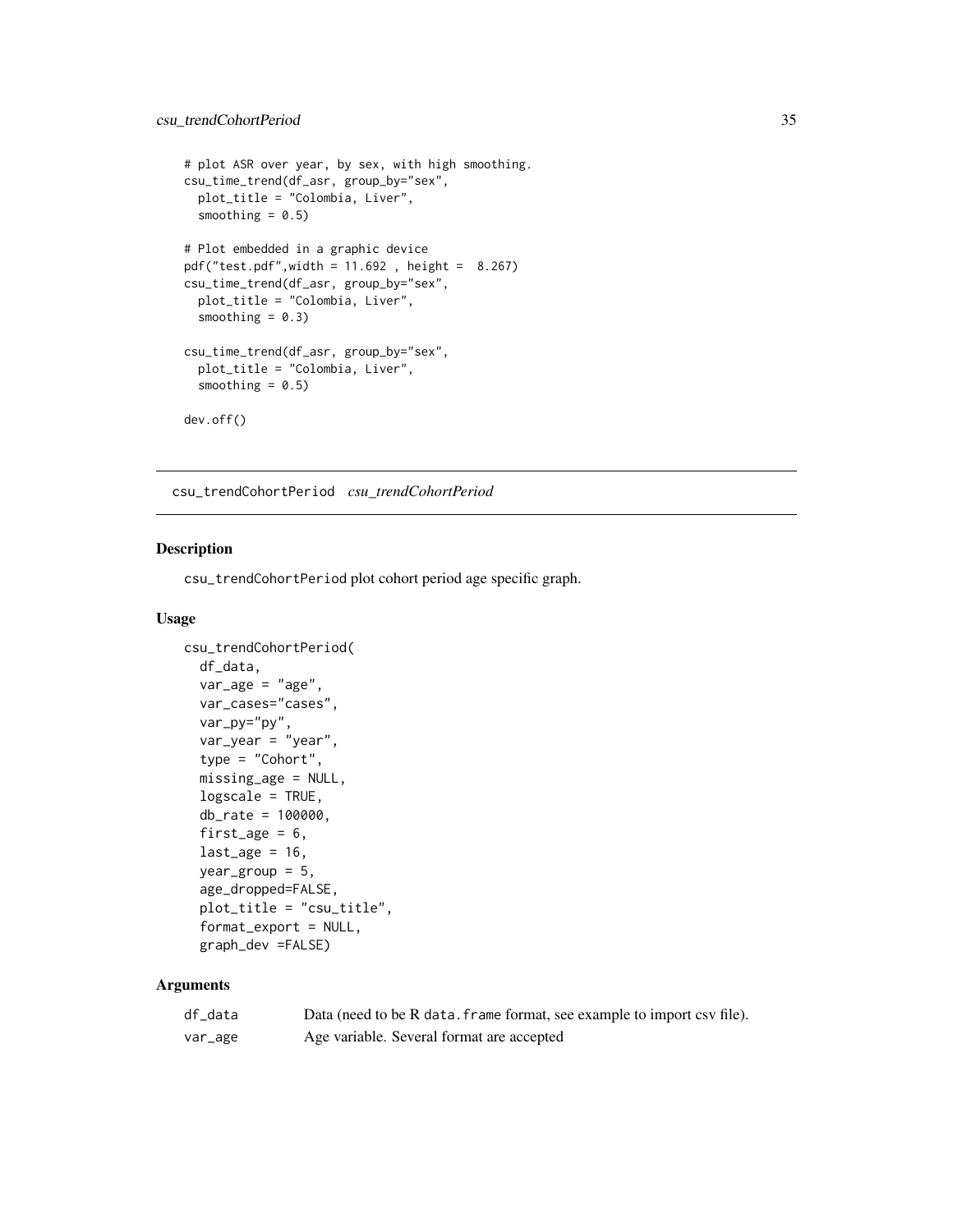| 1  | "0-4"     | $_{0}$ |
|----|-----------|--------|
| 2  | $"5-9"$   | 5      |
| 3  | $"10-14"$ | 10     |
|    |           |        |
| 17 | "80-84"   | 80     |
| 18 | "85+"     | 85     |

Missing age value must be precise in the option missing\_age. Last age group will always be considere without size (ie: 80+,85+, etc..).

| var_cases | Number of event (cases, deaths, ) variable. |
|-----------|---------------------------------------------|
| var_py    | Population year variable.                   |
| var_year  | Time variable.                              |
| type      | Type of the plot:                           |
|           |                                             |

| "Cohort" | Cohort graph.        |
|----------|----------------------|
| "Period" | Period graph.        |
| "Both"   | Cohort Period graph. |

| missing_age                                            | Age value representing the missing age cases.                                                                                                                                                                                                                                      |
|--------------------------------------------------------|------------------------------------------------------------------------------------------------------------------------------------------------------------------------------------------------------------------------------------------------------------------------------------|
| logscale                                               | Logical value: if TRUE Y-axis use logscale.                                                                                                                                                                                                                                        |
| db_rate                                                | The denominator population. Default is 100000.                                                                                                                                                                                                                                     |
| first_age                                              | First age group included, must be between 1 and 17. 1 represents 0-4, 2 repre-<br>sents $5-9$ ,  5 represents $20-24$ etc.<br>Default is 6 (25-29 years).                                                                                                                          |
| last_age                                               | Last age group included, must be between 2 and 18. 2 represents 5-9,  5 rep-<br>resents 20-24,  18 represents 85+ etc.<br>Default is $16(75-79 \text{ years})$ .<br>To plot the age group from 15-19 years until 65-69 years, use: $first\_\text{age}(4)$ , $last\_\text{age}(14)$ |
| year_group                                             | Usually, data are regrouped in 5 years period.<br>. The numerical parameter controls the size of the group.                                                                                                                                                                        |
| age_dropped                                            | Only if some age grouped are missing in the data. Logical value: if TRUE, assume<br>the age group not used are already dropped from the data.<br>First_age and last_age option must still be filled.                                                                               |
| plot_title                                             | Title of the plot.                                                                                                                                                                                                                                                                 |
| format_export                                          | export the graph in different format:                                                                                                                                                                                                                                              |
| <b>NULL</b><br>"pdf"<br>"tiff"<br>$"$ png"<br>$"$ svg" | Plot in R studio windows.<br>Export in PDF format.<br>Export in TIFF 300dpi format.<br>Export in PNG 200dpi format.<br>Export in SVG format. Can be edit with https://inkscape.org/fr/.                                                                                            |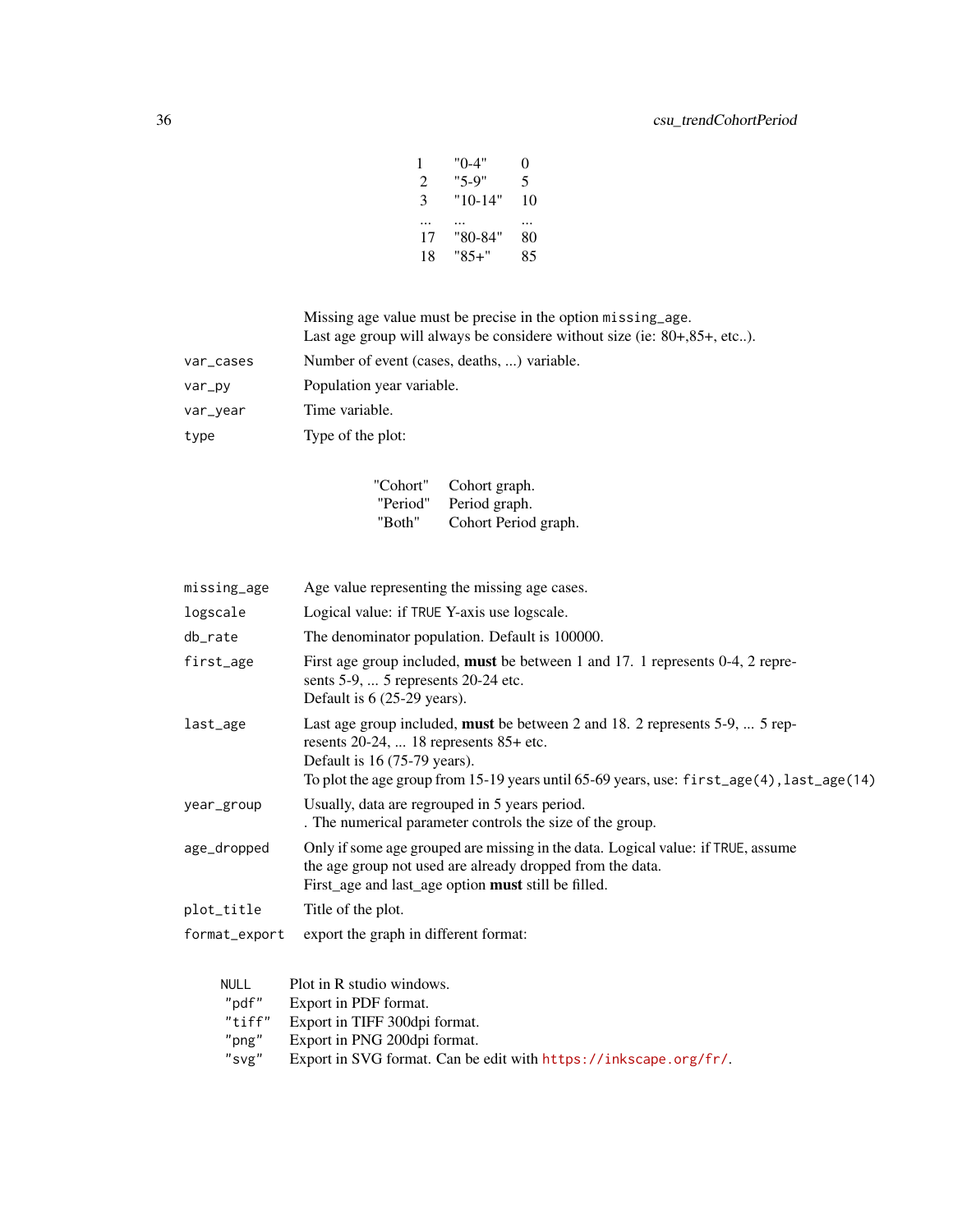<span id="page-36-0"></span>

|           | The filename is the plot_title option.                                                  |
|-----------|-----------------------------------------------------------------------------------------|
| graph_dev | If the plot is embedded in a graphics Device function (such as $pdf()$ ), the graph_dev |
|           | option should be set to TRUE for the first graph to avoid a blank page.                 |

#### Details

This function is design the plot a the age-specific cohort and period plot. The type option allow to choose between the 3 different graphics: "Cohort", "Period", or "Both". Please note than the cohort plot and the period plot can be superimposed if the first\_age is too low.

#### Value

Return a plot.

# Author(s)

Mathieu Laversanne

# See Also

[csu\\_group\\_cases](#page-24-1) [csu\\_merge\\_cases\\_pop](#page-27-1) [csu\\_asr](#page-9-1) [csu\\_cumrisk](#page-20-1) [csu\\_eapc](#page-22-1) [csu\\_ageSpecific](#page-3-1) [csu\\_ageSpecific\\_top](#page-6-1) [csu\\_bar\\_top](#page-13-1) [csu\\_time\\_trend](#page-32-1)

```
data(csu_registry_data_2)
# you can import your data from csv file using read.csv:
# mydata <- read.csv("mydata.csv", sep=",")
# to select only 1 population
test <- subset(csu_registry_data_2,registry == 84020 & sex == 1)
# plot cohort graph from 25-29 years until 75-79 years.
csu_trendCohortPeriod(df_data=test,
                        missing_age =99,
                        plot_title = "USA, Liver, males")
# plot Period graph from 0-5 until 85+.
csu_trendCohortPeriod(df_data=test,
                        missing_age =99,
                        plot_title = "USA, Liver, males",
type="Period",
first_age=1,
last_age=18)
# plot Cohort-Period graph from 30-34 years until 70-74 years.
```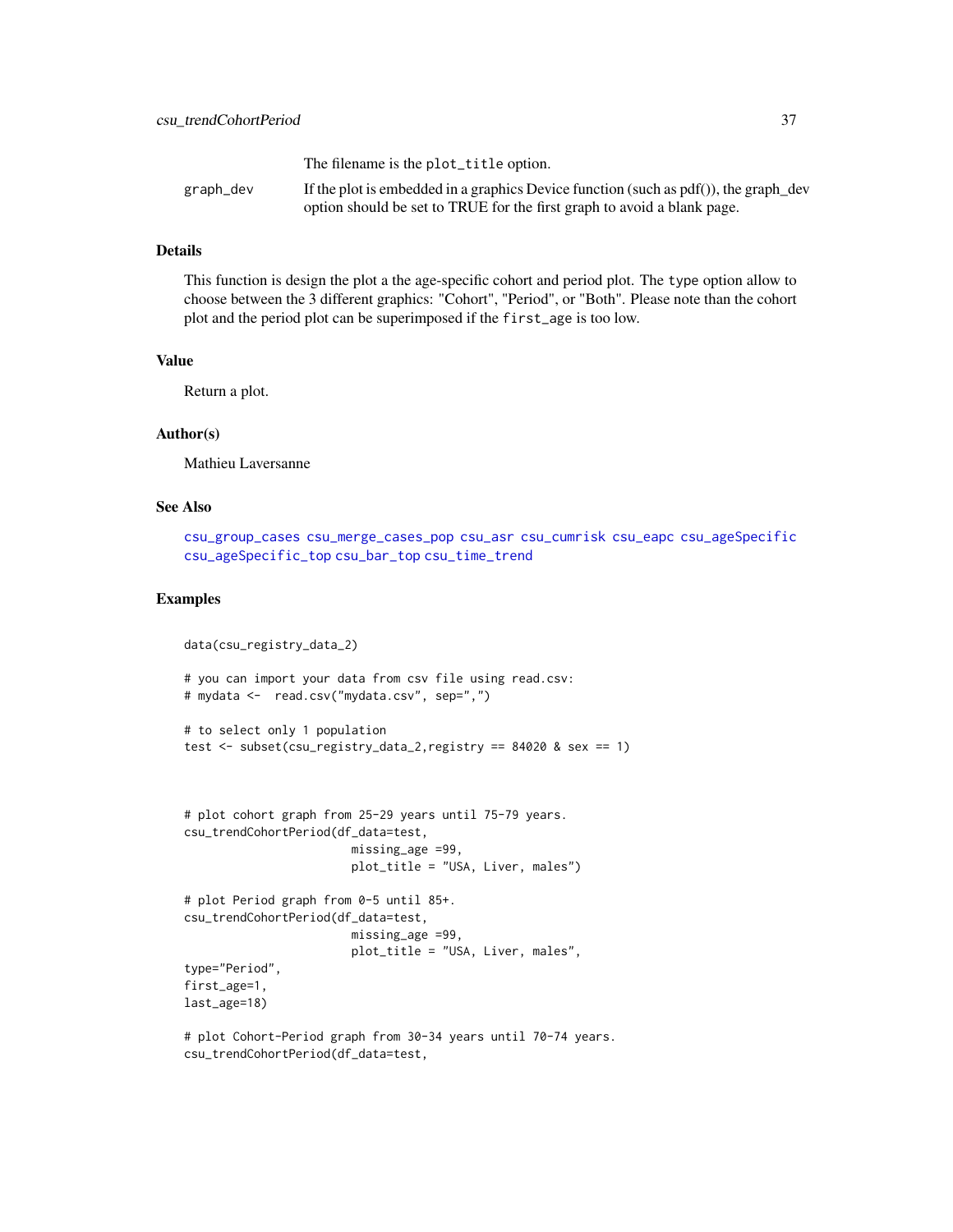```
missing_age =99,
                        plot_title = "USA, Liver, males",
type="Both",
first_age=7,
last_age=15)
# plot Cohort-Period graph from 30-34 years until 70-74 years with Y axis normal scale.
csu_trendCohortPeriod(df_data=test,
                        missing_age =99,
                        plot_title = "USA, Liver, males",
type="Both",
first_age=7,
last_age=15,
logscale=FALSE)
# plot Cohort graph from 25-29 years until 75-79 years, with data grouped in 2 years period.
csu_trendCohortPeriod(df_data=test,
  missing_age =99,
  plot_title = "USA, Liver, males",
  type="Cohort",
  year_group = 2)
# Plot embedded in a graphic device
pdf("example_test.pdf")
csu_trendCohortPeriod(df_data=test,
                        missing_age =99,
                        plot_title = "USA, Liver, males",
type="Both",
first_age=7,
last_age=15,
graph_dev=TRUE)
csu_trendCohortPeriod(df_data=test,
                        missing_age =99,
                        plot_title = "USA, Liver, males",
type="Both",
first_age=7,
last_age=15,
logscale=FALSE)
dev.off()
```
<span id="page-37-1"></span>csu\_trend\_legend *csu\_trend\_legend*

#### Description

csu\_trend\_legend legend option use in Rcan package for trends.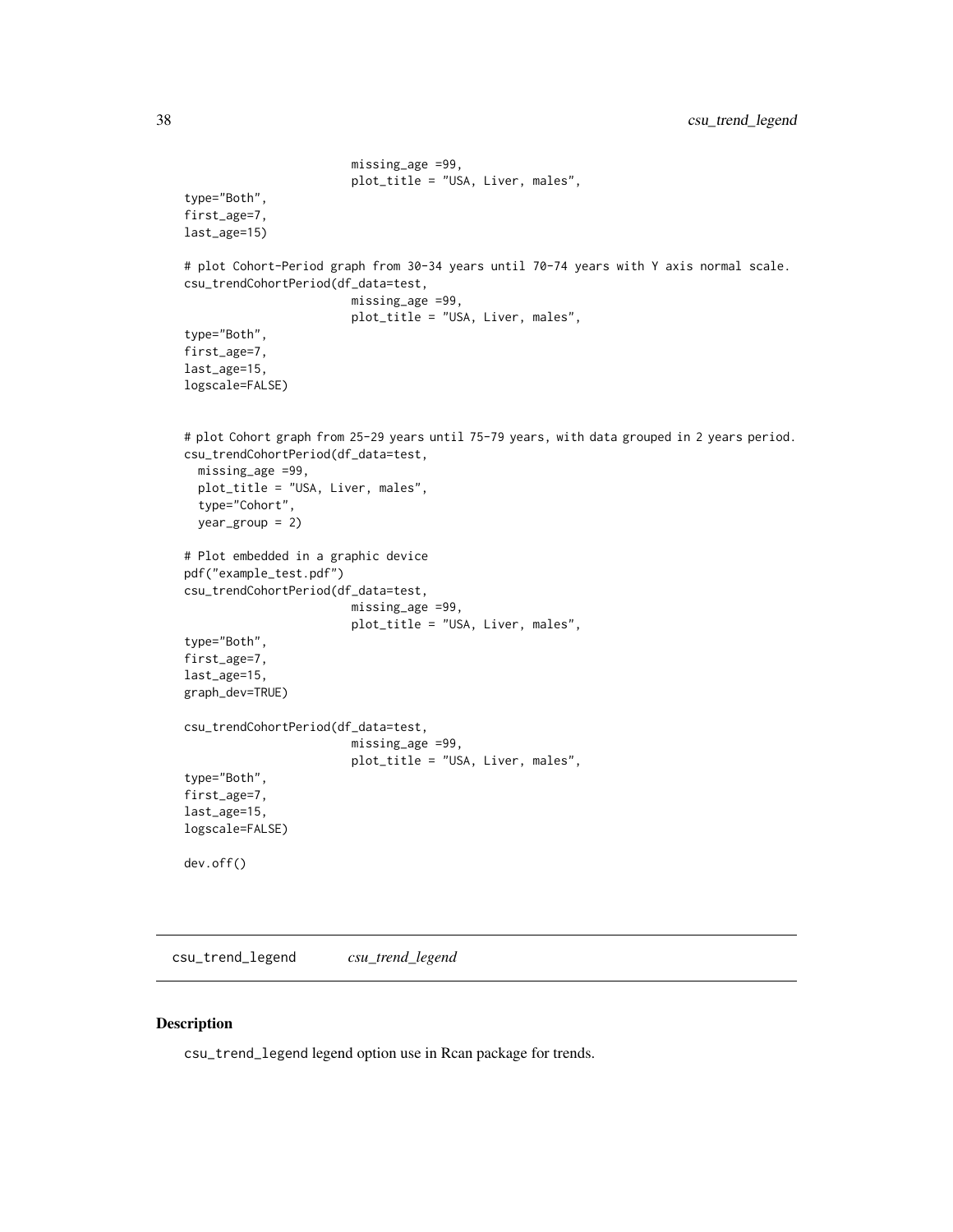# <span id="page-38-0"></span>Usage

```
csu_trend_legend(title=NULL, position="bottom",nrow=1, right_space_margin=1)
```
# Arguments

| title               | Title of the legend. (only if position $=$ "bottom").                                                                                                                                         |
|---------------------|-----------------------------------------------------------------------------------------------------------------------------------------------------------------------------------------------|
| position            | Position of the legend:                                                                                                                                                                       |
| "bottom"<br>"right" | The legend is place at the bottom of the graph. use with option nrow.<br>The legend is place at the right of each trend. use with option right_space_margin. If there is already a plot in th |
| nrow                | Number of row of the legend (only if position $=$ "bottom").                                                                                                                                  |
|                     | right_space_margin                                                                                                                                                                            |
|                     | If the position $=$ "right", the right margin need to be enough big, to contain                                                                                                               |
|                     | the text legend. value should be between 1 and 10 depending the size of the text                                                                                                              |

# Details

This function return a list for the trend graphics of the package Rcan

legend.

# Value

Return a structured list.

#### Author(s)

Mathieu Laversanne

### See Also

[csu\\_ageSpecific](#page-3-1)

```
data(csu_registry_data_1)
csu_ageSpecific(csu_registry_data_1,
                group_by="registry_label",
                legend=csu_trend_legend(title="registry", position="bottom", nrow = 2),
                plot_title = "Legend: bottom")
csu_ageSpecific(csu_registry_data_1,
                group_by="registry_label",
                legend=csu_trend_legend(position="right", right_space_margin = 2),
                plot_title = "Legend: right, cut")
```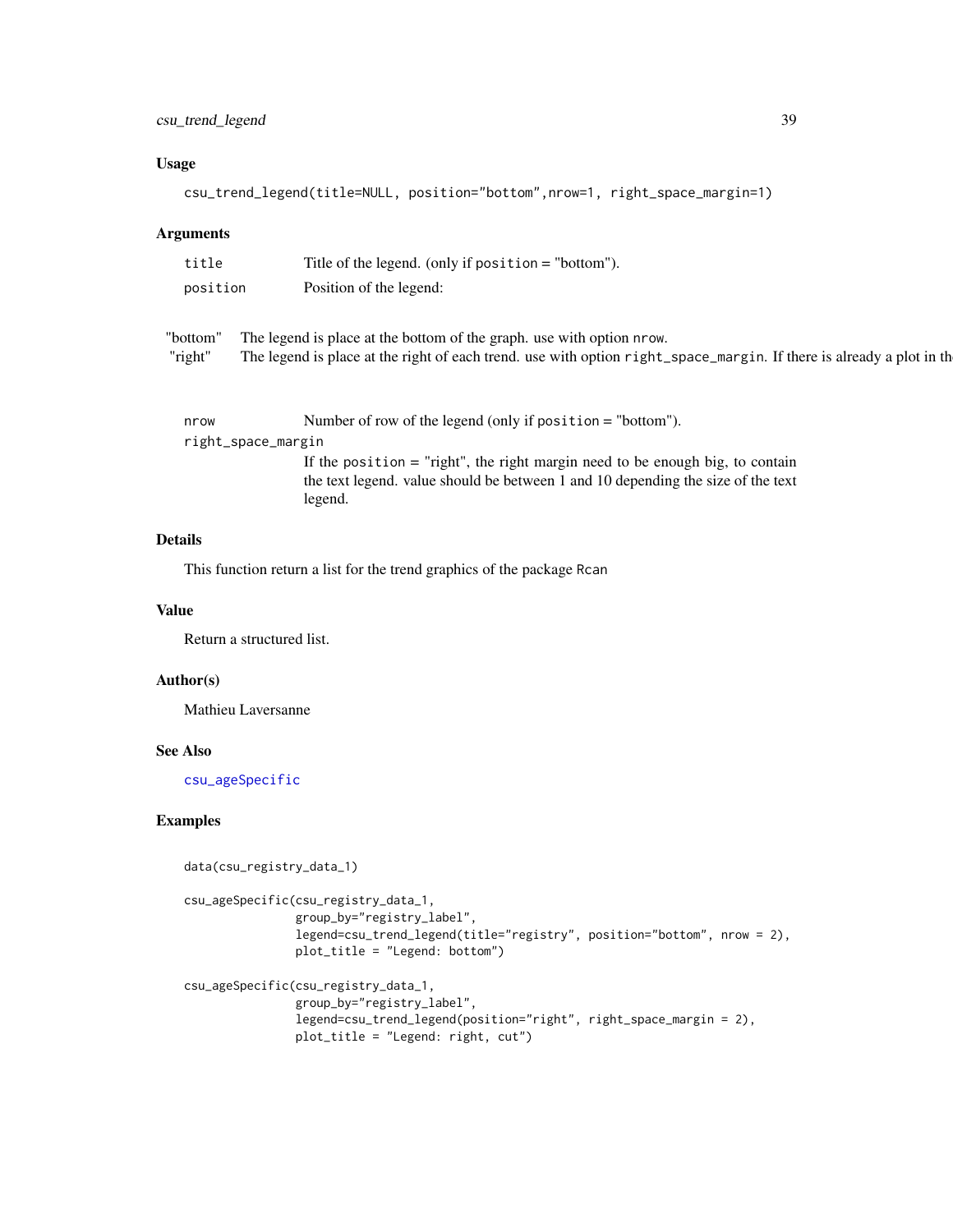```
csu_ageSpecific(csu_registry_data_1,
                group_by="registry_label",
                legend=csu_trend_legend(position="right", right_space_margin = 6.5),
                plot_title = "Legend: right")
#See more examples here:
help(csu_ageSpecific)
```
data\_individual\_file *Data individual example*

#### Description

Data individual example for the function [csu\\_group\\_cases](#page-24-1) 1 line  $=$  1 cases.

# Usage

data("data\_individual\_file")

#### Format

A data frame with 19284 observations on the following 10 variables.

```
regcode registry code
reglabel registry label
sex sex
age age
doi date of birth (yyyymmdd)
site ICD10 code
histo histology
beh behavior code
grade grade
basis basis
```
# Details

This dataset provide an example how to group individual cases to 5 years data, grouped by ICD code and year using the function [csu\\_group\\_cases](#page-24-1) and the database [ICD\\_group\\_GLOBOCAN](#page-42-1)

# See Also

[csu\\_group\\_cases](#page-24-1) [ICD\\_group\\_GLOBOCAN](#page-42-1) [ICD\\_group\\_CI5](#page-41-1)

<span id="page-39-0"></span>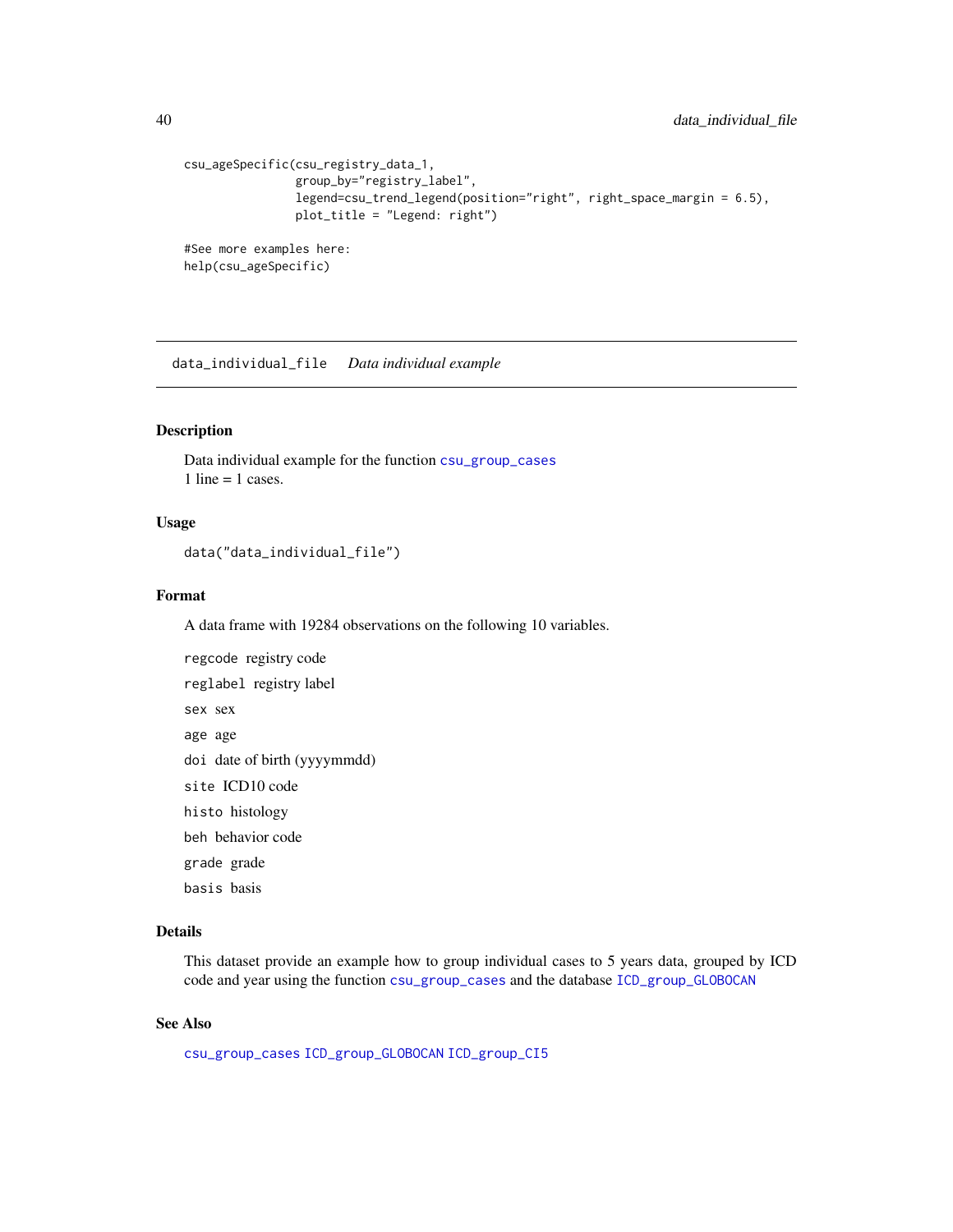# <span id="page-40-0"></span>data\_population\_file 41

# Examples

```
data(ICD_group_GLOBOCAN)
data(data_individual_file)
#group individual data by
# 5 year age group
df_data_age <- csu_group_cases(data_individual_file,
var_age="age",
group_by=c("sex", "regcode", "reglabel", "site"))
#group individual data by
# 5 year age group
# ICD grouping from dataframe ICD_group_GLOBOCAN
df_data_icd <- csu_group_cases(data_individual_file,
var_age="age",
group_by=c("sex", "regcode", "reglabel"),
df_ICD = ICD_group_GLOBOCAN,
var_ICD = "site")
```
data\_population\_file *Population data example*

# Description

Population data example for the function [csu\\_merge\\_cases\\_pop](#page-27-1).

# Usage

```
data("data_population_file")
```
# Format

A data frame with 160 observations on the following 4 variables.

year year sex sex age\_group 5 year age group pop Count of population year

#### Details

This dataset provide an example to merge 5 years age grouped data with population data using the function [csu\\_merge\\_cases\\_pop](#page-27-1)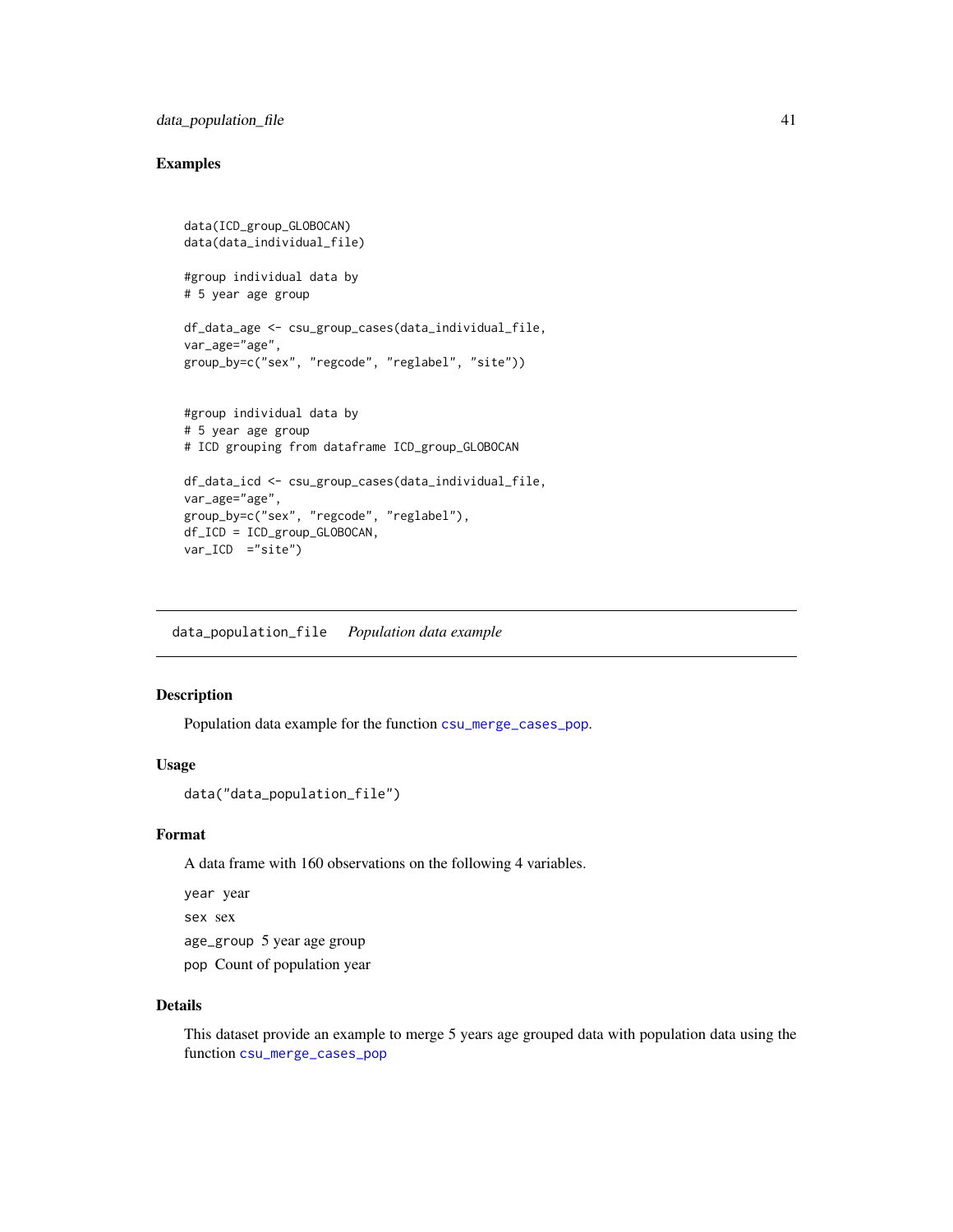#### See Also

[csu\\_merge\\_cases\\_pop](#page-27-1)

# Examples

```
data(ICD_group_GLOBOCAN)
data(data_individual_file)
data(data_population_file)
#group individual data by
# 5 year age group
# ICD grouping from dataframe ICD_group_GLOBOCAN
# year (extract from date of incidence)
df_data_year <- csu_group_cases(data_individual_file,
  var_age="age",
  group_by=c("sex", "regcode", "reglabel"),
  df_ICD = ICD_group_GLOBOCAN,
  var_ICD ="site",
  var\_year = "doi")#Merge 5-years age grouped data with population by year (automatic) and sex
df_pop <- csu_merge_cases_pop(df_data_year, data_population_file, var_age = "age_group",
                           var\_cases = "cases", var\_py = "pop", group\_by = c("sex"))
```
<span id="page-41-1"></span>ICD\_group\_CI5 *ICD10 group detailed example*

## Description

ICD10 group example for the function [csu\\_group\\_cases](#page-24-1) based on CI5XI ICD grouping

#### Usage

```
data("ICD_group_CI5")
```
#### Format

A data frame with 97 observations on the following 2 variables.

ICD ICD10 code LABEL label for cancer group

#### Details

This dataset provide an example how to regroup ICD code using the function [csu\\_group\\_cases](#page-24-1) For instance this group

<span id="page-41-0"></span>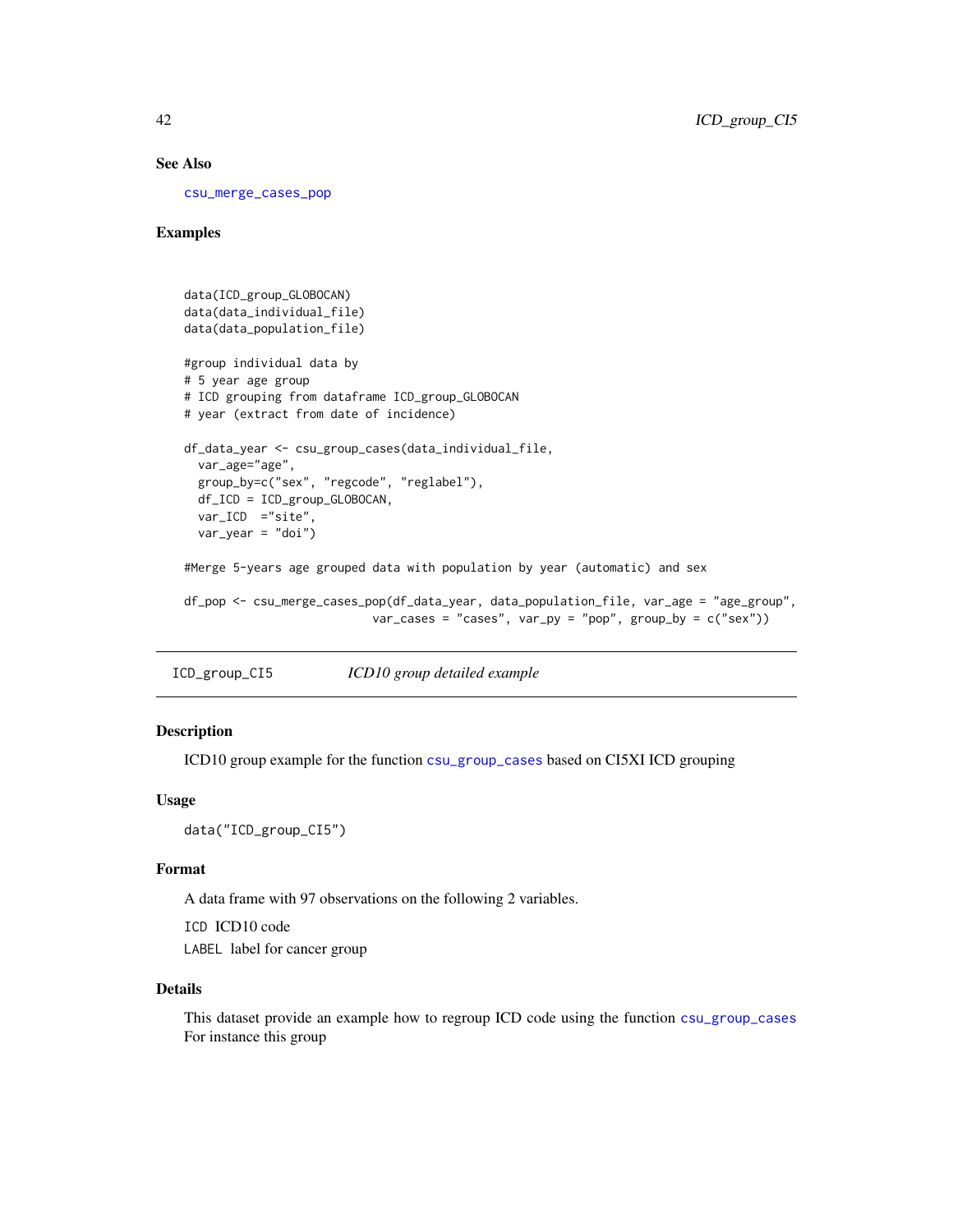| ICD             | LABEL             |
|-----------------|-------------------|
| C <sub>18</sub> | <b>COLORECTUM</b> |
| C19             | COLORECTUM        |
| C20             | <b>COLORECTUM</b> |
| C21             | COLORECTUM        |

<span id="page-42-0"></span>Will become:

| ICD_group                        | LABEL             |
|----------------------------------|-------------------|
| C <sub>18</sub> -C <sub>21</sub> | <b>COLORECTUM</b> |

See: [csu\\_group\\_cases](#page-24-1)

#### See Also

[csu\\_group\\_cases](#page-24-1) [ICD\\_group\\_GLOBOCAN](#page-42-1)

# Examples

```
data(ICD_group_CI5)
data(data_individual_file)
#group individual data by
# 5 year age group
# ICd grouping from dataframe ICD_group_CI5
df_data_icd <- csu_group_cases(data_individual_file,
var_age="age",
group_by=c("sex", "regcode", "reglabel"),
df_ICD = ICD_group_CI5,
var_ICD ="site")
```
<span id="page-42-1"></span>ICD\_group\_GLOBOCAN *ICD10 group example*

# Description

ICD10 group example for the function [csu\\_group\\_cases](#page-24-1) based on GLOBOCAN

# Usage

data("ICD\_group\_GLOBOCAN")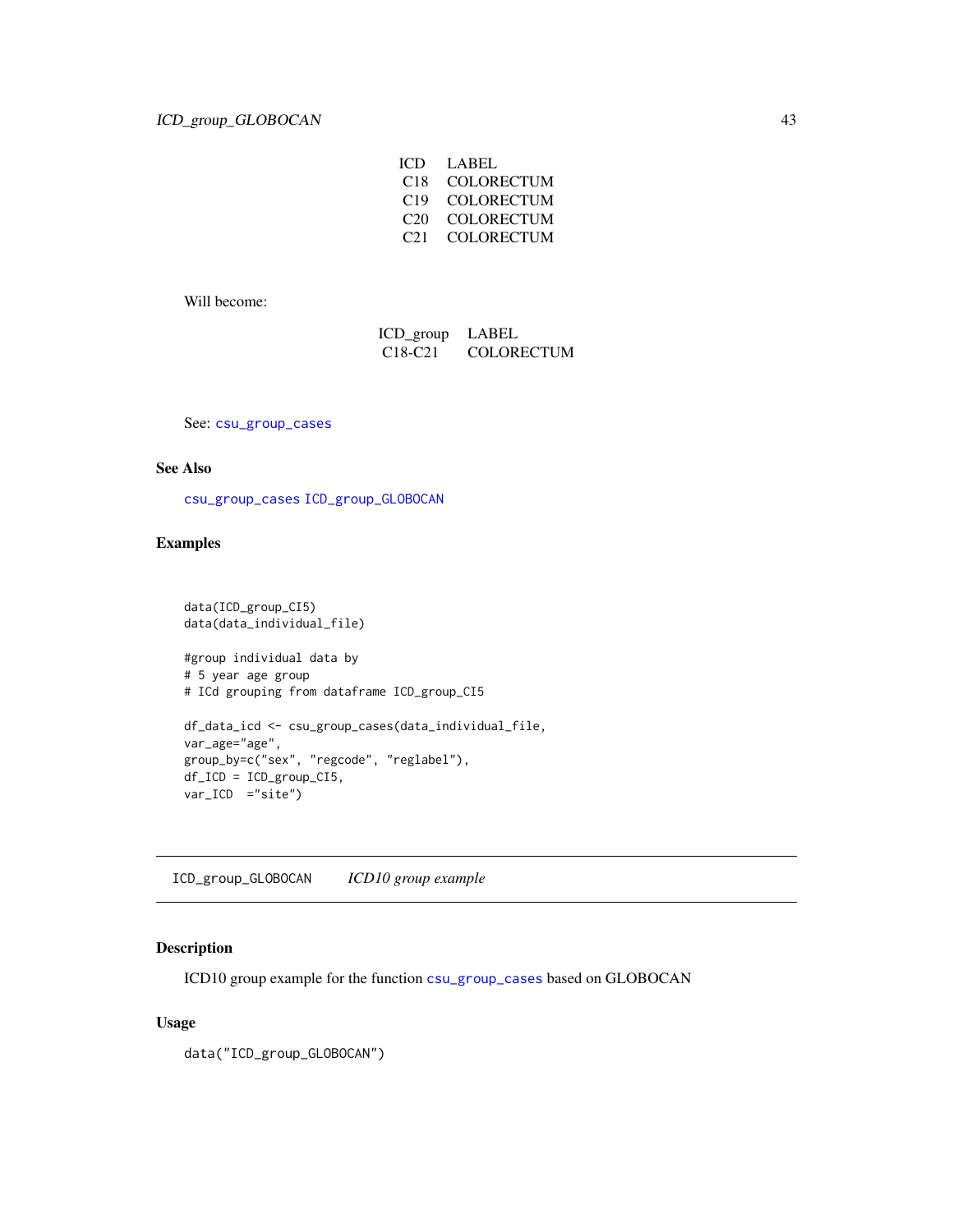# Format

A data frame with 97 observations on the following 2 variables.

ICD ICD10 code

LABEL label for cancer group

# Details

This dataset provide an example how to regroup ICD code using the function [csu\\_group\\_cases](#page-24-1) For instance this group

| LABEL      |
|------------|
| COLORECTUM |
| COLORECTUM |
| COLORECTUM |
| COLORECTUM |
|            |

Will become:

| ICD group LABEL                  |                   |
|----------------------------------|-------------------|
| C <sub>18</sub> -C <sub>21</sub> | <b>COLORECTUM</b> |

See: [csu\\_group\\_cases](#page-24-1)

# See Also

[csu\\_group\\_cases](#page-24-1) [ICD\\_group\\_CI5](#page-41-1)

# Examples

data(ICD\_group\_GLOBOCAN) data(data\_individual\_file)

#group individual data by # 5 year age group # ICd grouping from dataframe ICD\_group\_GLOBOCAN

```
df_data_icd <- csu_group_cases(data_individual_file,
var_age="age",
group_by=c("sex", "regcode", "reglabel"),
df_ICD = ICD_group_GLOBOCAN,
var_ICD ="site")
```
<span id="page-43-0"></span>